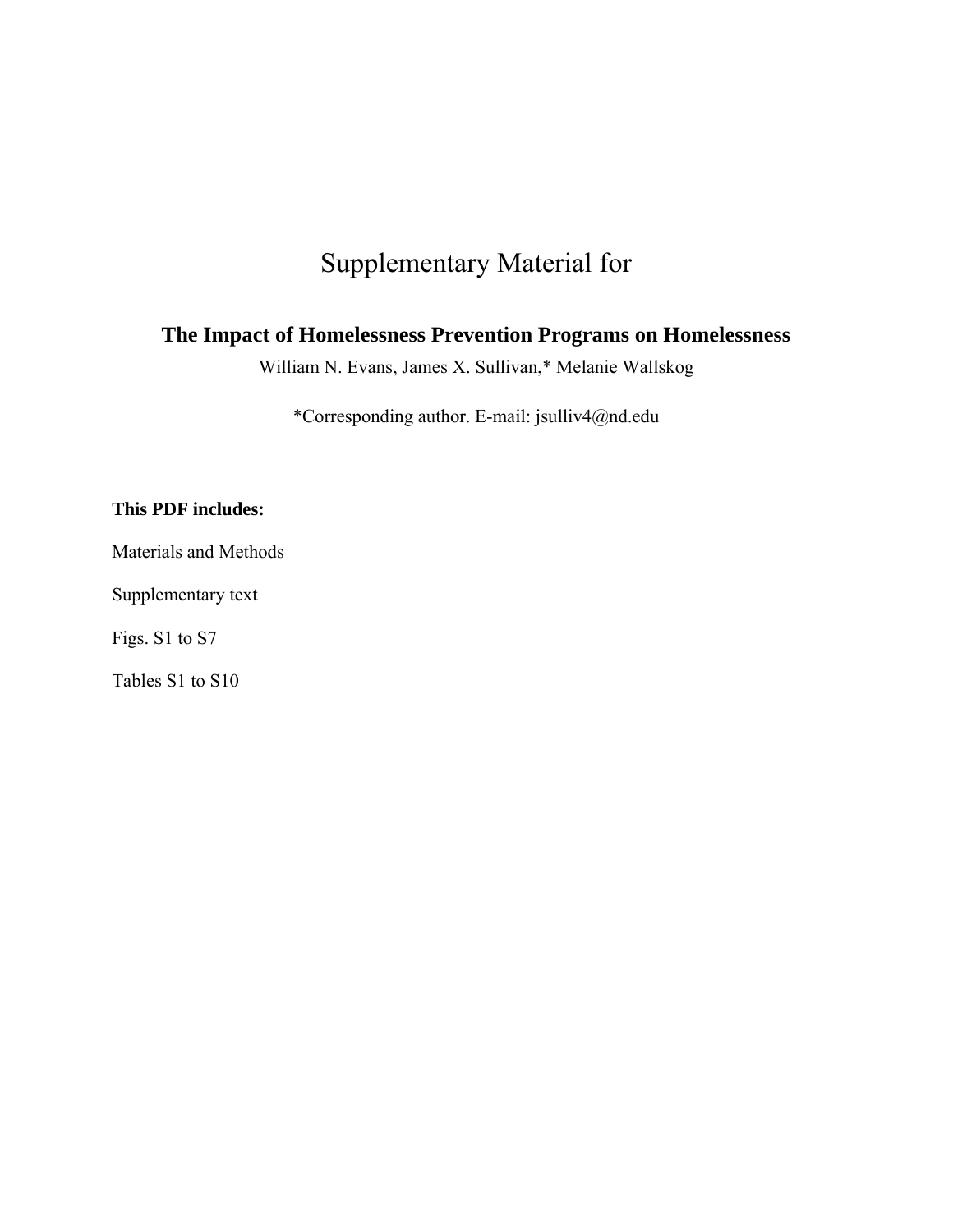#### **1. Materials and Methods**

### **Materials**

# *1.1 Data Sources*

The empirical analysis for this study relies on administrative data on callers seeking temporary financial assistance provided by the Homelessness Prevention Call Center (HPCC) and on those entering homeless shelters in Chicago provided by All Chicago, a local nonprofit.

#### *HPCC and American Community Survey Data*

Data for all calls that are routed to the HPCC are entered into a proprietary electronic database that is part of the broader Homeless Management Information System (HMIS) for the city of Chicago. As a result, each caller is assigned a unique ID that is also used if they receive other housing services. These HPCC records include the call date, demographic information (such as name, date of birth, address, last four digits of Social Security Number, age, and gender), request type (for rent, security deposit, or utilities), other information gathered to determine general eligibility (such as sources and dollar amounts of income, type of crises, whether they have an eviction notice), and information to determine whether they satisfy the fund-specific restrictions described below.

Because we have the ZIP code for each caller's residence at the time of the call, we can merge in data from the American Community Survey on the characteristics of the caller's neighborhood. For each caller we calculate the following ZIP code level characteristics: the fraction of people with at least a high school degree, the fraction below the poverty line, the labor force participation rate, the unemployment rate; median age, monthly housing cost, and household income; and the percentage of people who are white, black, or of another race. For our analyses these ZIP code level variables are standardized to have mean equal to zero and variance equal to 1 so that the callers ZIP code cannot be identified in the data made publicly available.

#### *HMIS Shelter Data*

Our measure of homelessness comes from administrative data on entries into and exits from housing facilities for the homeless in the City of Chicago. When an individual or family receives housing services, such as admission to an emergency or transitional shelter, a safe haven, permanent supportive housing, or rapid re-housing (all services that are only available to those who are already homeless), they are entered into HMIS. If the individual or family is already in the system, then their shelter intake information is assigned the same unique ID from their previous encounter with the HMIS system. The HMIS data system in the area is managed by All Chicago, who provided us with the unique HMIS IDs for all shelter entries in the system between January 2010 and June 2013, allowing us to link these data to the call center data to determine which callers subsequently enter a homeless shelter. The HMIS shelter data also include information on shelter entry date, shelter exit date, exit destination, family structure, age, gender, ethnicity and race of the head, name of the shelter, prior living situation, veteran status, and whether or not the client had any income last month.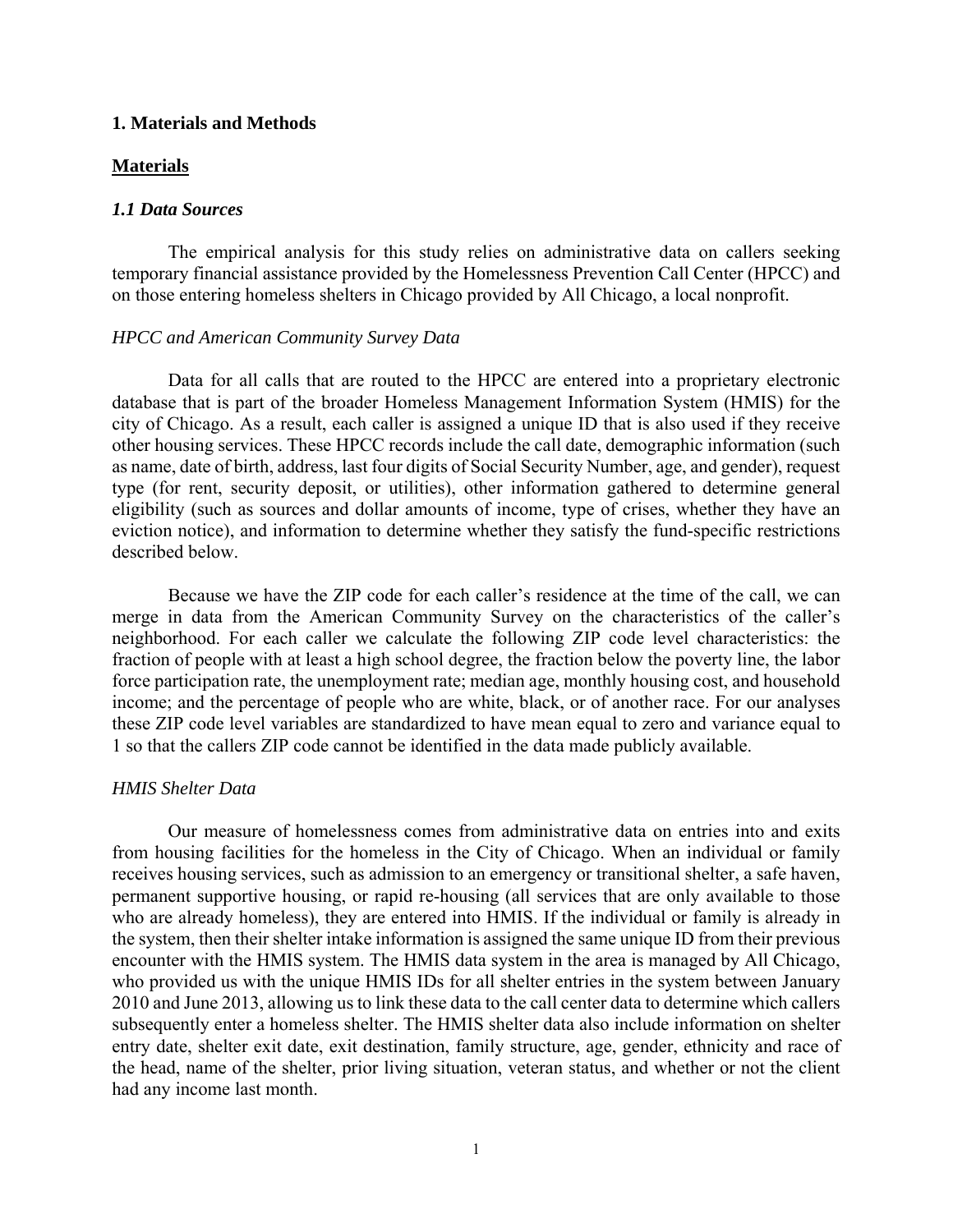While the shelter population does not capture the entire homeless population, it does reflect the majority of the homeless, particularly during the winter. Point-in-time estimates for January 2014 indicate that nationwide about 70 percent of the homeless are in a shelter and this number is closer to 85 percent for Chicago (*1*). The unsheltered homeless include those who stay in places not meant for human habitation, such as the streets, abandoned buildings, vehicles, or parks. We might also miss some homeless spells because the HMIS data only include homeless shelters that enter their intake information into HMIS.<sup>1</sup> To determine how many shelter entries we miss with the HMIS data, we compared the list of shelters that appear in the HMIS data with the list of shelters that appear in the Housing Inventory Count (HIC), a census of shelter beds for Chicago. The HIC is a HUD report generated using required housing inventory counts for each jurisdiction. As shown in Table S6, this comparison for 2012 indicates that the HMIS data captures the majority of shelter beds in the City of Chicago. According to the HIC, there were 16,084 shelter beds in the Chicago area in 2012. Of these beds, 10,637 (66 %) are also in the HMIS data, and this is likely to be a lower-bound estimate of the coverage of homeless shelters in the HMIS data. Matching bed counts across these sources is done based on shelter or program name. Often different names are used across these sources. When possible, we tried to account for this, but it is likely that some of the mismatch results from inconsistent names. To determine whether the HMIS tends to miss beds from a particular type of shelter, we compare bed counts across shelter types. The shelters most likely to be missed in the HMIS data include emergency (overnight) shelters (51%) and permanent supportive housing (61%).

#### *1.2 Study Sample*

 $\overline{\phantom{a}}$ 

 The main sample used for this study is drawn from the extract of all calls to the HPCC from January 20, 2010 to April 3, 2013. We examine a narrower window of calls that occurred before December 4, 2012 because this allows us to observe for the entire sample information on shelter admittance for at least 6 months after the call (our HMIS data goes through June 4, 2013).

We impose a number of sample restrictions on this extract of calls in order to conduct our analysis. Because the outcome of interest is entry into a shelter, we restrict our sample to eligible callers who request assistance with either rent or security deposit. Those who call the HPCC seeking assistance with heat, electric, or water bills are extremely unlikely to enter a homeless shelter. Less than 0.6 percent of eligible callers seeking help with heating bills and less than 0.2 percent of those calling for help with electricity bills end up in a shelter in the three months following the call. We have run analyses similar to those reported in the paper for clients seeking assistance with heating gas and electricity. The point estimates for the impact of referral to funds

<sup>&</sup>lt;sup>1</sup> A particular concern here would be if certain types of callers were more likely to appear in the shelters covered by HMIS. The most important determinant of whether a shelter is covered in the HMIS data is whether that shelter receives HUD funding, because shelters that receive HUD funding are required to report their intake information to the HMIS system. Because nearly all shelters that serve children and families in Chicago receive HUD funding, we expect coverage to be better for these shelters. We examined the extent to which various observed caller characteristics predict whether callers appear in the HMIS shelter data for a sample of callers who report being in a shelter in the HPCC data. This analysis reveals, as expected, that women and households with children are more likely to appear in the HMIS data. We do find that age and the black indicator are also statistically significant, but in the case of age the small standard error means we can reject a sizeable effect. Other characteristics such as income, other race, ethnicity, and number of adults in the household are not statistically significant.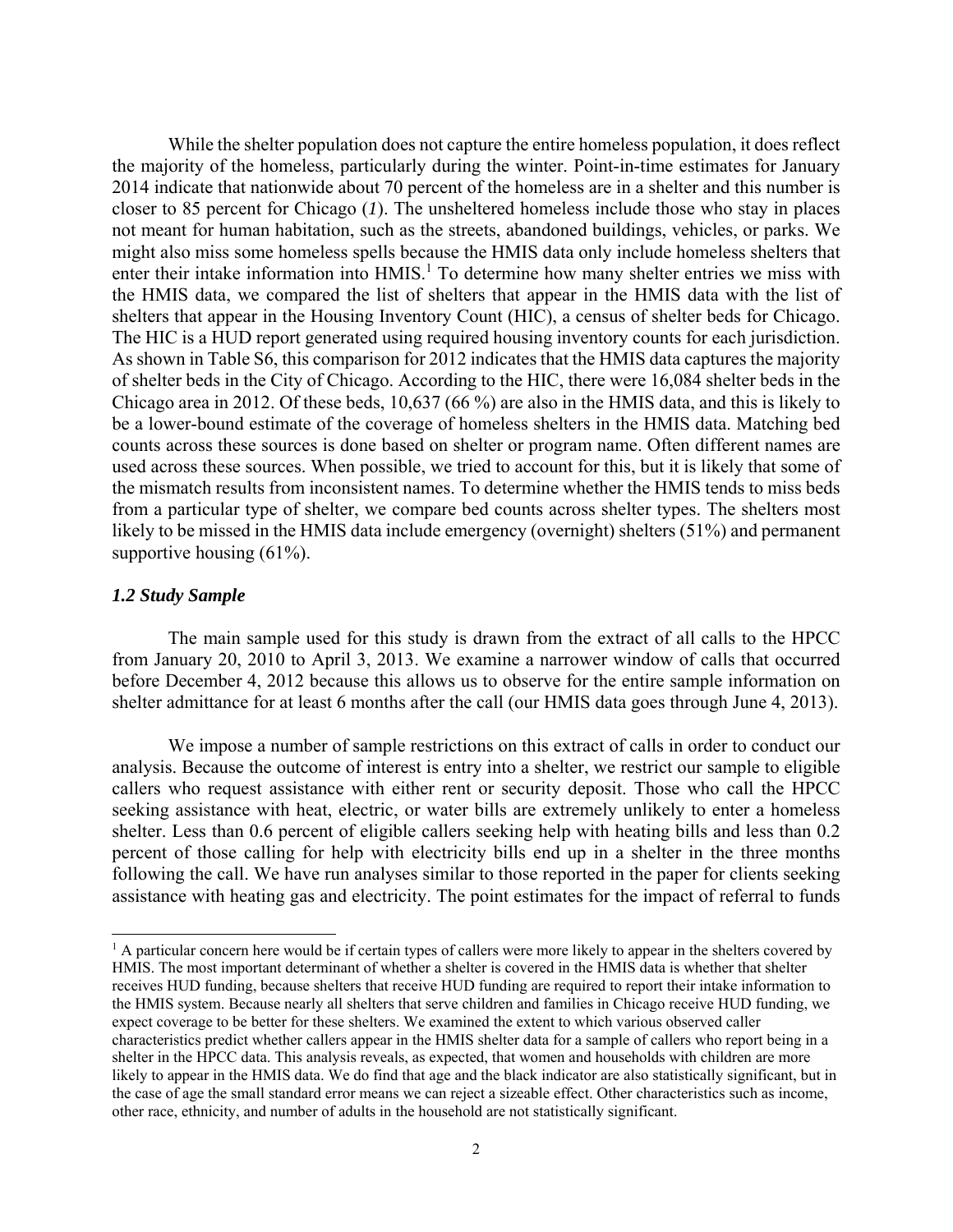for clients seeking utility assistance are small with large standard errors, so we cannot reject that the effect is zero, but nor can we reject a large effect.

We also restrict the sample to first-time callers, or more specifically, the first call since June 1, 2009. The HPCC provided us with limited information on calls going back to June 1, 2009.<sup>2</sup> It is quite common for callers to contact the HPCC multiple times. Our concern is that subsequent calls may not be exogenous—the characteristics associated with these calls may be correlated with both the availability of funds and the likelihood of entering a homeless shelter. For example, the persistence of repeat callers may generate a greater likelihood of receiving assistance but this persistence may also indicate a different propensity to end up in a shelter, regardless of assistance. The only exogenous event is the availably of funds after the first call, and, therefore, this is the focus of our analysis.

Finally, we impose two additional restrictions that have only a minor impact on the sample. We exclude callers who are referred to HPRP programs, which were available for some callers who did not meet the general eligibility requirements. We also exclude a small number of callers who are already in a homeless shelter at the time of the call—specifically, we exclude callers who report to the HPCC that they are currently living in a shelter or who are living in a shelter the day before the call according to the HMIS data—or who report "exiting shelter" as a reason for applying for assistance. Although callers currently in shelters are typically not eligible for assistance, some may be categorized as eligible because a small number of delegate agencies, and the HPRP program, occasionally provide financial assistance. Thus, all the callers in our sample have housing that they either rent or own or that belongs to family or friends at the time of the call.

Table S3 shows the impact of each additional restriction on our sample size. During our sample period the HPCC received 210,764 total calls, 105,880 of which were for rent or security deposit assistance. The HPCC data include an indicator for whether the caller is eligible for financial assistance based on the criteria described in section 2.1. This indicator is calculated by the HPCC based on all intake information. Most callers are not eligible for financial assistance. Restricting the sample to eligible callers for rent and security deposits leaves us with 16,612 calls. Further restricting the sample to the first call from an individual since June 1, 2009 leaves 6,234 calls for rent or security deposit assistance. Finally, excluding HPRP cases and those calling from a shelter results in a final sample of 4,448 calls, 3,574 of which are for rent and 874 for security deposit. As noted above, funding availability is sporadic, so not all eligible callers are referred to funds. 58.2% of callers are referred to funds, 66% of those calling for rent assistance and 27% of those calling for assistance with a security deposit.

Figs. S3 through S5 show the distribution of calls for either rent or security deposit assistance and fund availability across years, months, and days of the week. Call volume for all calls (Fig. S3A) was lower in 2012 than in 2010 and 2011. When looking at eligible calls (Fig. S3B) and first-time calls (Fig. S3C), however, volume is highest in 2010, declines noticeably in 2011 and a bit more in 2012. The volume of eligible calls peaks in the summer months (Fig. S4),

 $\overline{\phantom{a}}$ 

<sup>&</sup>lt;sup>2</sup> Restricting the sample to first calls since June 1, 2009 imposes a moving window for the definition of a first call. A call on January 20, 2010, for example, will be the first one in at least the past 6 months, while a call on December 4, 2012 will be the first one in at least the past three and a half years. We also ran our analysis for the less restrictive sample of first calls in the past 6 months, and, as shown in Table S9 the results do not change noticeably.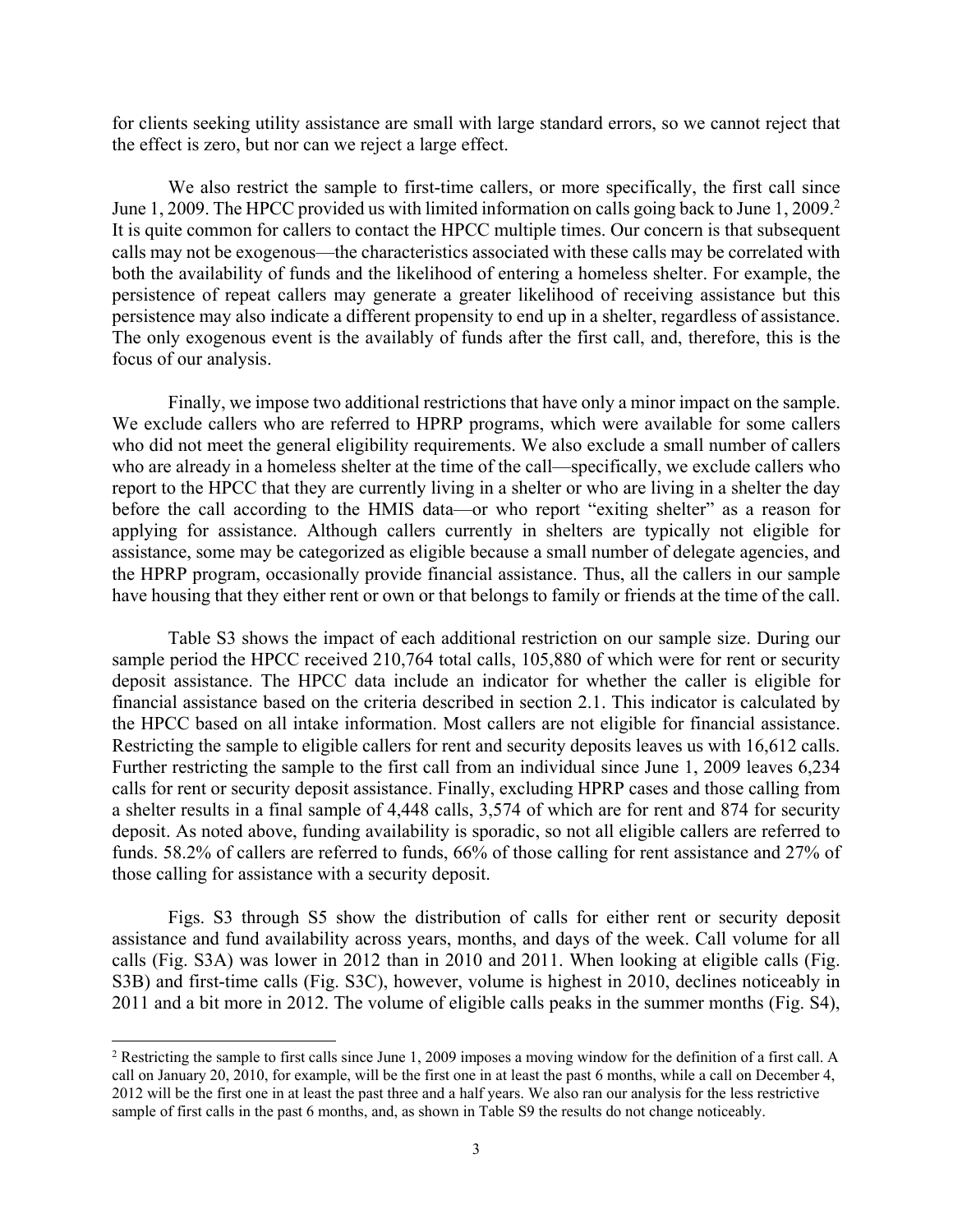and the fraction of eligible calls that are referred to funds is lower during these months. This pattern may be related to protocols for enforcing eviction notices. While landlords can evict tenants at any time during the year, the county police will occasionally not enforce evictions during extreme weather conditions (*22*). That there might be fewer evictions in the winter months was confirmed by the HPCC staff. Finally, as Fig. S5A illustrates, there is a drop-off in call volume on Fridays but the fraction of eligible callers that are referred to funds is fairly steady over the course of the week, ranging from 67% on Mondays to 62% on Fridays for our sample of first-time callers (Fig. S5B). In separate analyses not reported here, we compared Friday callers to callers earlier in the week, and found little evidence that observable characteristics differ.

# *1.3 Exogeneity of Fund Availability*

Fund availability varies considerably over time. On some days, all eligible callers with a given set of characteristics will be referred to funds, while on other days a subset or none of these eligible callers will be referred. The variation in the availability of funding is evident in Fig. 1, which shows the fund availability rate by week from 2010 through 2012. To ensure that this variation is not due to changes over time in caller characteristics, we focus on a subset of callers whose characteristics that affect access to specific funds are the same, which we call the "homogeneous" subsample. In particular, we restrict the sample to callers seeking rent assistance who are requesting between \$301 and \$900, who are non-veterans, who neither receive housing subsidies nor request more than one month's rent, who have income levels below twice the federal poverty line, who report having a Social Security Number, and who do not own their home. As Fig. 1 shows, even for this homogenous sample of eligible callers, there is considerable variation in the likelihood that one is referred for assistance. For some weeks all eligible callers with these characteristics were referred for funds. But for most weeks, only a subset of these callers was referred, and for two of these weeks only half was referred. This variation is also evident for subsets of this homogenous subsample, including families (Fig. S6) and individuals (Fig. S7).

The raw differences in the fraction of callers who enter a shelter reported in Table S4 suggest that the availability of funds has an important impact on homelessness. However, these differences are not necessarily the result of fund availability if this availability is correlated with other factors that might be related to entry into a shelter. For example, some callers might have information on the availability of funds and access to this information is correlated with characteristics that might affect shelter entry. To test whether callers might have information on fund availability, we examine the relationship between call volume and past or future funding rates by regressing the log number of calls each day on leads and lags of the fraction of eligible callers that are referred to funds as well as indicators of the timing of the call within a year, month, or week. The results from these regressions, which are presented in Table S1, show the same patterns in call volume as was in Figs. S3 and S4—volume is greatest early in the week, early in the month, and outside the winter months. But after controlling for these patterns, it does not appear as though call volume rises in response to higher funding rates in the recent past. In fact, for the sample of all first calls (columns 1-3), the signs on the point estimates for the funding rate yesterday, 5 days ago, or 10 days ago are all negative, suggesting high funding rates in the recent past lead to lower call volume today, and only yesterday's funding rate is statistically significant at the 10% level (columns 1 and 2).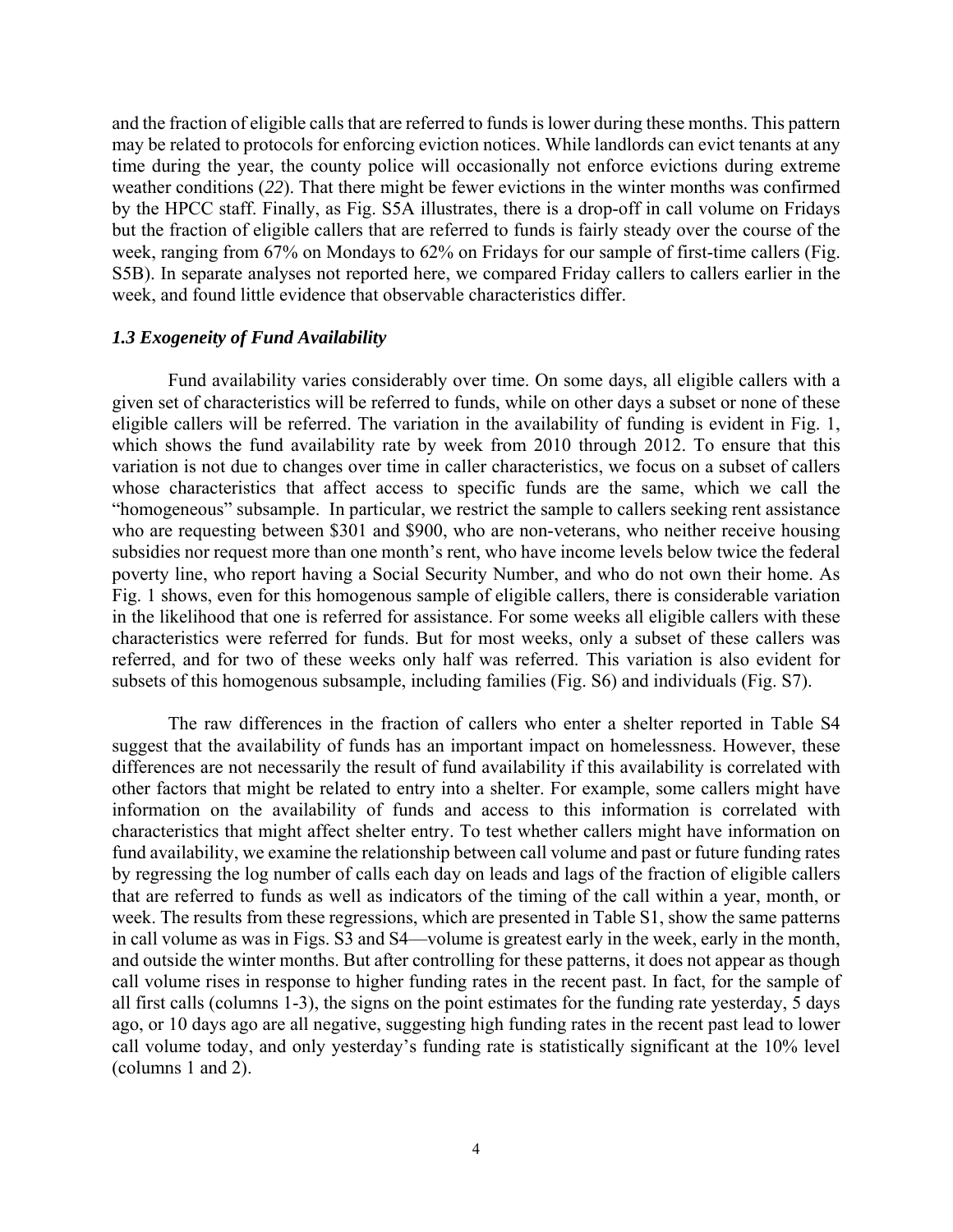There is some evidence that call volume is lower today when tomorrow's funding rate is higher (column 3), suggesting that perhaps individuals are waiting to call when funds are more available. But only the estimate for tomorrow's funding is statistically significant (at the 5% level) and this point estimate is small, suggesting a 10 percentage point increase in the funding rate tomorrow (or a 0.41 of a standard deviation increase) leads to a 1.5 percent reduction in today's call volume. The results are similar for the broader samples of all eligible calls (columns 4-6) and all calls (columns 7-9). Overall, the results in Table S1 provide little evidence that the timing of calls is related to fund availability. Even if callers do not respond to the overall funding rate, they may respond to information about funding that they get from their neighbors. To test whether location specific funding rates affect call volume, we re-estimated the specifications in Table S1, using ZIP code-day level observations rather than just the day level. The results from these specifications with ZIP code fixed effects, which are reported in Table S2, are very similar to those reported in Table S1 and provide little evidence that the funding rate on a particular day in a ZIP code affects call volume within that ZIP code.

If callers have information on fund-specific eligibility and availability, we might also expect them to purposely request need amounts that are more likely to be funded. For example, because several large funds have a maximum assistance amount of \$900, having a need amount less than \$900 increases the likelihood of being referred for assistance. If callers have information on this, we might expect to see a disproportionate number of callers requesting amounts at or just below \$900. However, there is no evidence to indicate that callers are responding to these fundspecific eligibility rules—we do not see a discontinuous break in the distribution of need amount at \$900 callers.

For our empirical strategy described in Section 1.4, the key assumption is that  $Cov(funds_i, \varepsilon_i | Z_i) = 0$ . If this assumption is valid, then we would expect the characteristics of those who call when funding is available to look very similar to the characteristics of those who call when no funding is available once we control for these factors. We test whether there is evidence of such balance by comparing the rich set of characteristics available in the HPCC data across these groups. In particular, for the results we report in Table 1, we estimate regressions of the following form:

$$
x_i = \alpha_1 + \text{funds}_i \beta_1 + Z_i \gamma_1 + \varepsilon_i, \tag{S1}
$$

where  $x_i$  represents an observable characteristic for eligible caller  $i$  that should not be related to fund availability, such as age, gender, race income, etc., and *fundsi* is an indicator that equals 1 if funds were available for that particular caller. *Zi* is a vector of individual characteristics that affect whether one is eligible for specific funds as explained in section 1.4. To account for patterns in call volume we also include in *Zi* measures of call characteristics such as the rank of the call within the day, and indicators for day of the week, month, and time of the month (first five days, last five days, and middle days).

 The results from these analyses are reported in Table 1 for both the homogeneous subsample and the main sample of eligible callers seeking assistance with rent or security deposit (see Table S5 for similar analyses of rent and security deposits callers separately). In columns 1 and 3 of Table 1 we present the means for observable characteristics for our control group—callers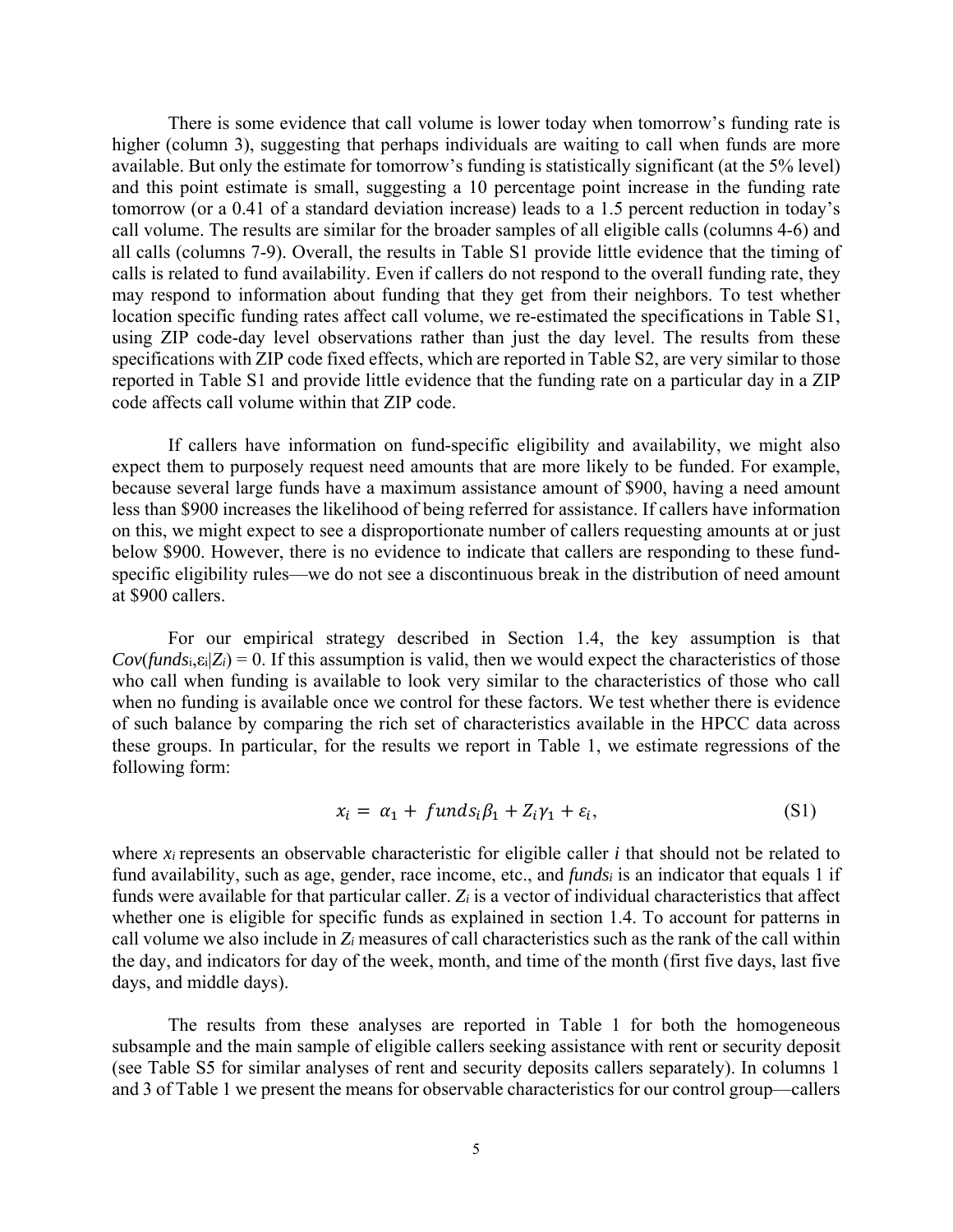who are not referred for funding. In columns 2 and 4 we report  $\beta_1$  from Eq. S1. The standard errors are clustered at the ZIP code level, and the results do not change noticeably when we do not cluster by ZIP code. The results indicate that those who call when funding is not available are very similar to those who call when funding is available.

# **Methods**

l

# *1.4 Empirical Specification*

If the availability of funds were random, one could determine the impact of financial assistance on homelessness by comparing outcomes for eligible individuals who call the HPCC when funds are available to those for individuals who call when funds are not available. Specifically, one could estimate:

$$
y_i = \alpha_2 + \text{funds}_i \beta_2 + \varepsilon_{2i}, \tag{S2}
$$

where *yi* is the dependent variable of either admittance to a homeless shelter for eligible caller *i* within 3 or 6 months of the time of the call or the number of days spent in a shelter during the first 6 months after the call, and, as in Eq. S1, *fundsi* is an indicator that equals 1 if funds were available for that particular caller. Because *fundsi* is a dummy variable, the estimate for  $\beta_1$  is simply the difference between the mean outcomes for those who call when funds are available and those who call when they are not. Table S4 reports the means for our measures of homelessness for both of these groups as well as the difference between these means for eligible callers seeking rent or security deposit assistance. In general, the differences in means are similar for these two groups. Those who call when funds are not available are 1.1 percentage points more likely to end up in a shelter after 6 months than those who call when funds are available, and this difference is significant at the  $5\%$  level.<sup>3</sup>

While checking into a homeless shelter is a fairly uncommon event for our main sample of HPCC callers, their risk of homelessness is far greater than average. As reported in Table S4, 1.4 percent of eligible callers end up in a shelter within the next 6 months. This shelter entry rate is about 3 times greater than the overall percent of the U.S. population that ends up in a shelter at some point in 2014 based on HUD estimates (*23*).

The key assumption necessary for obtaining an unbiased estimate of  $\beta_1$  is that availability of funds is not correlated with characteristics of the individual or of the call that affect the likelihood of entering a homeless shelter. However, this assumption is not valid in this context because at a given point in time not all eligible callers have the same likelihood of being referred to funds due to fund-specific restrictions. For example, because delegate agencies differ in the maximum amount of assistance they will provide, and the HPCC will not refer a caller for assistance if the entire need amount cannot be covered, eligible callers with a high need amount are less likely to be referred for funds. As shown in Table S4, a caller seeking rent or security deposit assistance who is referred to funds (column 3) is much more likely to have a need amount

<sup>&</sup>lt;sup>3</sup> Technically speaking "calls when funds are available" (column 3 of Table S4) refers to the sample of eligible callers who are referred to funds. At a given point in time, funding may be available for some eligible callers but not for others because of fund-specific restrictions as we discuss above.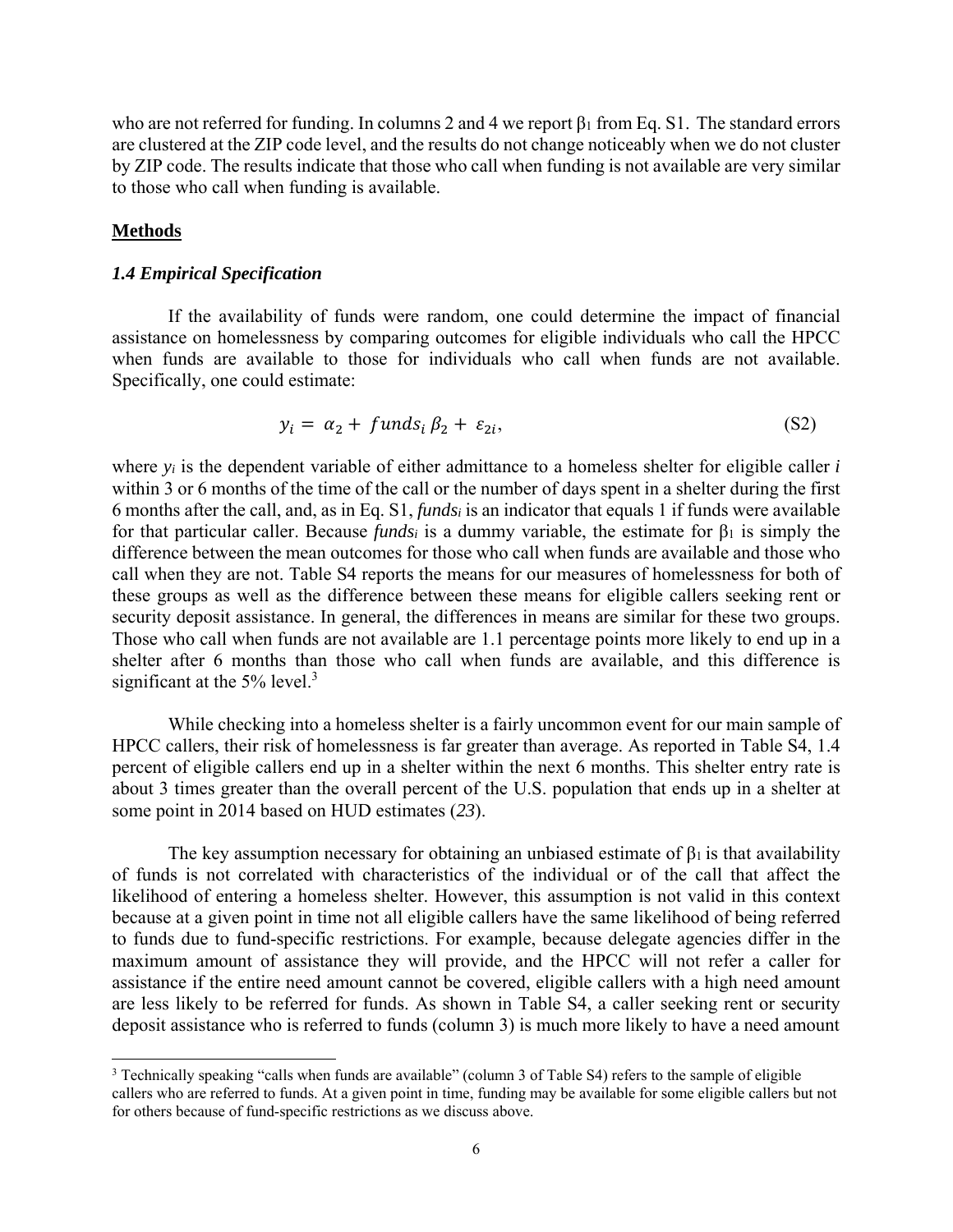that is below \$900 than above—70 percent of those who are referred to funds have a need amount of \$900 or less, while 29 percent have a need amount above \$900. These percentages do not add to 100 because the need amount value is missing for a small fraction of callers. For those not referred to funds, these percentages are practically reversed—36 percent have a need amount of \$900 or less, while 63 percent have a need amount above \$900. Veteran status is another example of a fund-specific restriction that is related to fund availability, as a small number of agencies only provide assistance for veterans. Those who call when funding is available are more likely to be veterans than those who call when funding is not available, but this difference is only significant at the 10% level.

Another concern is that the availability of funds varies over time and this variation may be correlated with caller characteristics that directly impact homelessness. For example, as shown in Fig. S5 the fraction of eligible callers that are referred to funds is the greatest on Mondays. If resourceful individuals are more likely to call on Mondays, and this resourcefulness means they are less likely to become homeless regardless of whether they receive assistance, then this would bias our estimates of  $\beta_1$ .

Fortunately, we can account for these fund-specific and call characteristics. We observe in the call center data the same characteristics that the I&R specialist uses to determine whether eligible callers should be referred to funds, so we can control for factors that affect access to funds. In particular, for our ITT results in Table 2 of the text, we estimate:

$$
y_i = \alpha_3 + funds_i\beta_3 + X_i\delta_3 + Z_i\gamma_3 + \varepsilon_{3i},\tag{S3}
$$

where *yi* and *fundsi* are defined the same as in Eq. S2; *Xi* is a vector of observable characteristics of the caller (including age, gender, race, ethnicity, income, and receipt of benefits) that should not affect a caller's access to funds, but are included in the model to reduce residual variance; and, *Zi* is a vector of individual characteristics that affect whether one is eligible for specific funds including request type (i.e. rent or security deposit assistance) need amount, veteran status, receipt of housing subsidies, whether the total debt exceeds one month's rent, whether income is more than twice the poverty line, and whether the caller is a homeowner. To account for seasonal patterns in call volume we also include in *Zi* measures of call characteristics such as the rank of the call within the day, and indicators for day of the week, month, and time of the month (first five days, last five days, and middle days). Because the maximum amount offered by various delegate agencies changes somewhat over the sample period, we also include interactions of need amount with year and quarter indicators. For the covariates that have a small number of missing values, we also include a dummy variable for whether the variable is missing and interact this dummy with the characteristic. The key coefficient of interest is  $\beta_3$ , which captures the difference in the outcome between those who call when funds are available and those who call when funds are unavailable.

# *1.5 Fraction of those Referred to Funds that Receive Assistance*

Estimates of  $\beta_3$  measure the impact of calling when funds are available (and therefore being referred to an agency for financial assistance) on homelessness. This is different from the effect of receiving assistance on homelessness because of noncompliance—some callers who are referred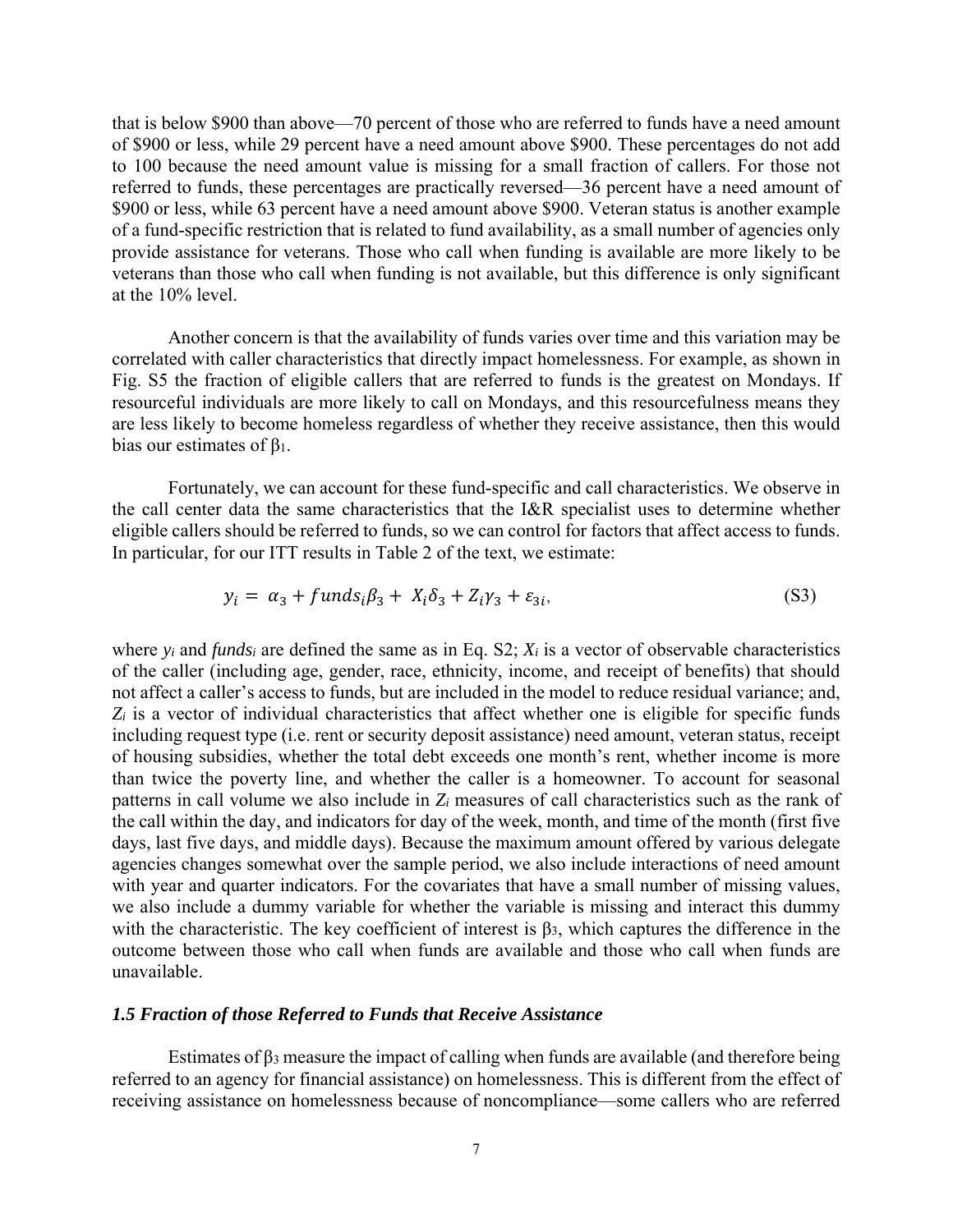to an agency for assistance never end up receiving funds. Furthermore, some callers seeking assistance when funds are not available may receive funds by calling back when funds are available. The former situation can occur for several reasons such as the agency is not able to contact the client or the client is determined to be ineligible once he or she meets with the agency representative. With data on which callers actually receive funds we could estimate a first stage by regressing eventual receipt of funds on whether funds are available at the time of the call. Unfortunately, neither of our data sources includes information on actual receipt of financial assistance. However, we do have information on receipt of funds for a small subset of HPCC callers.

Loyola University of Chicago's Center for Urban Research and Learning (CURL) conducted a descriptive evaluation of the HPCC (*7*). As part of this evaluation, CURL conducted a follow-up phone survey of callers within 7 days of the HPCC call. This phone survey included 357 eligible callers seeking financial assistance—108 called when funding was available, while 249 called when it was not. Of the 105 surveyed callers in the CURL sample who called the HPCC when funds were available and provided information for the survey on the status of their request, 71 percent had already received funds from the designated agency, were anticipating the receipt of funds, or their request was being processed; 18 percent were never contacted by the agency; and 10 percent were deemed ineligible by the agency and denied funds. The CURL study also found that only 13 percent of those who called when no funding was available had already paid their outstanding bill (within 7 days of the call), while 40 percent of those who called when funding was available had paid their bill. These numbers indicate that calling when funds are available has a noticeable impact on ability to address the presenting need that necessitated the call.

 The CURL study does not report how often callers who contact the HPCC when funds are not available call back when funds are available. But since we have call data over an extended period of time, we can calculate this directly. Among those who call when funds are not available in our sample of first-time callers, only 7.6 percent called back and were subsequently referred to funds. Assuming that this group actually receives funds at the same rate as the group that is referred to funds initially (71 percent), this implies that about 5 percent of those who initially call when no funds are available eventually receive financial assistance through an HPCC referral.

#### **2. Supplementary Text**

## *2.1 The Homelessness Prevention Call Center*

Chicago residents who are at risk of becoming homeless can call 3-1-1 (the city's services and information hotline) to request temporary financial assistance for rent, security deposits, or utility bills. These callers are then routed to the Homelessness Prevention Call Center (HPCC), which processes about 75,000 calls annually. The HPCC does not provide financial assistance directly. Rather, it is a centralized processing center that screens callers for eligibility and connects eligible callers with local funding (or delegate) agencies that provide financial assistance by making payments directly to landlords or utility companies.

There are two key features of the HPCC that allow us to examine the impact of temporary financial assistance on homelessness through a quasi-experimental design. First, the call center collects descriptive information on all callers to determine eligibility regardless of whether funds are currently available. Thus, they collect and maintain data for a group of eligible callers who do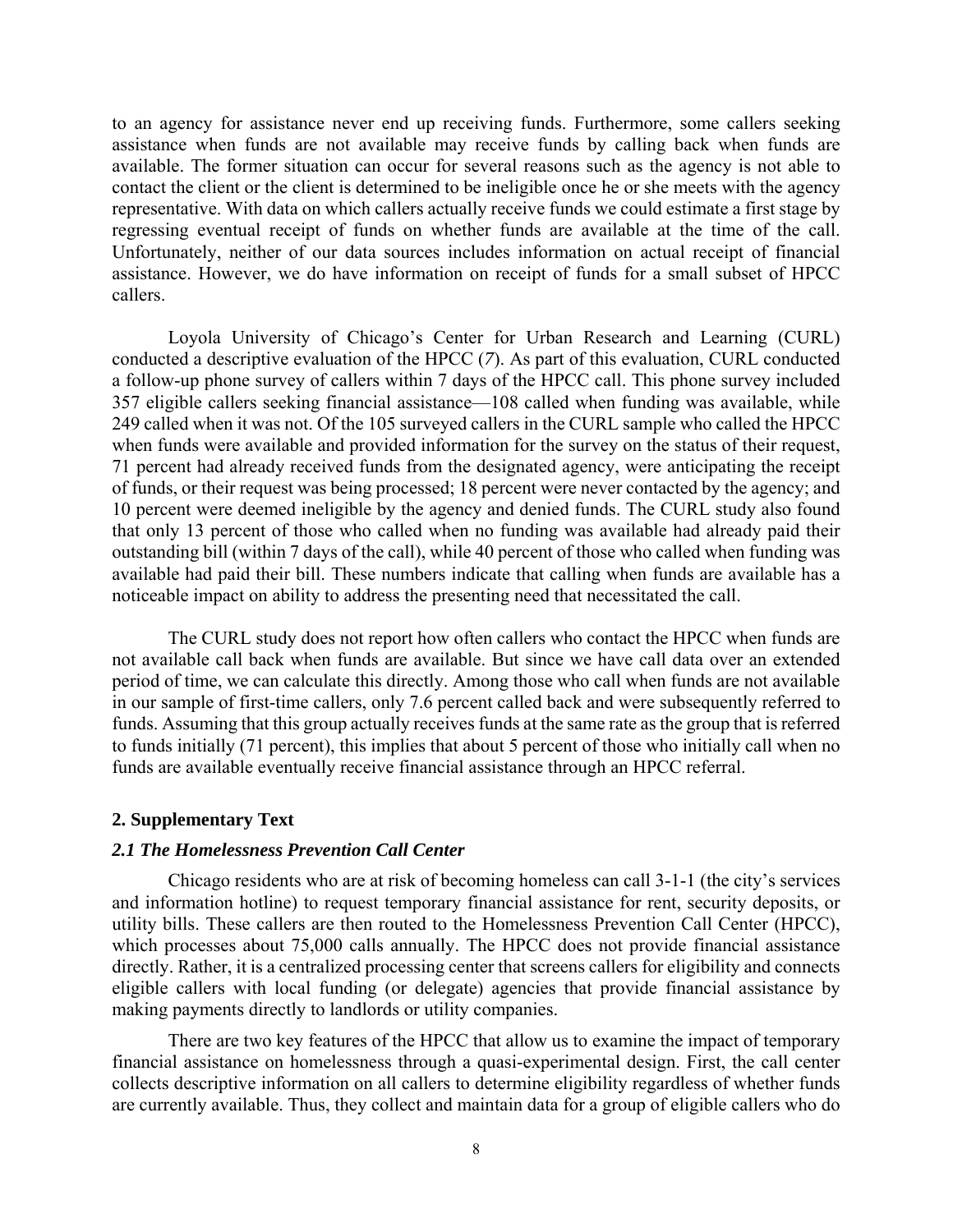not receive financial assistance. Second, the availability of financial assistance from delegate agencies varies unpredictably over time. Consequently, those who receive assistance are effectively a random subset of eligible callers, once we condition on a small set of fund-specific restrictions.

#### *The Intake Process*

At the beginning of each call to the HPCC, Information & Referral (I&R) Specialists collect detailed information in order to determine whether the client is eligible for financial assistance. General eligibility is based on 4 criteria. First, the client must be able to demonstrate self-sufficiency; his or her monthly income must be high enough to cover monthly housing expenses after he or she receives the temporary financial assistance. This income can come from earnings, transfers, or other sources. Second, the client must have an eligible crisis that has led to the need for assistance. This crisis may be a job loss, a salary cut, a loss of benefits, a medical emergency, crime victimization, forced displacement, or a natural disaster. Some delegate agencies require documentation of the crisis that was beyond the control of the client and caused the need. Third, the client must face imminent risk of homelessness or utility shut-off. Typically, the client can satisfy this requirement by presenting a five or ten-day eviction notice from his or her landlord or a notice of utility disconnection. Fourth, the current crises must be solvable by the financial assistance. In other words, the financial assistance must cover the entire debt remaining after taking into account all other sources of assistance that have already been secured. So, for example, if the maximum amount of assistance any delegate agency will provide is \$1,500, then a caller whose total outstanding need exceeds \$1,500 would typically be deemed ineligible even if he or she satisfies all the other eligibility criteria.

At any given time, the HPCC will have many different delegate agencies to which it can refer eligible callers for assistance. These delegate agencies have additional fund-specific restrictions beyond those imposed by the general eligibility rules. These fund-specific restrictions mean that the observable characteristics of eligible callers can affect the likelihood of receiving assistance. For example, the maximum amount of assistance varies across funding agency, ranging anywhere from \$300 to \$1,500 with many agencies having a \$900 ceiling. Thus, a caller whose "need amount" (which is calculated as total need for rent assistance less the amount the caller can contribute towards this debt) is \$900 is more likely to be referred to funds than an otherwise similar eligible caller whose need is \$901 because the latter need amount exceeds the cap for more funds.

The two most important fund-specific restrictions that affect an eligible caller's access to funding are the request type (rent, mortgage, security deposits, and heating, gas, electric, and water bills) and the need amount. Other fund-specific restrictions that affect access to funding include veteran status (a few agencies are restricted to veterans) receipt of housing subsidies (some agencies will not assist those who receive Section 8 vouchers), the number of months of rent that are unpaid (some funds will not pay for more than one month's rent), income level compared to the federal poverty line (some funds will not assist those who have income more than twice the poverty line), whether the caller reports having a Social Security Number (some funds will only assist those with a valid Social Security Number) and whether the caller owns their home (some funds do not provide rent or security deposit assistance to homeowners).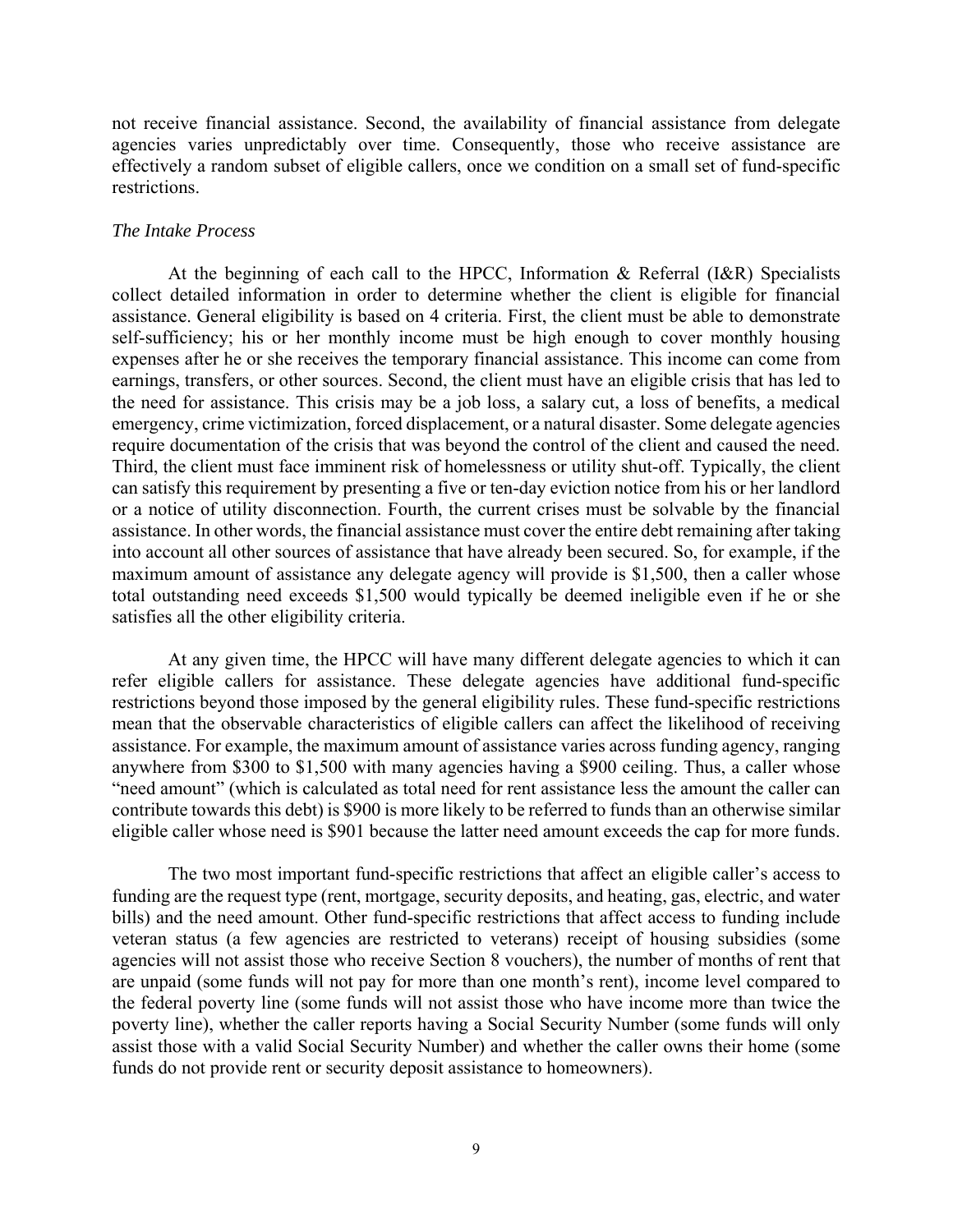Not all eligible callers are "referred to funds." Funding for financial assistance varies unpredictably over time. New delegate agencies are coming online and existing agencies are shutting down throughout the year. In addition, currently operating agencies may not provide assistance continuously, because they may temporarily run out of funds. The availability of funding on any given day depends on many factors. For example, some delegate agencies require that callers meet with a financial counselor before funds are disbursed, and an I&R specialist will not refer a caller for assistance if an interview slot is not available at the time of the call. For some agencies there are only a fixed numbers of appointments available each week or month, but new interview slots might become available throughout the month due to cancellations. Variation in funding can also occur because local or state programs sometimes have an inconsistent and unpredictable funding stream, so funds may temporarily run out of cash.

The HPCC has a preset order of delegate agencies to which it refers callers. The I&R Specialist will proceed through this list until she comes to an agency that is currently taking referrals, and for which the eligible caller satisfies all the fund-specific restrictions. In this case the caller is referred to that agency for financial assistance. For some delegate agencies the I&R Specialist will provide the caller with the contact information for the agency, but other agencies prefer to contact the client themselves. In this case the HPCC provides the contact information for the eligible client directly to the delegate agency. If no agency currently has funds available for a particular eligible caller, the HPCC refers the caller to non-financial support services, including legal or disability assistance, employment services, and other general services. Callers who are referred to funds also have access to these non-financial services.

From the perspective of the client, the availability of funds is difficult to predict. Resource availability varies within a given day and across days and months. It is HPCC policy not to provide any information about future funding. HPCC script guidelines include instructions for I&R Specialists to say they do not have information on when funds will be available and to not recommend the best time to call back. For example, the I&R Specialists are provided the following instructions:

*If anyone asks, "when will a fund be available?" please respond the following:* 

"I do not have information on when funds will be available. Unfortunately, there are not enough funds for everyone who needs assistance and availability is sporadic."

*If anyone asks, "should I call back?" please reply:* 

"That is up to you."

*If anyone asks, "but what is the best time to call?" please reply:* 

"There is no 'best time' to call. The need is so high in <Chicago/the Suburbs>, there are so many people trying to get access to the limited number of grants."

All calls are recorded. The I&R Specialists typically do not have specific information on future fund availability, and even when they do, they have little incentive to deviate from the guidelines by providing this information to callers.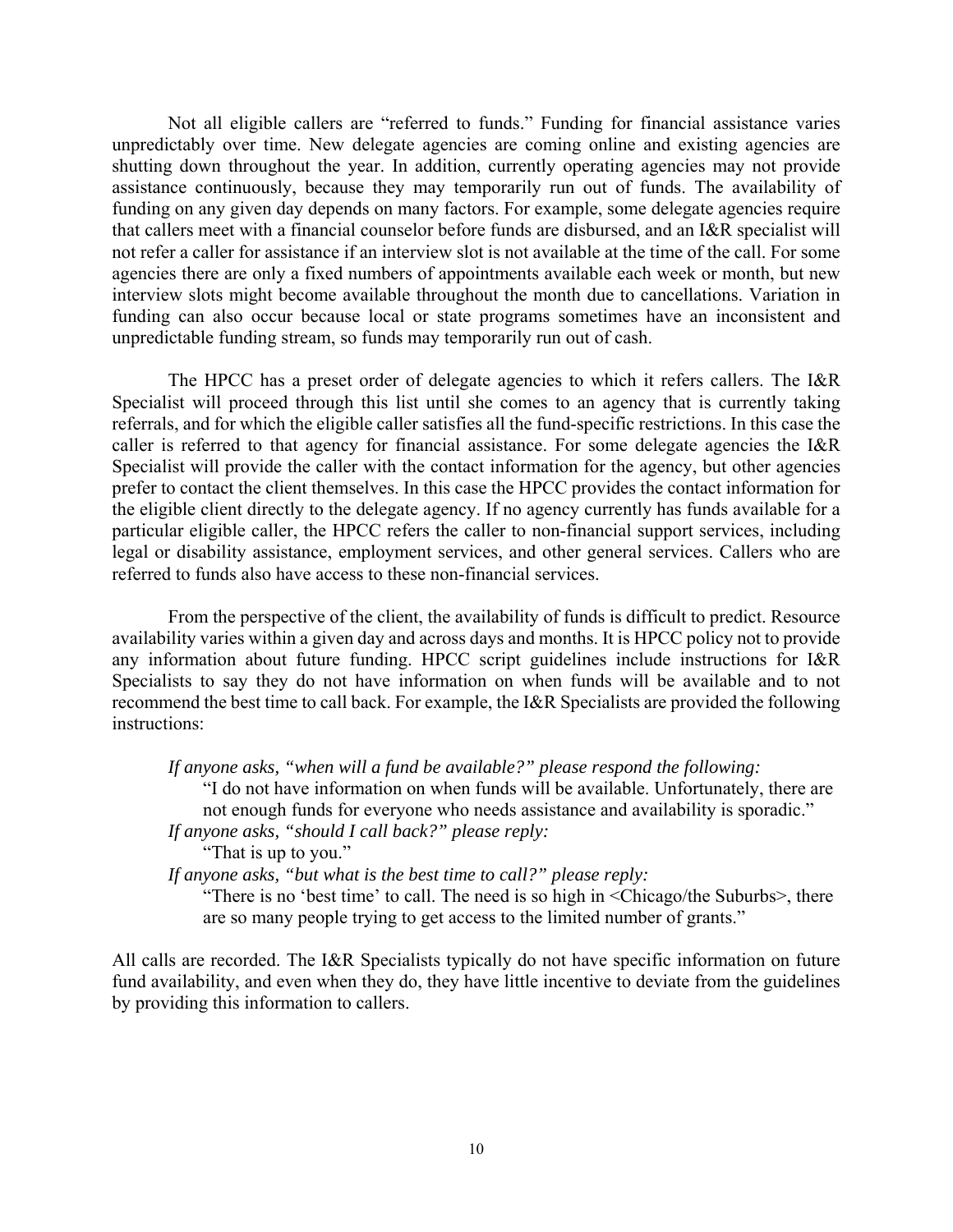## *2.2 Prior Research on Homelessness Prevention*

While there is a significant literature that examines the effects of other prevention policies such as housing subsidies or public housing (*24*), this literature rarely examines homelessness as an outcome. A primary reason for the lack of evidence for this key outcome is that the homeless population is typically not included in the sampling frame for large national surveys, and administrative data on homelessness is difficult to acquire. Two recent exceptions are the HUD Family Options Study and the Effects of Housing Vouchers on Welfare Families Study. Both of these studies were randomized controlled trials, and both provide evidence that housing subsidies reduce homelessness, indicating that access to affordable housing is an important determinant of homelessness. The HUD Family Options Study examined the impacts of three different housing interventions—transitional housing, rapid re-housing, and permanent housing subsidies—on homelessness and other outcomes for a sample of those who had been in an emergency shelter for at least 7 days (*25*). The authors found that housing subsidies significantly reduced homelessness for families, while transitional housing and the early stages of the federal rapid re-housing program had little effect. In the second study, the authors studied the impact of housing vouchers on homelessness for a sample of low-income families eligible for or receiving TANF, under the Welfare to Work Voucher program (*26*). The authors found that vouchers significantly reduced homelessness, crowding, household size, and doubling up, as measured in follow-up surveys; in particular, virtually none of the voucher-receiving families experienced homelessness.

The focus of this study is on homelessness prevention initiatives that provide short-term financial assistance to at-risk individuals and families in order to keep them in their homes. There is little research on the impact of these financial assistance programs despite the fact that such programs are widespread. Previous studies that examine these programs are primarily descriptive. Rent Assistance to Families in Transition (RAFT) is a Massachusetts program that provides financial assistance to poor families on the brink of homelessness. During fiscal year 2006, the program received 6,933 applications in total, 42% of which were approved. A study of RAFT found that 79% of families facing imminent homelessness who applied for and were given financial assistance did not become homeless within the following year. Among the families who applied for but were denied financial assistance, 71% did not become homeless within the following year (*3*).

A meta-analysis of descriptive studies examined several homelessness prevention programs across the U.S. that provided financial assistance to families and individuals facing eviction due to a short-term financial crisis (*4*). The authors noted that across several programs about 2 to 5 percent of families that received assistance subsequently became homeless. They compared these homeless rates to data from New York City, which showed that 20% of families facing eviction became homeless (*10*). Because those who received financial assistance are likely to be very different from a sample of residents facing eviction, it is difficult to determine whether the financial assistance had a direct effect on homelessness.

One of the rare studies that considered the direct causal impact of a prevention program on homelessness involves a randomized controlled trial study that examined the impact of the New York Homebase Community Prevention program (*27*). This unique intervention was aimed at keeping an at-risk population in their homes, and it was much more comprehensive than the typical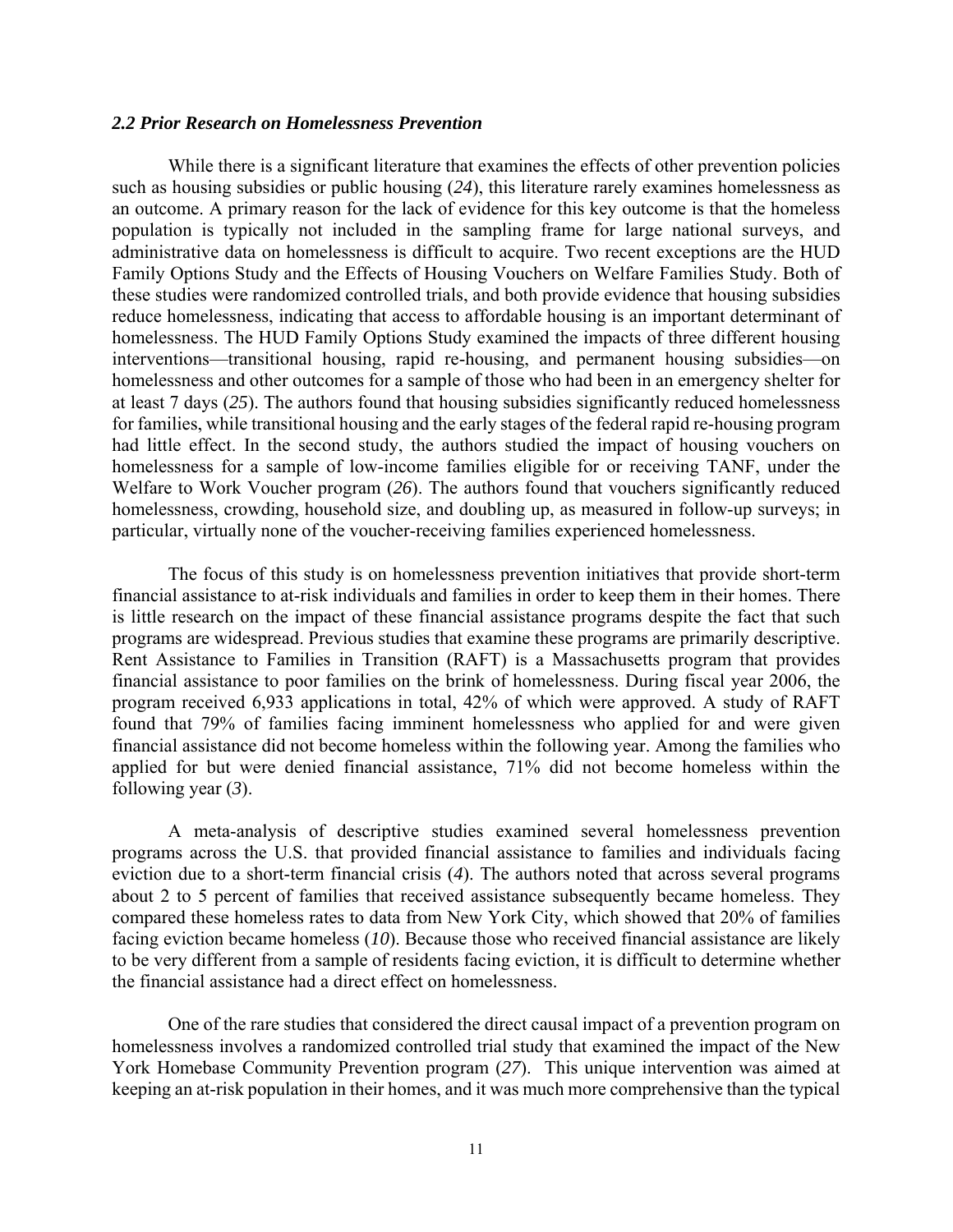emergency financial assistance program. The members of the treatment group of the Homebase study were enrolled in a program that provided case management services, referrals to other services, and limited financial assistance. The study, which was small  $(N = 295)$  and limited to families with children, showed that families assigned to the treatment group were 6.5 percentage points less likely to enter a shelter (p-value  $= 0.05$ ) and they spent 23 fewer nights in a shelter (pvalue  $= 0.08$ ).

## *2.3 Supplementary Results*

#### *Results for Subgroups*

In Table 2 of the text we report our main ITT effects for two subgroups: those above and below median income.<sup>4</sup> In Table S10, we report ITT effects for several subgroups: those calling during winter and non-winter months, those below and above median income in the sample, families and individuals, males and females, those under and over 30 years old, and those below and above the median need amount. All of these results are based on estimates of the full model (Eq. S3). In panel A, we report the results for those seeking rent assistance, and in panel B we report results for those seeking help with security deposit. These results show that the impact of fund availability on homelessness varies considerably across groups. The likelihood of entering a shelter within 6 months is much higher during winter months (5.8 percent for those who call when funding is not available) than in other months (1.2 percent). And the effect of fund availability is much larger in the winter. For December through February, calling when funds are available reduces the likelihood of entering a homeless shelter in the next 3 or 6 months by 6.0 percentage points. The effect of fund availability for the non-winter months is still substantial—indicating a decline in homelessness of 0.7 percentage points for 6 months—but the estimate is not statistically significant. The pattern of larger effects in winter is also evident for those seeking help with security deposit, although these estimates are less precisely estimated for the winter months. It is not surprising that baseline shelter entry rates are higher during the winter. Shelters often expand capacity during the coldest months. Also, those who might otherwise live on the streets if they become homeless in the warmer months may be more likely to rely on shelters in the winter months. Thus, our measure of homelessness (shelter entry) is likely to reflect a larger fraction of the homeless population during winter months than in other months. Other groups that appear more likely to benefit from rent assistance include individuals, males, and callers younger than 30.

#### *Alternative Specifications*

 $\overline{\phantom{a}}$ 

To assess the robustness of our main results, we examine how sensitive our estimates are to alternative sample restrictions or specifications. These results are reported in Table S9. Our measure of shelter entry includes those who enter permanent supportive housing, which is a very different (and much more stable) living arrangement than emergency or transitional housing. We include those who enter permanent supportive housing in our measure of homelessness because

<sup>4</sup> To split the sample by income we calculate the median for equivalent scale adjusted real monthly family income, using the NAS recommended equivalence scale: (number of adults  $+ 0.7*$ number of children)<sup>0.7</sup>. Standardized to a family with one parent and two children, the median is \$1,384 for rent callers and is \$1,225 for security deposit callers (2012 \$), or on a per adult equivalent basis that is \$750 for rent assistance and \$664 for security deposit assistance.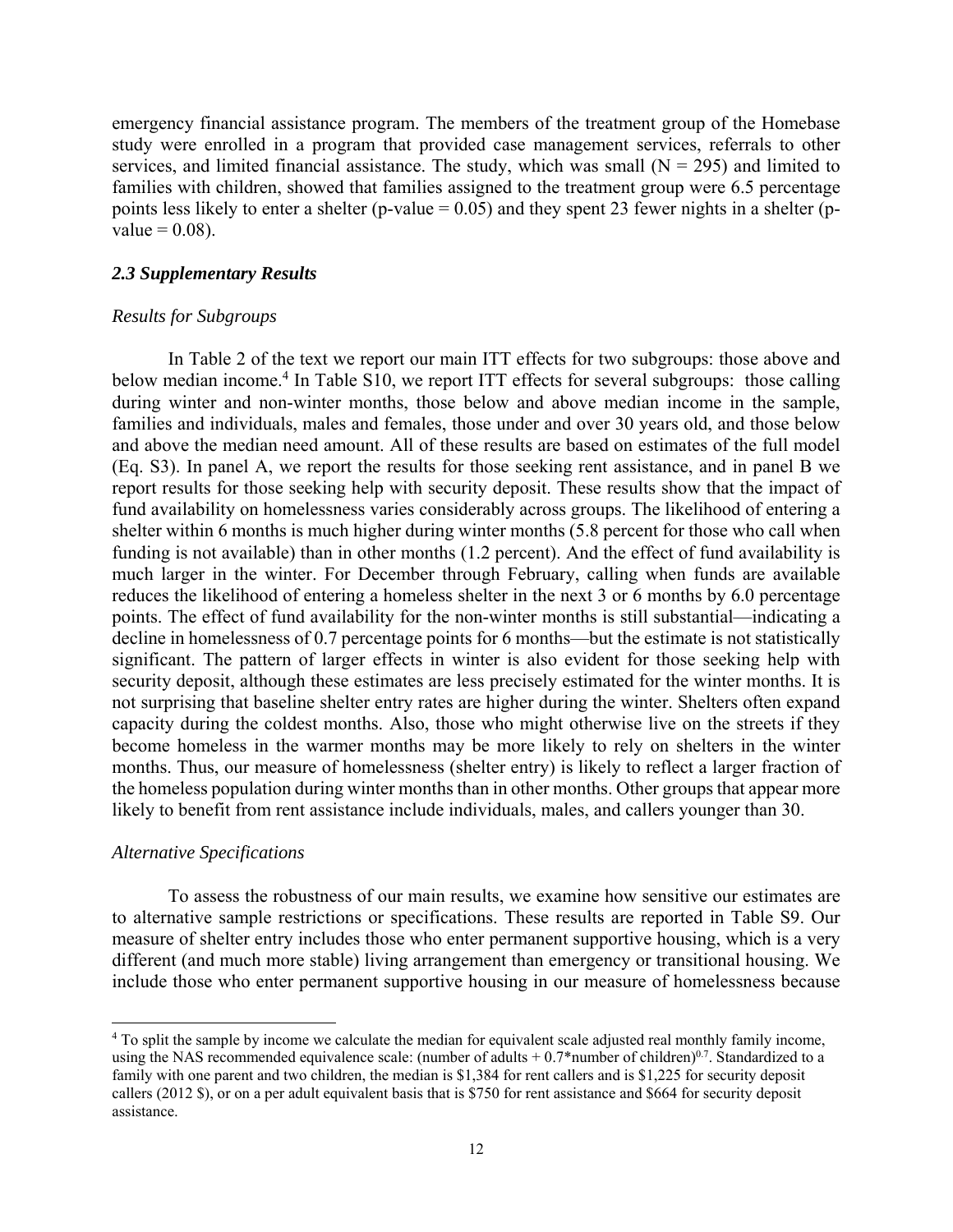one must be homeless in order to qualify for these units. To determine whether our results are sensitive to how we treat permanent supportive housing, we estimate models where those who enter permanent supportive housing are not coded as homeless (about 10 percent of our sample of those who check into a shelter).<sup>5</sup> The results using this narrower definition of shelter entry (column 2) are very similar to those for our main specification.

Although the vast majority (over 90 percent) of callers in our rent assistance sample are renting their own unit at the time of the call, some callers are living in shared housing with family or friends. Renters and those "doubling up" might differ considerably in terms of their financial needs and risk of homelessness. For example, renters, on average, are less likely to enter a shelter than those doubling up at the time of the call. As shown in column 3 of Tables S9, our main results are not sensitive to the inclusion of those living in shared housing. The results for those seeking rent assistance for a sample including only those currently renting are very similar to those for our full sample. For those seeking security deposit, the magnitudes of the point estimates are smaller in absolute value but similar in percentage terms to those for our main specification, but none of the estimates are statistically significant.

We also examine how sensitive our results are to the time window for our sample. For example, we re-estimate our main specifications for a narrower sample of the July 2010 – December 2012 period. For this narrower sample, we can look back at least 1 full year to verify that the caller has not contacted the HPCC in the past (for our main specification we could look back at least six months). The main point estimate for the narrower sample (column 4) is smaller in absolute value (-0.8 percentage points) but in percentage terms, this effect is comparable to those reported for the full sample, and the estimate remains statistically significant at the 10% level.

For our main specification we restrict the sample to first calls since June 1, 2009. This restriction imposes a moving window for the definition of a first call. A call on January 20, 2010, for example, will be the first one in the past 6 months, while a call on December 4, 2012 will be the first one in the past three and a half years. The estimates in column 5 show that the results are very similar to our main specification when we impose a fixed 6-month window for the definition of a first call for both the rent and security deposit samples. We find results similar to those reported above when we estimate a logit model (column 6) rather than a linear probability model, although the point estimates are smaller in absolute value and, in the case of security deposit, not precise. We also verified that are results are not sensitive to other sample restrictions, such as excluding those with need amount over \$1,500 or under \$300 (not reported).

# *2.4 The Costs and Benefits of Preventing Homelessness through Emergency Assistance*

 $\overline{\phantom{a}}$ 

We discuss the costs and benefits of this intervention in the text, but provide some additional details on the numbers here. We note at the start that there is limited information on how averting homelessness affects crime, health, and other key potential benefits. We can,

<sup>&</sup>lt;sup>5</sup> We cannot recode all entries into permanent supportive housing because we do not observe the shelter type in many cases. The HMIS data does not include shelter type information. We can sometimes determine the shelter type by either the name of the shelter or by matching the shelter to the HIC (which does include a designation of shelter type), but often different names are used across these sources.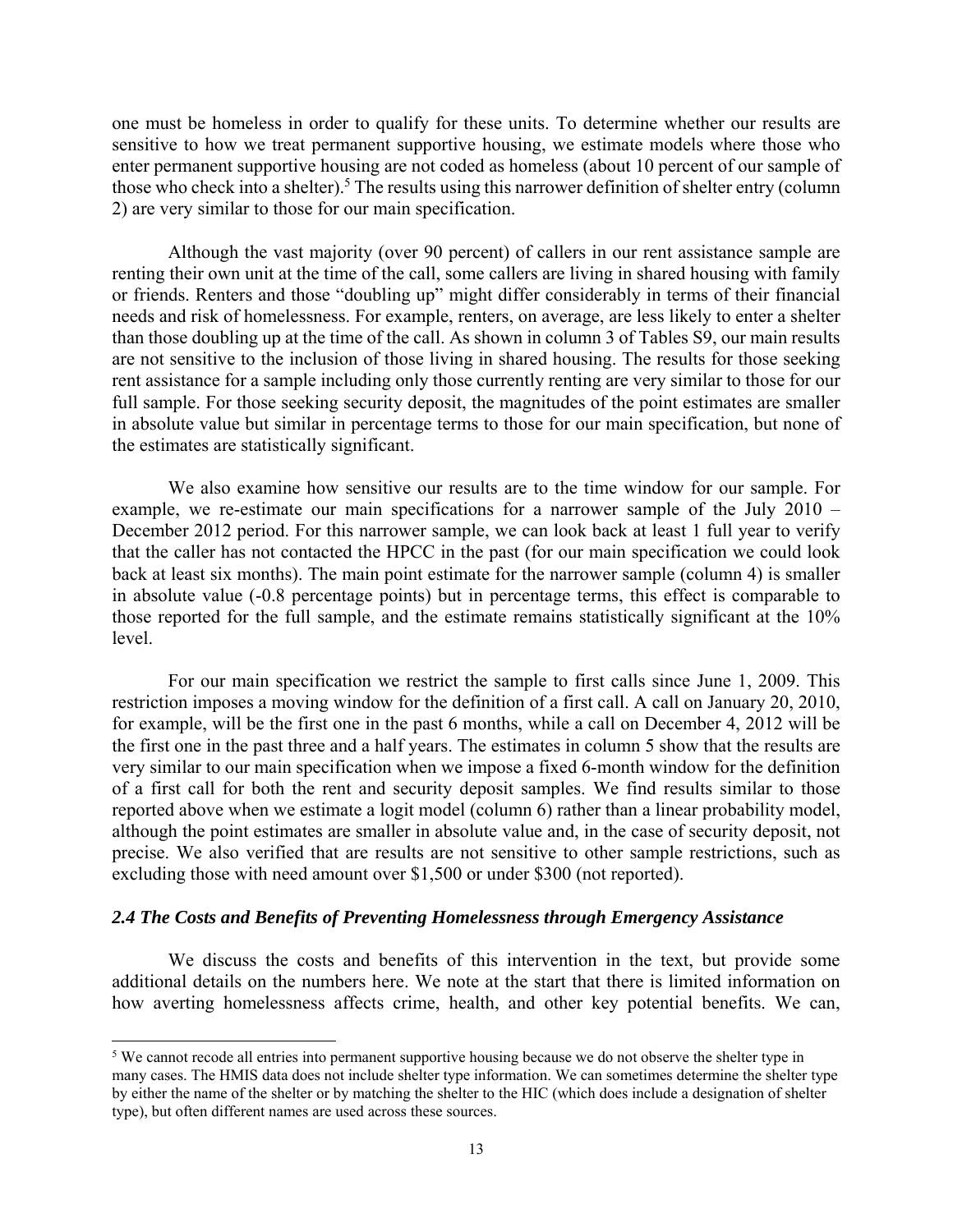however, construct reasonable estimates of the cost of reducing homelessness through emergency assistance, and we can calculate rough estimates of the value of some of the benefits resulting from reductions in homelessness.

For this cost-benefit calculation we will focus on rent assistance, the most common need request. The cost of reducing homelessness through rent assistance includes the operating costs of the call center and provider agencies as well as the cost of the financial assistance. Operating costs for the HPCC were about \$900,000 in 2012. Given that about a third of HPCC operating costs go towards providing rent assistance, the cost per caller referred for rent assistance comes to about \$103. To get the fraction of operation costs for rent assistance, we assume that these costs are similar across the different types of requests, and 33 percent of HPCC calls in 2012 were requests for rent assistance. To get the cost per referral for rent assistance, we divide by the number of referrals in 2012: 2,913.<sup>6</sup> The cost to the provider agency of distributing the financial assistance is about \$616 per caller referred, bringing the total cost per referral to about \$719. For callers referred for rent assistance, the average amount the HPCC calculates they are eligible for is \$763. Only about 71 percent of those referred for rent assistance end up receiving funds (*7*), so the cost of financial assistance for the delegate agencies is about \$542 per referral. We add to this the operating costs per referral for the delegate agency, which are estimated to be \$74, based on budget information provided by Catholic Charities Chicago for the financial assistance fund that they operate to get \$616.

Our main estimates indicate that calling the HPCC when funding is available reduces the likelihood of entering a shelter within 6 months by 1.5 percentage points, so the cost per new case of homelessness averted is about \$47,900. Given the average family size for our sample is 2.6, this puts the per person cost of averting a new case of homelessness at about \$18,400. However, this estimated cost per homeless spell averted focuses exclusively on entries into a homeless shelter, which does not capture the impact that emergency financial assistance has on homelessness for families that end up living on the street or in shelters that are not included in the HMIS data (recall that this database covers about 66 percent of all shelters in Chicago). If, for our sample, we are capturing just over half of all spells of homelessness, and the effect of assistance in percentage terms is similar for these unobserved spells, then the per person cost of a homeless spell averted comes to about \$10,300.<sup>7</sup> With an average spell length of 189 days, the cost per shelter day is about \$55 per person.

The cost per homeless spell averted would be lower if the program were better targeted towards those for whom financial assistance is more effective at reducing homelessness. For example, our results show that the effect of homelessness prevention is more effective for very low-income families—i.e. those with family incomes below the median for our sample of callers. For these families, calling the HPCC when funding is available reduces the likelihood of entering a shelter within 6 months by 2.2 percentage points. This estimate suggests that if the HPCC made

 $\overline{a}$ 

<sup>&</sup>lt;sup>6</sup> Ideally, we would calculate the marginal cost of providing assistance to an additional caller, but we typically only have average cost information.

<sup>&</sup>lt;sup>7</sup> Assuming for our sample we capture 66 percent of all shelter entries (because HMIS data covers 66 percent of all shelters) and that shelter entries capture 85 percent of all homeless spells (23), this suggests that we capture about 56 percent of all homeless spells, although this number likely overstates the fraction of homeless spells we capture because the point-in-time counts are administered in the winter, when the sheltered homeless-to-total homeless ratio is likely at its highest.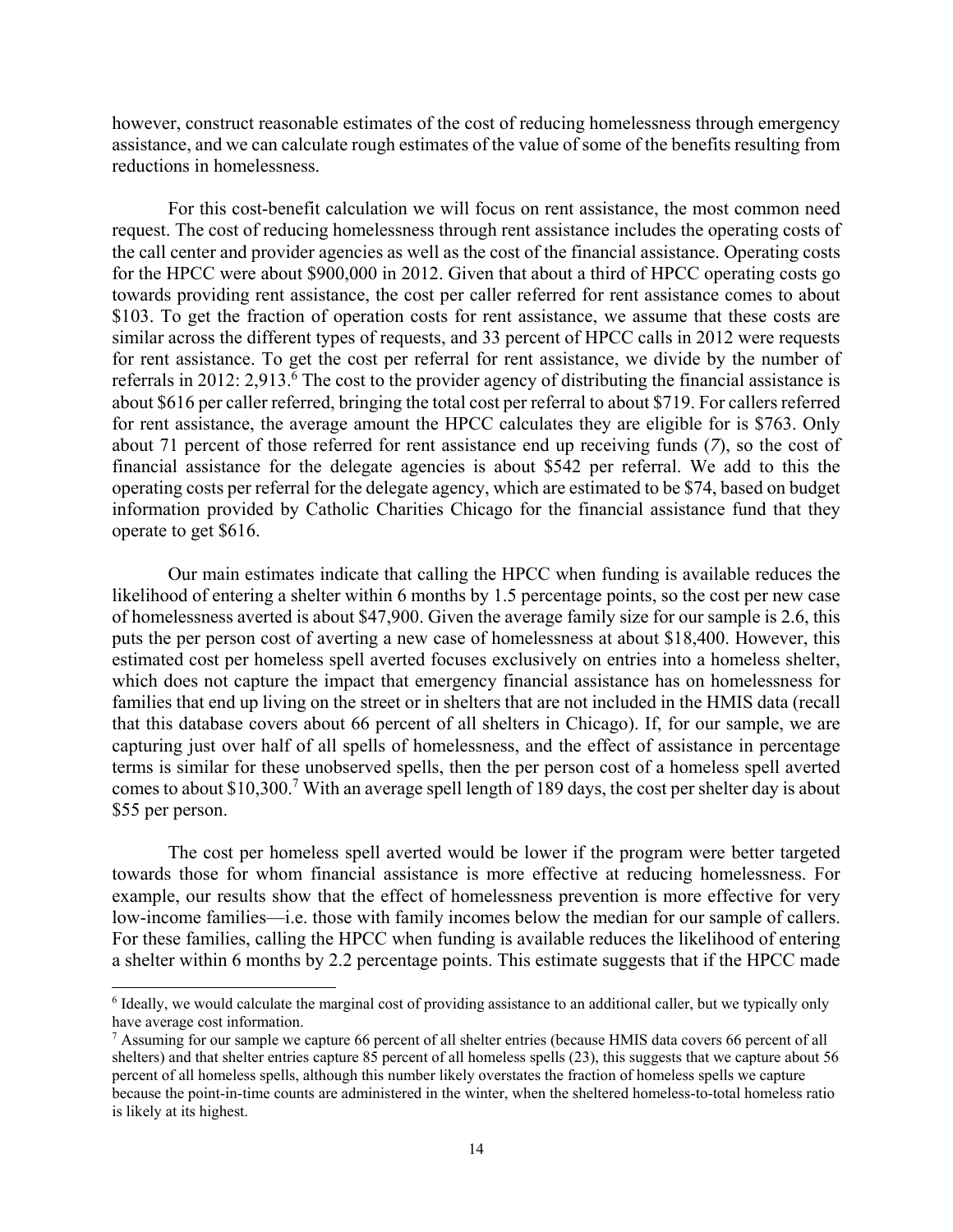the same number of referrals, but all of them were for low-income families, then the per person cost of averting a new case of homelessness would be \$6,800 which is 35 percent less than the cost for all eligible callers.

 The benefits of this intervention result from avoiding a number of costs associated with becoming homeless including: the cost of providing shelter and other housing services; the cost to society of addressing other needs that may arise due to homelessness; and other private costs to the individual. One study estimates an average cost of providing shelter for individuals who enter homelessness for the first time of about \$2,400 in 2012 dollars (*16*), but this number is far greater for the chronically homeless, the mentally ill, or other populations in need of supportive services. Another study estimates that the cost of providing permanent supportive housing services for the chronically homeless is about \$55,600 per person per year (*28*).

In the text, we also refer to the private benefit of reduced mortality. Estimates from one study suggest that age-adjusted mortality rates for the homeless population in New York City are 4 times as great as the U.S. population as a whole and 2 to 3 times as great as the population of New York City (*19*). Taking the lower bound of this mortality effect as causal; an overall mortality rate estimate for those ages 25-55 of 0.44 percent; and the official U.S. Environmental Protection Agency estimate of the value of a statistical life of \$7.4 million, the mortality-reducing benefit per person that avoids homelessness comes to about \$13,000.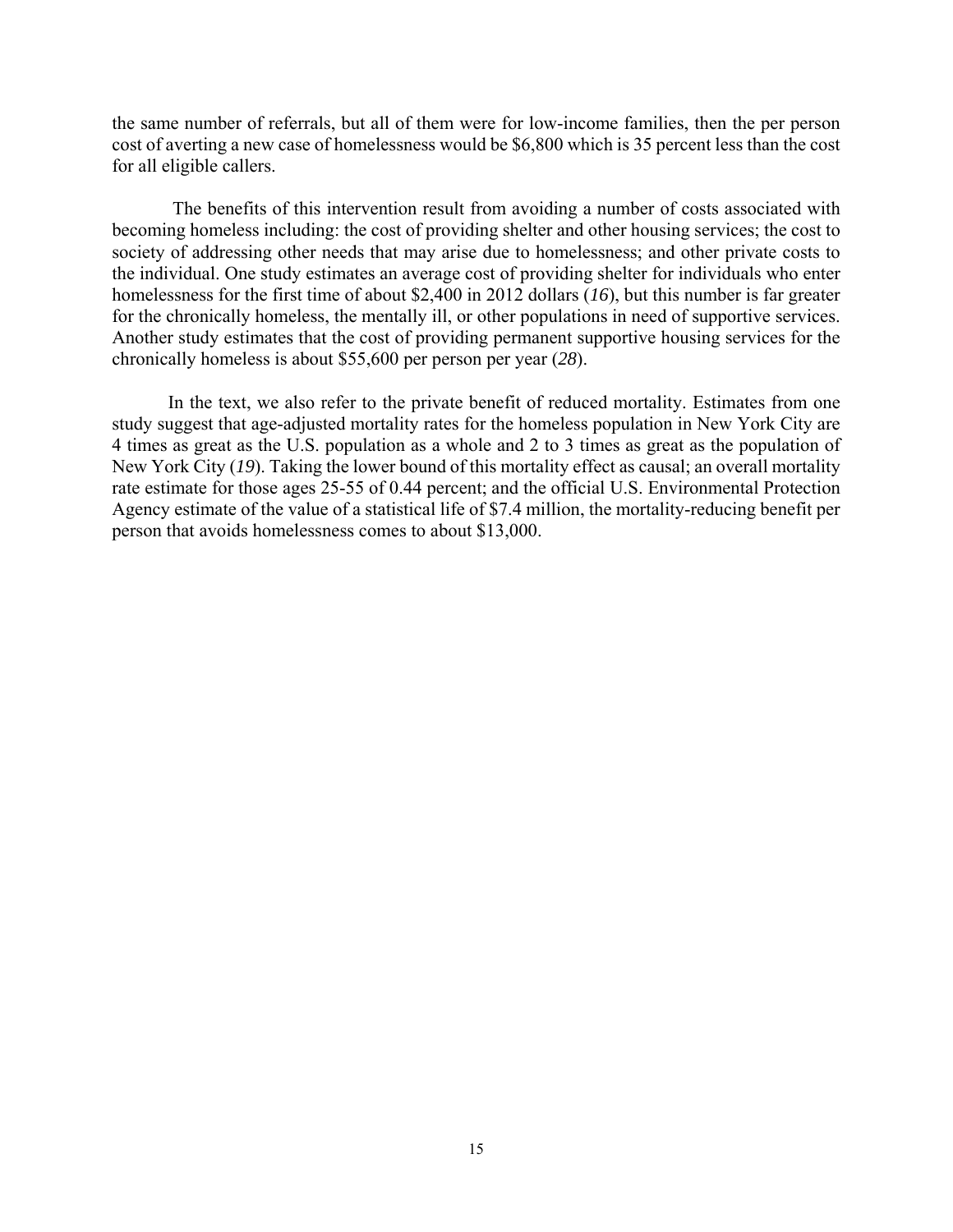Fig. S1: ITT effects of fund availability on shelter admittance 1-12 months after the call for rent callers. Results are from regressions of shelter entry on an indicator for availability of funds, demographic characteristics of the caller, ZIP code level characteristics, fundspecific restriction variables, and seasonal control variables. The solid line denotes the point estimate for the impact of fund availability on shelter entry 1 to 12 months after the call. The dashed lines denote the 95% confidence interval calculated using standard errors clustered at the ZIP code level. The estimates for the effect 1 to 6 months after the call are based on the main sample of those calling for rent assistance ( $N = 3,574$ ). Beyond 6 months we lose some observations because we do not observe shelter entry beyond 6 months for all callers. Thus, the sample decreases with each month beyond 6 months, with the 12 month shelter entry estimates based on <sup>a</sup> sample of 3,126 callers.

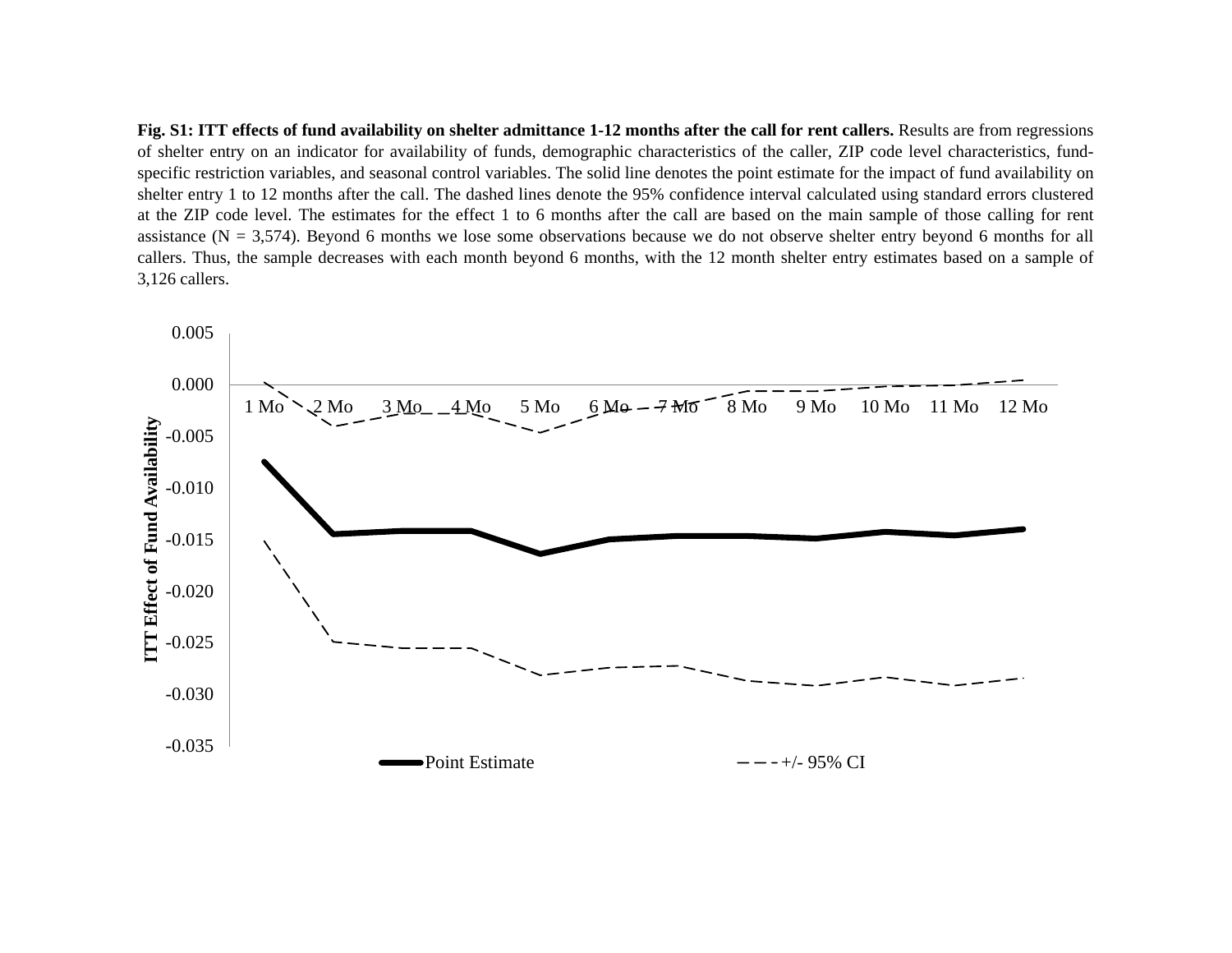Fig. S2: ITT effects of fund availability on shelter admittance 1-12 months after the call for security deposit callers. Results are from regressions of shelter entry on an indicator for availability of funds, demographic characteristics of the caller, ZIP code level characteristics, fund specific restriction variables, and seasonal control variables. The solid line denotes the point estimate for the impact of fund availability on shelter entry 1 to 12 months after the call. The dashed lines denote the 95% confidence interval calculated using standard errors clustered at the ZIP code level. The estimates for the effect 1 to 6 months after the call are based on the main sample of those calling for security deposit assistance  $(N = 874)$ . Beyond 6 months we lose some observations because we do not observe shelter entry beyond 6 months for all callers. Thus, the sample decreases with each month beyond 6 months, with the 12 month shelter entry estimates based on a sample of 766 callers.

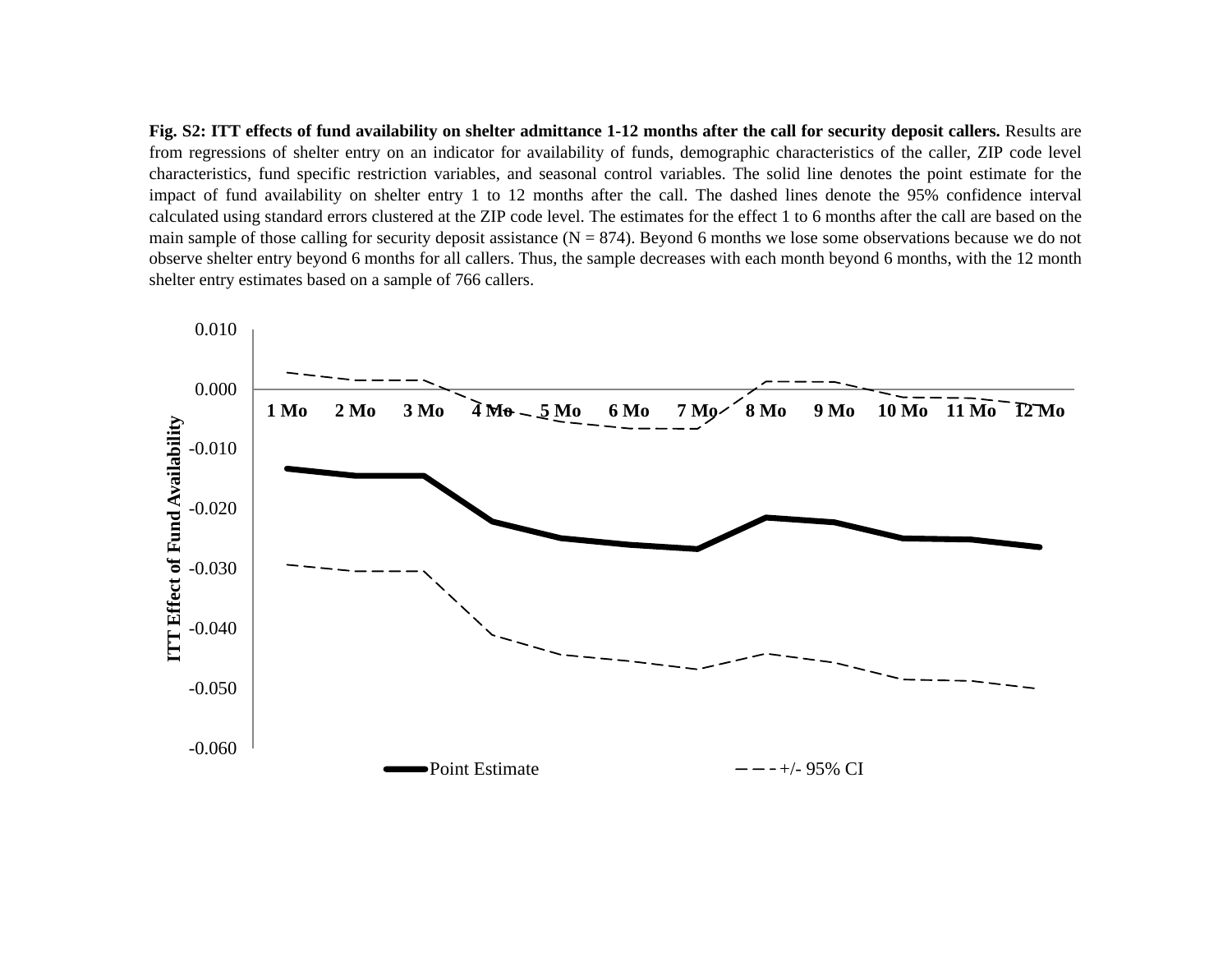**Fig. S3. HPCC calls by year, 2010-2012.** Data are for all calls to the Homelessness Prevention Call Center (HPCC) between January 20, 2010 and December 31, 2012. Eligible calls are those that meet the eligibility criteria, regardless of whether funds are available. See text for discussion of eligibility criteria. First calls refer to calls that are the first from a caller to the HPCC since June 1, 2009.



**Total Calls Eligible Calls**

**0 1,000 2,000 3,000 4,000 5,000 6,000 7,000 8,000 2010 2011 2012 # Calls Year B: Eligible Calls for Rent and Security Deposit Assistance, by Year** 

**Eligible Calls Eligible Calls with Funds Available**





**Eligible First Calls First Calls with Funds Available**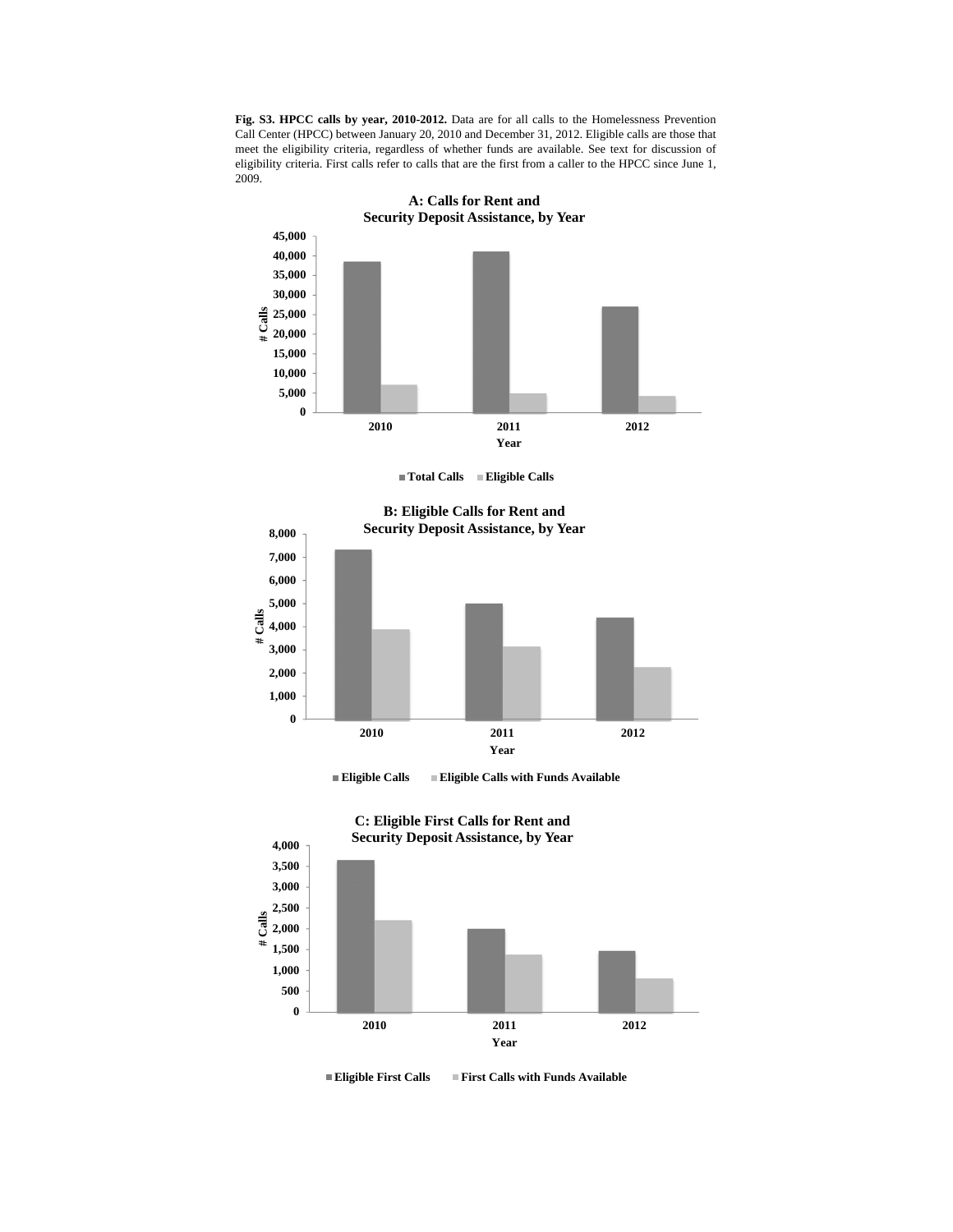**Figure S4: HPCC calls by month, 2010-2012.** Data are for all calls to the Homelessness Prevention Call Center (HPCC) between January 20, 2010 and December 31, 2012. Eligible calls are those that meet the eligibility criteria, regardless of whether funds are available. See text for discussion of eligibility criteria. First calls refer to calls that are the first from a caller to the HPCC since June 1, 2009.



■ **All Eligible Calls** ■ **Eligible Calls with Funds Available** 



**B: Eligible First Calls for Rent and Security Deposit Assistance,** 

■ All Eligible First Calls ■ Eligible First Calls with Funds Available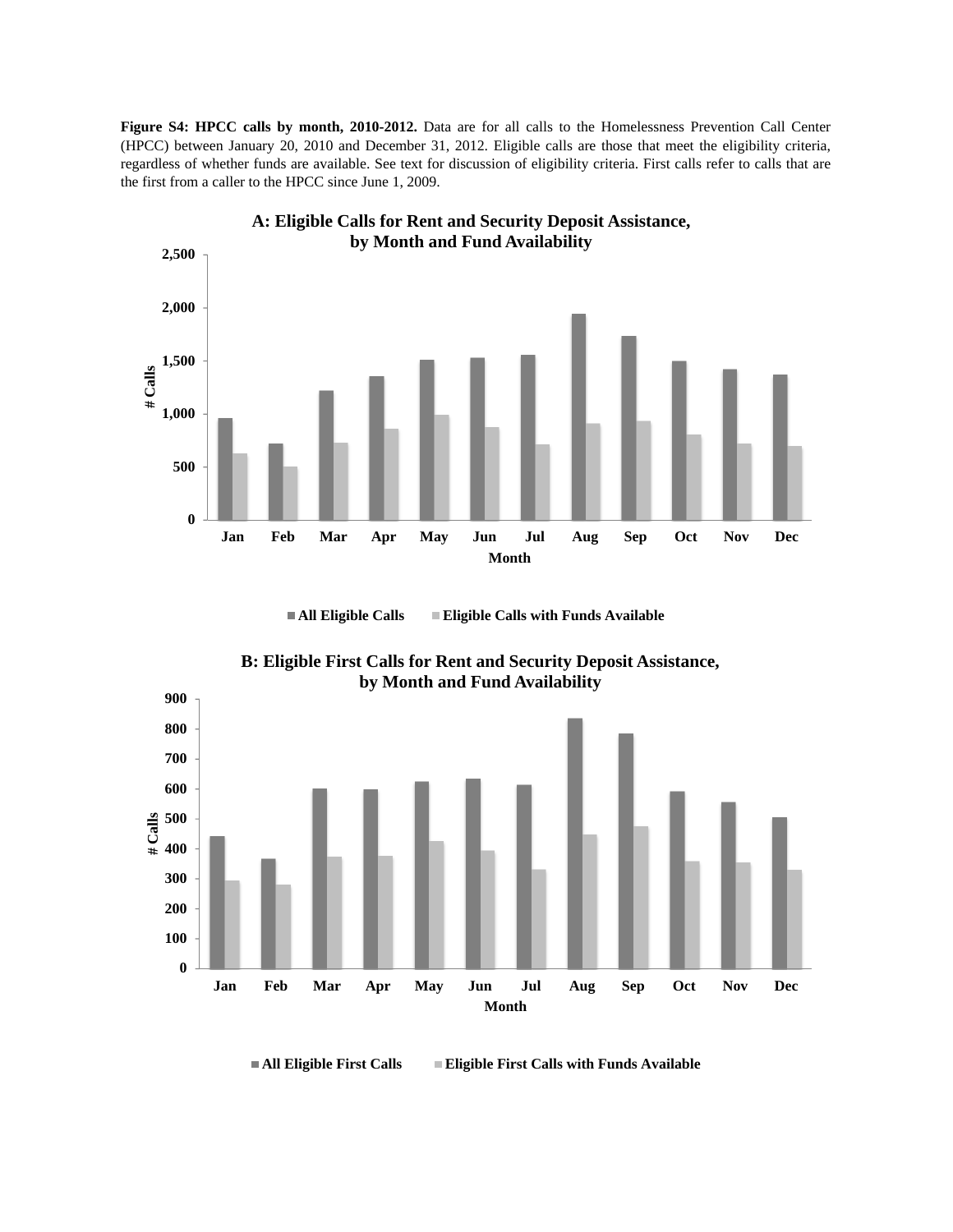**Figure S5: HPCC calls by day of the week, 2010-2012.** Data are for all calls to the Homelessness Prevention Call Center (HPCC) between January 20, 2010 and December 31, 2012. Eligible calls are those that meet the eligibility criteria, regardless of whether funds are available. See text for discussion of eligibility criteria. First calls refer to calls that are the first from a caller to the HPCC since June 1, 2009.



**All Eligible Calls Eligible Calls with Funds Available**



**B: Eligible First Calls for Rent and Security Deposit Assistance,** 

■ All Eligible First Calls ■ Eligible First Calls with Funds Available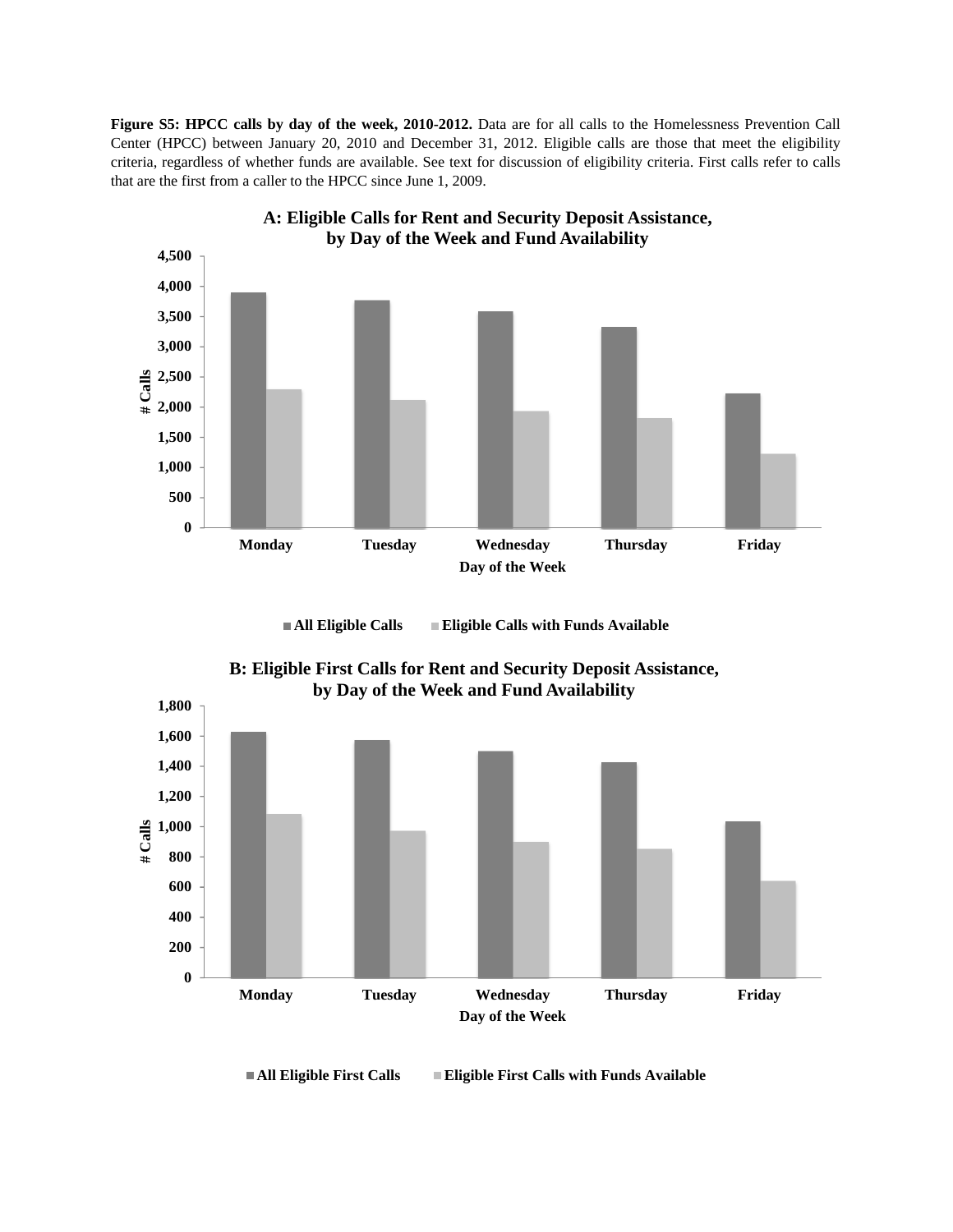Figure S6: Fund availability rate, by week, for families. Shown is the fraction of eligible family callers in our homogenous sample that are referred to financial assistance each week from 2010-2012. The homogeneous sample includes all eligible callers who: are seeking rent assistance with need amounts between \$300 and \$900, are non-veterans, neither receive housing subsidies nor reques<sup>t</sup> more than one month's rent, have <sup>a</sup> Social Security Number, have family income below twice the poverty line, and are not homeowners ( $N = 1,071$ ). Week 1 is the fourth week of January 2010, and week 150 is the first week of December 2012.

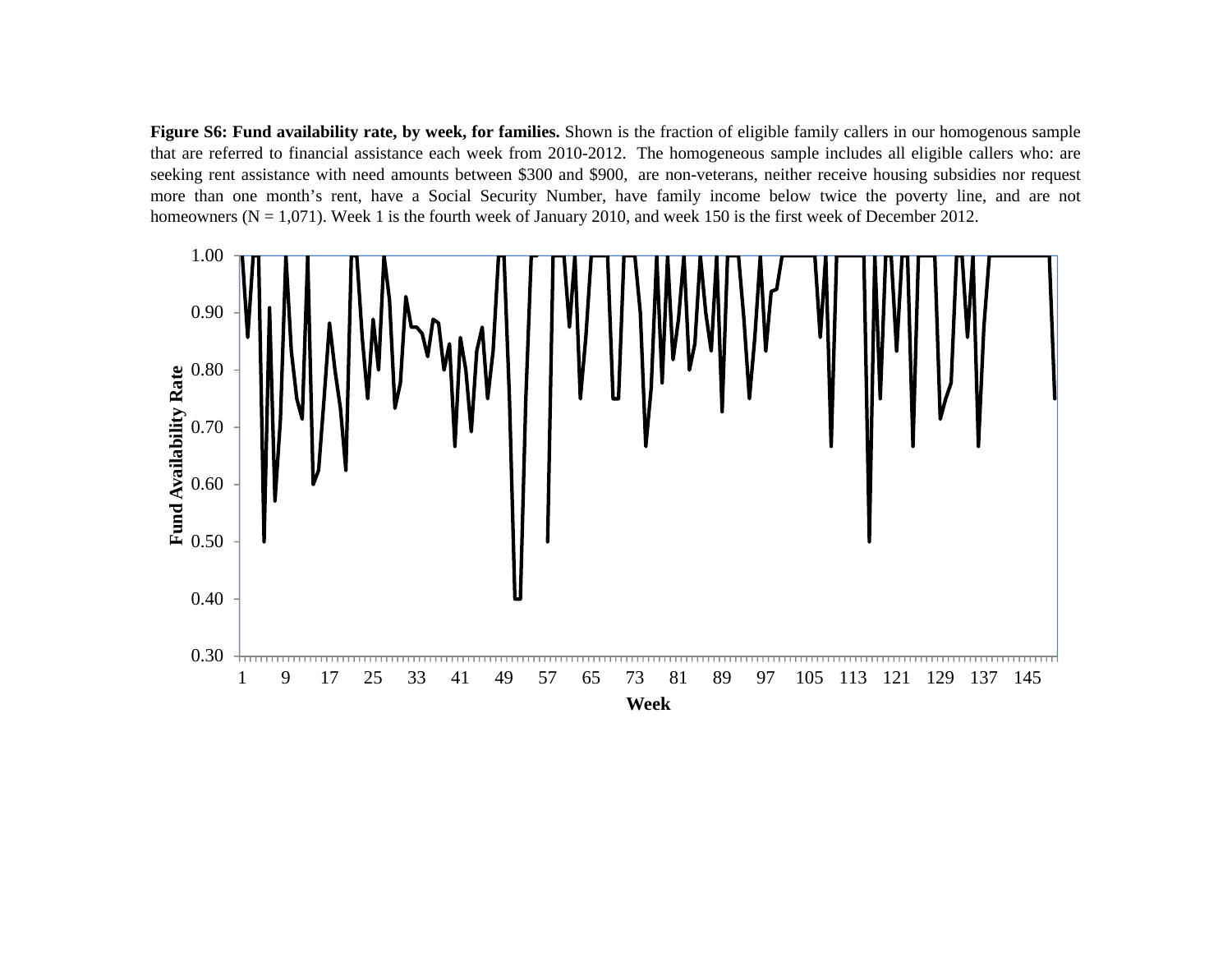Figure S7: Fund availability rate, by week, for individuals. Shown is the fraction of eligible family callers in our homogenous sample that are referred to financial assistance each week from 2010-2012. The homogeneous sample includes all eligible callers who: are seeking rent assistance with need amounts between \$300 and \$900, are non-veterans, neither receive housing subsidies nor reques<sup>t</sup> more than one month's rent, have <sup>a</sup> Social Security Number, have family income below twice the poverty line, and are not homeowners  $(N = 360)$ . Week 1 is the fourth week of January 2010, and week 150 is the first week of December 2012.

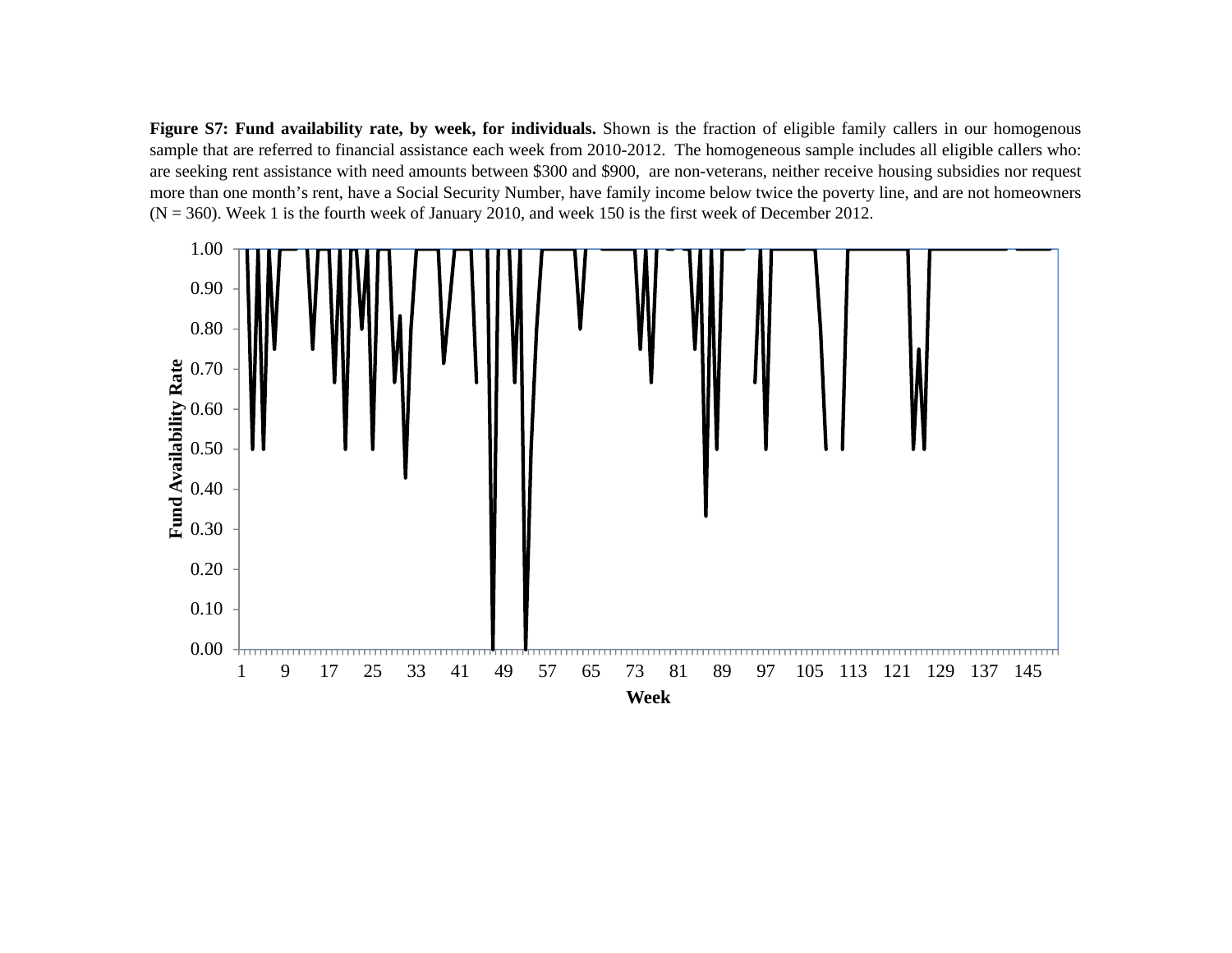**Table S1: OLS estimates of the effect of the funding rate on log call volume to the HPCC.** Estimates are from regressions of the log number of calls each day on leads and lags of the fraction of eligible callers that are referred to funds as well as seasonal controls. The funding rate is defined as the fraction of eligible callers who call when funds are available. Observations include all days on which eligible callers contacted the HPCC from February 3, 2010 through November 14, 2012. This window allows for a 10 day lag and lead. The month indicators are defined synthetically as the 16th of the previous month through the 15th of the current month. \*\*P < 0.05, \*P < 0.10.

|                       |                 | First Calls     |            |                  |            | <b>Eligible Calls</b> |            |                  | All Calls  |            |            |  |
|-----------------------|-----------------|-----------------|------------|------------------|------------|-----------------------|------------|------------------|------------|------------|------------|--|
| Covariates            | (1)             | (2)             | (3)        |                  | (4)        | (5)                   | (6)        |                  | (7)        | (8)        | (9)        |  |
| Funding rate, t-1     | $-0.098*$       | $-0.098*$       | $-0.093$   |                  | $-0.186**$ | $-0.185**$            | $-0.151*$  |                  | $-0.100*$  | $-0.097*$  | $-0.078$   |  |
|                       | (0.058)         | (0.058)         | (0.058)    |                  | (0.080)    | (0.082)               | (0.083)    |                  | (0.051)    | (0.052)    | (0.053)    |  |
| Funding rate, $t+1$   |                 |                 | $-0.153**$ |                  |            |                       | $-0.217**$ |                  |            |            | $-0.109**$ |  |
|                       |                 |                 | 0.059      |                  |            |                       | 0.084      |                  |            |            | (0.054)    |  |
| Funding rate, t-5     |                 | $-0.007$        | $-0.008$   |                  |            | $-0.065$              | $-0.083$   |                  |            | $-0.006$   | $-0.016$   |  |
|                       |                 | (0.058)         | (0.058)    |                  |            | (0.083)               | (0.082)    |                  |            | (0.053)    | (0.052)    |  |
| Funding rate, $t+5$   |                 |                 | $-0.031$   |                  |            |                       | $-0.092$   |                  |            |            | $-0.070$   |  |
|                       |                 |                 | 0.060      |                  |            |                       | 0.086      |                  |            |            | (0.055)    |  |
| Funding rate, t-10    |                 | $-0.005$        | $-0.011$   |                  |            | $-0.099$              | $-0.097$   |                  |            | 0.018      | 0.018      |  |
|                       |                 | (0.055)         | (0.055)    |                  |            | (0.076)               | (0.077)    |                  |            | (0.048)    | (0.049)    |  |
| Funding rate, $t+10$  |                 |                 | $-0.065$   |                  |            |                       | $-0.200**$ |                  |            |            | $-0.119**$ |  |
|                       |                 |                 | 0.056      |                  |            |                       | 0.078      |                  |            |            | (0.049)    |  |
| Monday                | $0.248**$       | $0.248**$       | $0.243**$  |                  | 0.298**    | $0.301**$             | $0.303**$  |                  | $0.251**$  | $0.250**$  | $0.253**$  |  |
|                       | (0.041)         | (0.041)         | (0.041)    |                  | (0.044)    | (0.044)               | (0.044)    |                  | (0.030)    | (0.030)    | (0.030)    |  |
| Tuesday               | $0.173**$       | $0.173**$       | $0.161**$  |                  | $0.211**$  | $0.218**$             | $0.207**$  |                  | $0.177**$  | $0.177**$  | $0.171**$  |  |
|                       | (0.040)         | (0.040)         | (0.041)    |                  | (0.043)    | (0.043)               | (0.043)    |                  | (0.029)    | (0.029)    | (0.029)    |  |
| Wednesday             | $0.103**$       | $0.104**$       | $0.092**$  |                  | $0.157**$  | $0.163**$             | $0.154**$  |                  | $0.126**$  | $0.125**$  | $0.121**$  |  |
|                       | (0.040)         | (0.040)         | (0.040)    |                  | (0.043)    | (0.043)               | (0.043)    |                  | (0.029)    | (0.029)    | (0.029)    |  |
| Thursday              | $0.070\text{*}$ | $0.070\text{*}$ | 0.063      |                  | $0.100**$  | $0.104**$             | $0.098**$  |                  | $0.086**$  | $0.085**$  | $0.082**$  |  |
|                       | (0.040)         | (0.041)         | (0.040)    |                  | (0.043)    | (0.043)               | (0.043)    |                  | (0.029)    | (0.029)    | (0.029)    |  |
| February              | $-0.075$        | $-0.075$        | $-0.079$   |                  | $-0.082$   | $-0.086$              | $-0.103$   |                  | $-0.121**$ | $-0.121**$ | $-0.135**$ |  |
|                       | (0.060)         | (0.061)         | (0.060)    |                  | (0.064)    | (0.064)               | (0.064)    |                  | (0.043)    | (0.043)    | (0.043)    |  |
| March                 | $0.124**$       | $0.124**$       | 0.103      |                  | $0.111*$   | $0.112*$              | 0.069      |                  | 0.073      | 0.072      | 0.045      |  |
|                       | (0.062)         | (0.062)         | (0.063)    |                  | (0.066)    | (0.067)               | (0.067)    |                  | (0.045)    | (0.045)    | (0.045)    |  |
| April                 | $-0.118**$      | $-0.119**$      | $-0.144**$ |                  | 0.017      | $-0.001$              | $-0.043$   |                  | $-0.128**$ | $-0.126**$ | $-0.153**$ |  |
|                       | (0.056)         | (0.057)         | (0.057)    |                  | (0.060)    | (0.061)               | (0.062)    |                  | (0.041)    | (0.041)    | (0.042)    |  |
| May                   | $-0.046$        | $-0.046$        | $-0.021$   |                  | $-0.020$   | $-0.017$              | 0.048      |                  | $-0.037$   | $-0.037$   | 0.005      |  |
|                       | (0.052)         | (0.052)         | (0.053)    |                  | (0.055)    | (0.055)               | (0.057)    |                  | (0.037)    | (0.037)    | (0.039)    |  |
| June                  | 0.019           | 0.020           | 0.025      |                  | $0.102*$   | $0.112**$             | $0.120**$  |                  | 0.047      | 0.046      | 0.051      |  |
|                       | (0.051)         | (0.051)         | (0.051)    |                  | (0.055)    | (0.055)               | (0.054)    |                  | (0.037)    | (0.037)    | (0.037)    |  |
| July                  | 0.055           | 0.055           | 0.033      |                  | 0.057      | 0.056                 | 0.016      |                  | $0.081**$  | $0.081**$  | 0.054      |  |
|                       | (0.056)         | (0.056)         | (0.056)    |                  | (0.060)    | (0.060)               | (0.060)    |                  | (0.040)    | (0.040)    | (0.040)    |  |
| August                | $0.104**$       | $0.105**$       | $0.097*$   |                  | $0.080\,$  | 0.084                 | 0.069      |                  | $0.091**$  | $0.091**$  | $0.081**$  |  |
|                       | (0.051)         | (0.051)         | (0.051)    |                  | (0.055)    | (0.055)               | (0.054)    |                  | (0.037)    | (0.037)    | (0.037)    |  |
| September             | $-0.033$        | $-0.033$        | $-0.018$   |                  | 0.036      | 0.040                 | 0.063      |                  | $-0.023$   | $-0.023$   | $-0.010$   |  |
|                       | (0.051)         | (0.051)         | (0.052)    |                  | (0.055)    | (0.055)               | (0.054)    |                  | (0.037)    | (0.037)    | (0.037)    |  |
| October               | 0.081           | 0.082           | 0.081      |                  | $0.000\,$  | $0.008\,$             | 0.009      |                  | $0.066*$   | 0.066      | $0.067*$   |  |
|                       | (0.056)         | (0.056)         | (0.056)    |                  | (0.060)    | (0.060)               | (0.059)    |                  | (0.040)    | (0.040)    | (0.040)    |  |
| November              | $0.141**$       | $0.141**$       | $0.142**$  |                  | $-0.028$   | $-0.026$              | $-0.042$   |                  | $0.118**$  | $0.118**$  | $0.110**$  |  |
|                       | (0.060)         | (0.060)         | (0.060)    |                  | (0.064)    | (0.064)               | (0.064)    |                  | (0.043)    | (0.043)    | (0.043)    |  |
| December              | $-0.052$        | $-0.052$        | $-0.058$   |                  | 0.035      | 0.025                 | $-0.010$   |                  | $-0.009$   | $-0.008$   | $-0.031$   |  |
|                       | (0.068)         | (0.069)         | (0.069)    |                  | (0.073)    | (0.073)               | (0.073)    |                  | (0.049)    | (0.049)    | (0.049)    |  |
| First 5 days of month | 0.015           | 0.014           | 0.038      |                  | $0.071**$  | 0.057                 | $0.082**$  |                  | $0.058**$  | $0.059**$  | $0.075**$  |  |
|                       | (0.033)         | (0.034)         | (0.036)    |                  | (0.035)    | (0.037)               | (0.038)    |                  | (0.024)    | (0.025)    | (0.026)    |  |
| Last 5 days of month  | $-0.001$        | $-0.002$        | $-0.001$   |                  | $-0.022$   | $-0.027$              | $-0.018$   |                  | $-0.012$   | $-0.013$   | $-0.004$   |  |
|                       | (0.034)         | (0.035)         | (0.036)    |                  | (0.037)    | (0.037)               | (0.039)    |                  | (0.025)    | (0.025)    | (0.026)    |  |
| N                     | 660             | 660             | 660        | $\boldsymbol{0}$ | 661        | 661                   | 661        | $\boldsymbol{0}$ | 661        | 661        | 661        |  |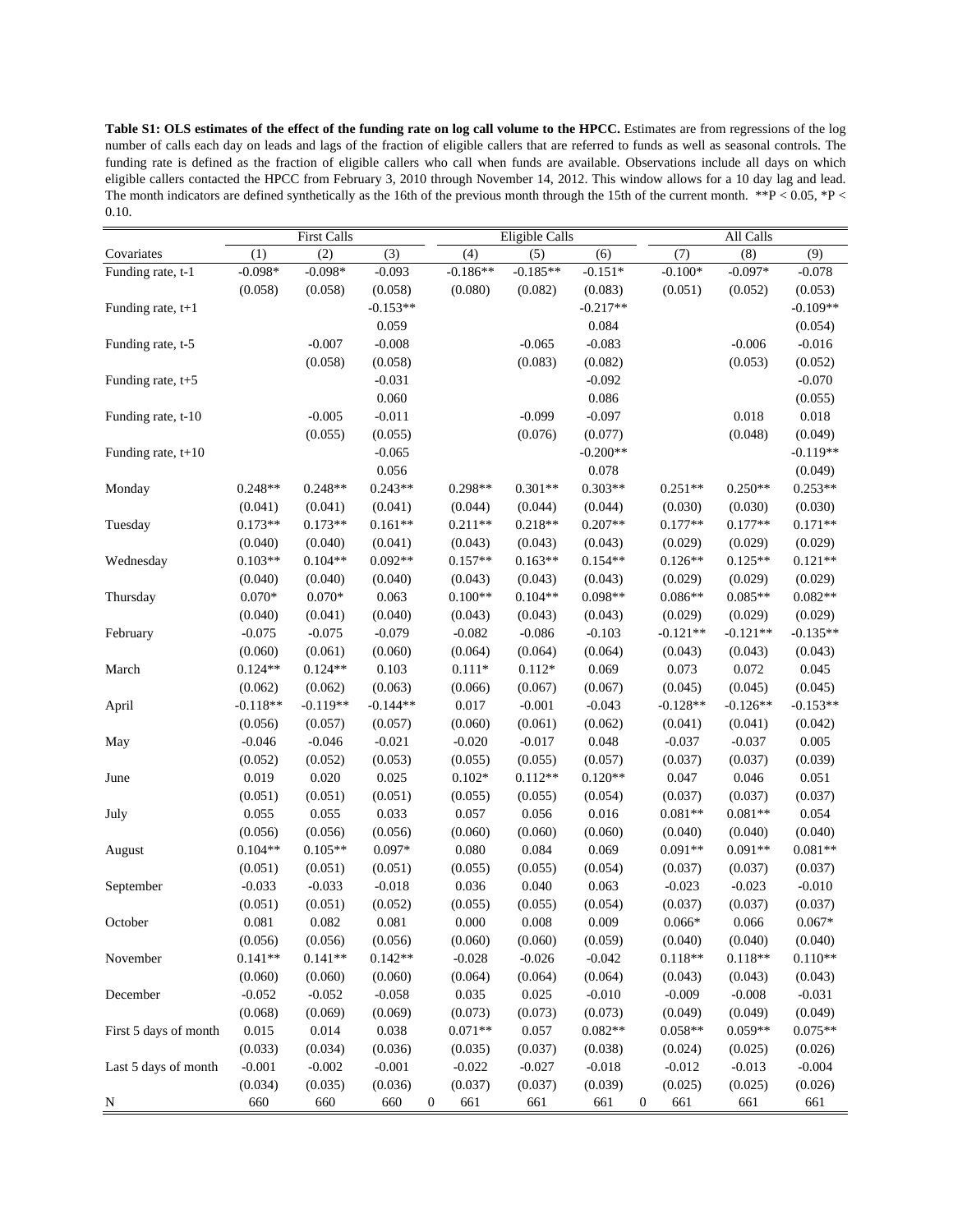|                       |            | <b>First Calls</b> |            |           | <b>Eligible Calls</b> |           | All Calls  |            |            |  |
|-----------------------|------------|--------------------|------------|-----------|-----------------------|-----------|------------|------------|------------|--|
| Covariates            | (1)        | (2)                | (3)        | (4)       | (5)                   | (6)       | (7)        | (8)        | (9)        |  |
| Funding rate, t-1     | $-0.009$   | $-0.012$           | $-0.015$   | $-0.018*$ | $-0.017*$             | $-0.017*$ | 0.000      | 0.000      | $-0.001$   |  |
|                       | (0.012)    | (0.013)            | (0.013)    | (0.009)   | (0.010)               | (0.010)   | (0.009)    | (0.009)    | (0.009)    |  |
| Funding rate, $t+1$   |            |                    | $-0.012$   |           |                       | $-0.017*$ |            |            | $-0.012$   |  |
|                       |            |                    | 0.013      |           |                       | 0.010     |            |            | (0.009)    |  |
| Funding rate, t-5     |            | $-0.014$           | $-0.014$   |           | $-0.017*$             | $-0.016$  |            | $-0.003$   | $-0.001$   |  |
|                       |            | (0.013)            | (0.013)    |           | (0.010)               | (0.010)   |            | (0.009)    | (0.009)    |  |
| Funding rate, $t+5$   |            |                    | $-0.034**$ |           |                       | $-0.019*$ |            |            | $-0.026**$ |  |
|                       |            |                    | 0.013      |           |                       | 0.010     |            |            | (0.009)    |  |
| Funding rate, t-10    |            | 0.017              | 0.011      |           | $-0.009$              | $-0.012$  |            | $-0.002$   | $-0.001$   |  |
|                       |            | (0.013)            | (0.013)    |           | (0.010)               | (0.010)   |            | (0.009)    | (0.009)    |  |
| Funding rate, $t+10$  |            |                    | $-0.006$   |           |                       | $-0.011$  |            |            | $-0.012$   |  |
|                       |            |                    | 0.013      |           |                       | 0.010     |            |            | (0.009)    |  |
| Monday                | $0.179**$  | $0.176**$          | $0.175**$  | $0.088**$ | $0.091**$             | $0.093**$ | $0.215**$  | $0.218**$  | $0.218**$  |  |
|                       | (0.021)    | (0.021)            | (0.022)    | (0.014)   | (0.015)               | (0.015)   | (0.014)    | (0.014)    | (0.014)    |  |
| Tuesday               | $0.115**$  | $0.115**$          | $0.112**$  | $0.049**$ | $0.05**$              | $0.047**$ | $0.131**$  | $0.135**$  | $0.134**$  |  |
|                       | (0.021)    | (0.021)            | (0.022)    | (0.014)   | (0.015)               | (0.015)   | (0.014)    | (0.014)    | (0.014)    |  |
| Wednesday             | $0.068**$  | $0.063**$          | $0.057**$  | $0.025*$  | 0.023                 | 0.024     | $0.085**$  | $0.088**$  | $0.089**$  |  |
|                       | (0.021)    | (0.021)            | (0.022)    | (0.014)   | (0.015)               | (0.015)   | (0.014)    | (0.014)    | (0.014)    |  |
| Thursday              | $0.053**$  | $0.042*$           | $0.042*$   | 0.021     | 0.020                 | 0.020     | $0.054**$  | $0.055**$  | $0.052**$  |  |
|                       | (0.021)    | (0.022)            | (0.022)    | (0.014)   | (0.015)               | (0.015)   | (0.014)    | (0.014)    | (0.015)    |  |
| February              | 0.014      | 0.018              | 0.025      | 0.031     | 0.029                 | 0.028     | $-0.023$   | $-0.017$   | $-0.021$   |  |
|                       | (0.036)    | (0.036)            | (0.037)    | (0.023)   | (0.024)               | (0.024)   | (0.023)    | (0.023)    | (0.023)    |  |
| March                 | $0.181**$  | $-0.024$           | $-0.033$   | 0.039     | 0.003                 | $-0.002$  | $0.078**$  | $-0.005$   | $-0.012$   |  |
|                       | (0.037)    | (0.044)            | (0.045)    | (0.024)   | (0.027)               | (0.028)   | (0.024)    | (0.026)    | (0.027)    |  |
| April                 | $-0.062**$ | $-0.082**$         | $-0.083**$ | $-0.001$  | $-0.005$              | $-0.004$  | $-0.108**$ | $-0.088**$ | $-0.090**$ |  |
|                       | (0.030)    | (0.032)            | (0.033)    | (0.020)   | (0.022)               | (0.022)   | (0.020)    | (0.021)    | (0.021)    |  |
| May                   | $-0.041$   | $-0.039$           | $-0.038$   | 0.000     | $-0.002$              | 0.003     | $-0.058**$ | $-0.066**$ | $-0.062**$ |  |
|                       | (0.027)    | (0.028)            | (0.029)    | (0.018)   | (0.018)               | (0.019)   | (0.018)    | (0.018)    | (0.018)    |  |
| June                  | 0.040      | 0.036              | 0.039      | $0.046**$ | $0.049**$             | $0.049**$ | $0.044**$  | $0.048**$  | $0.050**$  |  |
|                       | (0.026)    | (0.026)            | (0.027)    | (0.017)   | (0.018)               | (0.018)   | (0.017)    | (0.017)    | (0.018)    |  |
| July                  | 0.013      | 0.015              | 0.016      | 0.023     | 0.026                 | 0.024     | $0.040**$  | $0.048**$  | $0.041**$  |  |
|                       | (0.028)    | (0.028)            | (0.029)    | (0.019)   | (0.019)               | (0.020)   | (0.018)    | (0.019)    | (0.019)    |  |
| August                | $0.089**$  | $0.096**$          | $0.091**$  | $0.045**$ | $0.046**$             | $0.049**$ | $0.06**$   | $0.062**$  | $0.066**$  |  |
|                       | (0.027)    | (0.027)            | (0.028)    | (0.017)   | (0.017)               | (0.018)   | (0.017)    | (0.017)    | (0.017)    |  |
| September             | $-0.039$   | $-0.037$           | $-0.024$   | $0.048**$ | $0.050**$             | $0.049**$ | 0.018      | 0.020      | 0.019      |  |
|                       | (0.025)    | (0.025)            | (0.027)    | (0.016)   | (0.017)               | (0.017)   | (0.016)    | (0.016)    | (0.017)    |  |
| October               | 0.037      | 0.037              | 0.031      | $-0.030$  | $-0.029$              | $-0.022$  | $0.054**$  | $0.056**$  | $0.057**$  |  |
|                       | (0.029)    | (0.029)            | (0.033)    | (0.019)   | (0.019)               | (0.021)   | (0.019)    | (0.019)    | (0.020)    |  |
| November              | 0.042      | 0.044              | 0.052      | $-0.021$  | $-0.021$              | $-0.033$  | $0.100**$  | $0.102**$  | $0.104**$  |  |
|                       | (0.032)    | (0.033)            | (0.036)    | (0.021)   | (0.021)               | (0.023)   | (0.021)    | (0.021)    | (0.022)    |  |
| December              | $-0.062*$  | $-0.062*$          | $-0.069**$ | $-0.009$  | $-0.009$              | $-0.006$  | $-0.038*$  | $-0.040*$  | $-0.041*$  |  |
|                       | (0.034)    | (0.034)            | (0.035)    | (0.023)   | (0.023)               | (0.024)   | (0.023)    | (0.023)    | (0.023)    |  |
| First 5 days of month | 0.004      | 0.005              | 0.011      | $0.026**$ | $0.029**$             | $0.037**$ | 0.013      | $0.022*$   | $0.022*$   |  |
|                       | (0.017)    | (0.018)            | (0.018)    | (0.011)   | (0.012)               | (0.012)   | (0.011)    | (0.011)    | (0.012)    |  |
| Last 5 days of month  | $0.030*$   | 0.014              | 0.017      | 0.006     | 0.004                 | 0.009     | $0.010\,$  | 0.004      | 0.008      |  |
|                       | (0.017)    | (0.018)            | (0.018)    | (0.011)   | (0.012)               | (0.012)   | (0.011)    | (0.011)    | (0.012)    |  |
| N                     | 6,529      | 6,064              | 5,658      | 11,633    | 11,077                | 10,693    | 11,633     | 11,077     | 10,693     |  |

**Table S2: OLS estimates of the effect of the funding rate on log call volume to the HPCC, including ZIP code fixed effects.** See Table S1 for details.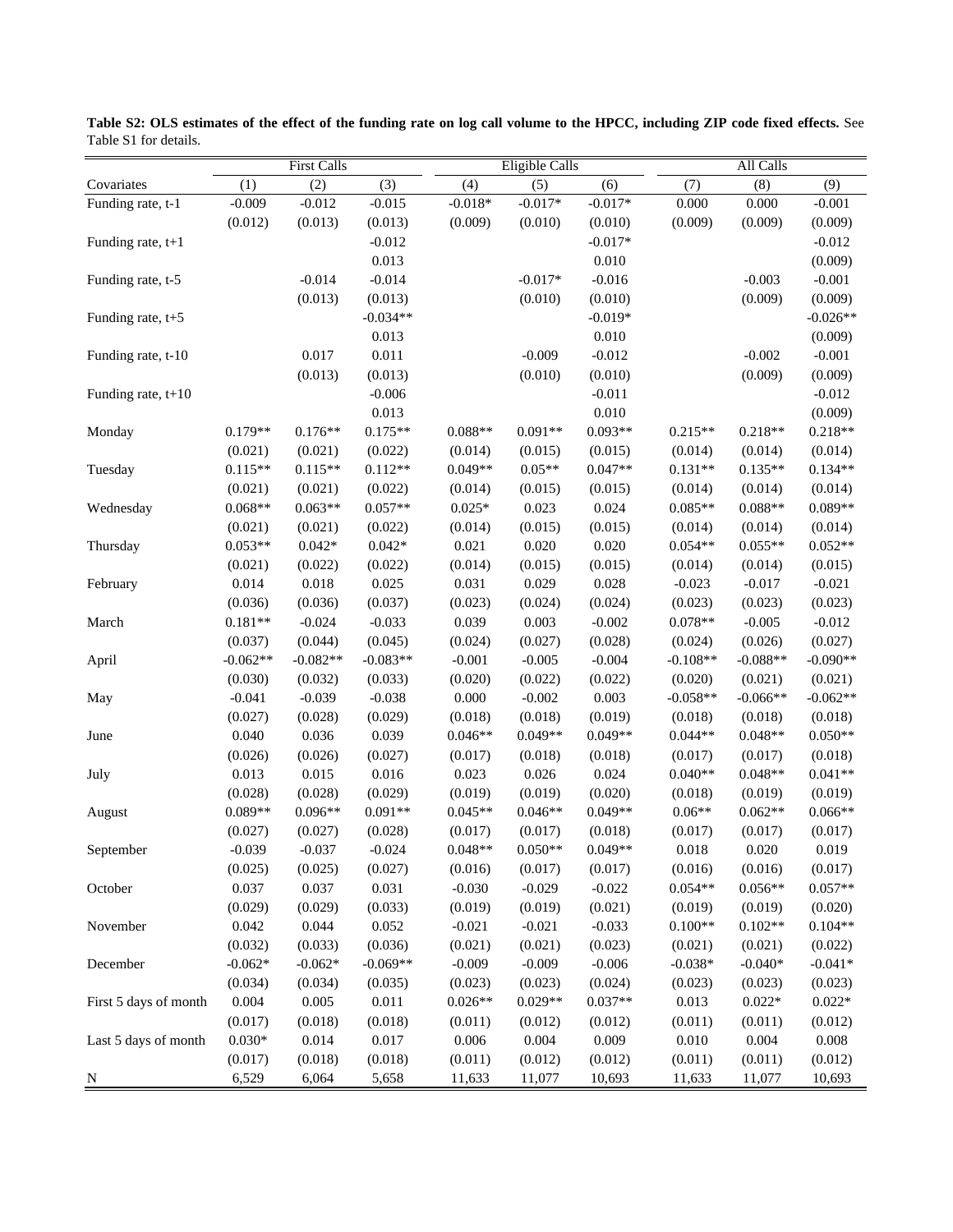Table S3: Sample restrictions, sample sizes and funding rate. Sample sizes are for calls to the Homelessness Prevention Call Center from January 20, 2010 - December 4, 2012. The sample restrictions for each row include the restrictions imposed in all rows above it.

|                                             | <b>Rent or Security Deposit</b> |                        |        | Rent                   |        | <b>Security Deposit</b> |
|---------------------------------------------|---------------------------------|------------------------|--------|------------------------|--------|-------------------------|
| Sample Composition                          | N                               | % Referred to<br>Funds | N      | % Referred to<br>Funds | N      | % Referred<br>to Funds  |
| All Calls                                   | 105,880                         | 9.2                    | 60,044 | 11.8                   | 45,836 | 5.7                     |
| Eligible calls                              | 16,612                          | 56.1                   | 10,726 | 63.5                   | 5,886  | 42.7                    |
| First calls, as of June 1, 2009             | 6,234                           | 62.8                   | 4,121  | 66.7                   | 2,113  | 55.0                    |
| <b>Excluding HPRP/Shelter Case Manager</b>  | 5,858                           | 60.4                   | 4,103  | 66.6                   | 1,755  | 45.9                    |
| Excluding callers in shelters (main sample) | 4,448                           | 58.2                   | 3,574  | 66.0                   | 874    | 26.5                    |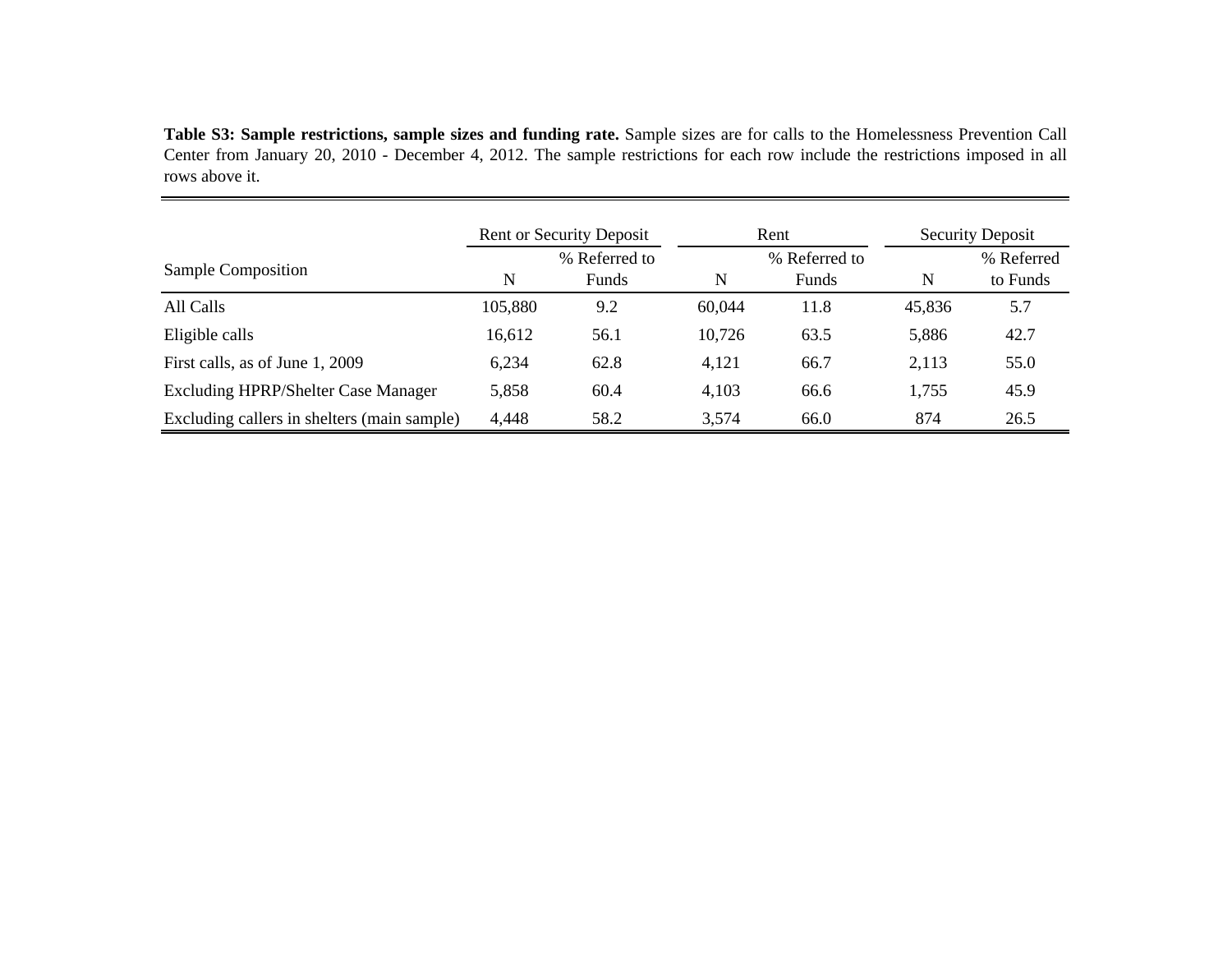**Table S4: Homeless shelter entry rates and factors related to fund availability.** Shown are means for our measures of homelessness and factors related to fund availability for the control and treatment groups as well as the difference between these means for our main sample. The need amount categories do not quite sum to 1 because the need amount is missing for a small fraction of observations. \*\*P < 0.05, \*P < 0.10 on two-tailed t test of difference between treatment and control groups.

|                                        |           | Calls When    | Calls When |              |
|----------------------------------------|-----------|---------------|------------|--------------|
|                                        |           | Funds Are Not | Funds Are  |              |
|                                        | All Calls | Available     | Available  | Difference   |
|                                        | (1)       | (2)           | (3)        | (4)          |
| Outcome variables                      |           |               |            |              |
| Shelter admittance: 3 months           | 0.011     | 0.016         | 0.007      | $-0.009**$   |
|                                        | (0.002)   | (0.003)       | (0.002)    | (0.002)      |
| Shelter admittance: 6 months           | 0.014     | 0.021         | 0.010      | $-0.011**$   |
|                                        | (0.002)   | (0.003)       | (0.002)    | (0.003)      |
| Days spent in shelter: 6 months        | 2.138     | 3.132         | 1.425      | $-1.707**$   |
|                                        | (0.282)   | (0.527)       | (0.302)    | (0.411)      |
| Factors related to fund availability   |           |               |            |              |
| Rent assistance                        | 0.804     | 0.654         | 0.910      | $0.256**$    |
|                                        | (0.006)   | (0.011)       | (0.006)    | (0.008)      |
| Security deposit                       | 0.196     | 0.346         | 0.090      | $-0.256**$   |
|                                        | (0.006)   | (0.011)       | (0.006)    | (0.008)      |
| Need amount $(\$)$                     | 984       | 1140          | 873        | $-266.298**$ |
|                                        | (10)      | (15)          | (13)       | (13.649)     |
| \$1 to \$300 in need                   | 0.060     | 0.060         | 0.060      | 0.000        |
|                                        | (0.004)   | (0.005)       | (0.005)    | (0.005)      |
| \$301 to \$900 in need                 | 0.496     | 0.301         | 0.636      | $0.335**$    |
|                                        | (0.007)   | (0.011)       | (0.009)    | (0.010)      |
| \$901 to \$1200 in need                | 0.114     | 0.159         | 0.082      | $-0.077**$   |
|                                        | (0.005)   | (0.008)       | (0.005)    | (0.007)      |
| \$1201 to \$1500 in need               | 0.181     | 0.270         | 0.118      | $-0.151**$   |
|                                        | (0.006)   | (0.010)       | (0.006)    | (0.008)      |
| More than \$1500 in need               | 0.133     | 0.197         | 0.088      | $-0.109**$   |
|                                        | (0.005)   | (0.009)       | (0.006)    | (0.007)      |
| Veteran                                | 0.031     | 0.027         | 0.034      | $0.007*$     |
|                                        | (0.003)   | (0.004)       | (0.004)    | (0.004)      |
| Receiving housing subsidy              | 0.007     | 0.013         | 0.002      | $-0.011**$   |
|                                        | (0.001)   | (0.003)       | (0.001)    | (0.002)      |
| Requesting more than 1 month's rent    | 0.432     | 0.681         | 0.299      | $-0.382**$   |
|                                        | (0.007)   | (0.011)       | (0.009)    | (0.010)      |
| Income greater than twice poverty line | 0.031     | 0.030         | 0.032      | 0.002        |
|                                        | (0.175)   | (0.171)       | (0.177)    | (0.175)      |
| Has Social Security Card               | 0.990     | 0.995         | 0.986      | $-0.009$     |
|                                        | (0.101)   | (0.070)       | (0.118)    | (0.101)      |
| Living situation: own housing          | 0.004     | 0.008         | 0.002      | $-0.006$     |
|                                        | (0.067)   | (0.090)       | (0.044)    | (0.067)      |
| N                                      | 4,448     | 1,858         | 2,590      |              |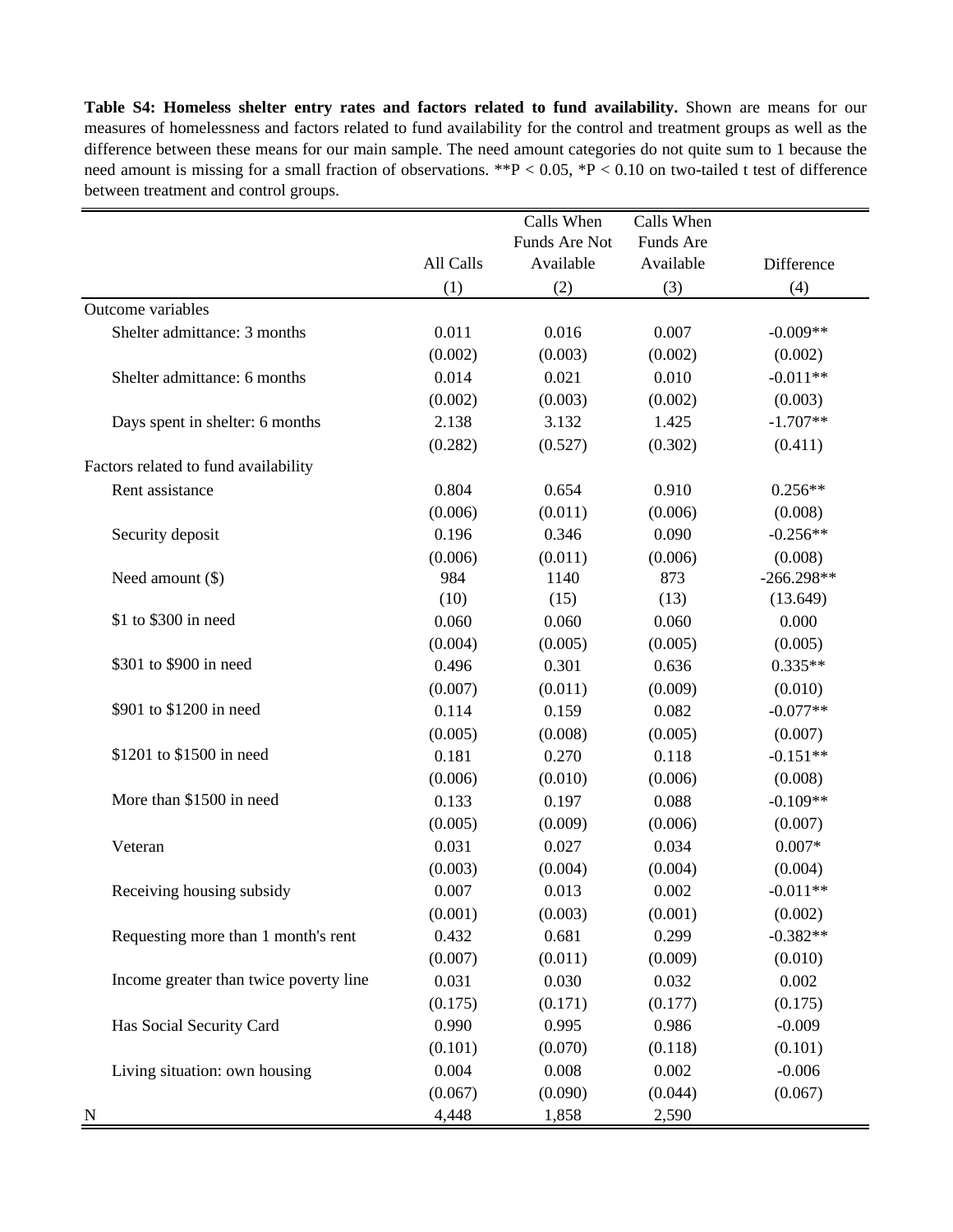|                                                    |                          | Rent                                 |                              |                   |                          | <b>Security Deposit</b>              |                                 |                          |
|----------------------------------------------------|--------------------------|--------------------------------------|------------------------------|-------------------|--------------------------|--------------------------------------|---------------------------------|--------------------------|
|                                                    | Control<br>Group<br>Mean | Coeff on<br>Availability<br>of Funds | T-Statistic on<br>Difference | Diff /<br>Std Dev | Control<br>Group<br>Mean | Coeff on<br>Availability<br>of Funds | T-Statistic<br>on<br>Difference | Diff /<br><b>Std Dev</b> |
| Dependent Variable                                 | (1)                      | (2)                                  | (3)                          | (4)               | (5)                      | (6)                                  | (7)                             | (8)                      |
| Female                                             | 0.781                    | $-0.034$                             | $-1.670$                     | $-0.080$          | 0.818                    | $-0.029$                             | $-0.887$                        | $-0.075$                 |
| White, non-Hispanic                                | 0.062                    | 0.017                                | 1.553                        | 0.063             | 0.060                    | $-0.017$                             | $-0.778$                        | $-0.070$                 |
| Black, non-Hispanic                                | 0.904                    | $-0.022$                             | $-1.647$                     | $-0.067$          | 0.916                    | 0.003                                | 0.101                           | 0.009                    |
| Other, non-Hispanic                                | 0.036                    | 0.004                                | 0.483                        | 0.018             | 0.025                    | 0.014                                | 0.649                           | 0.083                    |
| Hispanic                                           | 0.075                    | $-0.002$                             | $-0.165$                     | $-0.007$          | 0.060                    | 0.000                                | 0.020                           | 0.002                    |
| Age                                                | 38.924                   | $-0.666$                             | $-1.619$                     | $-0.059$          | 39.516                   | $-2.414$                             | $-2.069$                        | $-0.183$                 |
| Number of adults in caller's household             | 1.354                    | $-0.007$                             | $-0.261$                     | $-0.010$          | 1.352                    | $-0.065$                             | $-1.039$                        | $-0.105$                 |
| Number of minors in caller's household             | 1.306                    | $-0.059$                             | $-0.981$                     | $-0.043$          | 1.546                    | $-0.089$                             | $-0.693$                        | $-0.058$                 |
| Percentage in ZIP code with HS degree              | 0.061                    | $-0.039$                             | $-1.162$                     | $-0.039$          | $-0.077$                 | $-0.018$                             | $-0.245$                        | $-0.018$                 |
| Labor force participation rate in ZIP code         | 0.025                    | 0.013                                | 0.324                        | 0.013             | $-0.091$                 | $-0.074$                             | $-0.855$                        | $-0.078$                 |
| Unemployment rate in ZIP code                      | $-0.019$                 | $-0.007$                             | $-0.176$                     | $-0.007$          | 0.078                    | 0.067                                | 0.707                           | 0.067                    |
| Median age in ZIP code                             | 0.007                    | 0.030                                | 0.853                        | 0.031             | $-0.031$                 | $-0.057$                             | $-0.598$                        | $-0.055$                 |
| Monthly housing cost in ZIP code (in thousands)    | 0.034                    | $-0.032$                             | $-0.675$                     | $-0.032$          | $-0.037$                 | $-0.090$                             | $-1.195$                        | $-0.096$                 |
| Median household income in ZIP code (in thousands) | 0.018                    | 0.007                                | 0.162                        | 0.007             | $-0.046$                 | $-0.145$                             | $-2.006$                        | $-0.155$                 |
| Fraction black in ZIP code                         | 0.016                    | $-0.030$                             | $-0.801$                     | $-0.030$          | 0.039                    | 0.068                                | 0.838                           | 0.071                    |
| Fraction white in ZIP code                         | 0.003                    | 0.005                                | 0.133                        | 0.005             | $-0.046$                 | $-0.074$                             | $-0.862$                        | $-0.077$                 |
| Fraction other races in ZIP code                   | $-0.047$                 | 0.069                                | 1.8890                       | 0.069             | $-0.016$                 | $-0.039$                             | $-0.510$                        | $-0.040$                 |
| Applying due to benefit loss                       | 0.162                    | $-0.016$                             | $-0.927$                     | $-0.044$          | 0.025                    | 0.005                                | 0.346                           | 0.028                    |
| Applying due to inability to pay bills             | 0.016                    | $-0.009$                             | $-2.713$                     | $-0.091$          | 0.008                    | 0.000                                | $-0.031$                        | $-0.003$                 |
| Applying due to exiting shared housing             | 0.018                    | 0.015                                | 1.896                        | 0.078             | 0.223                    | 0.009                                | 0.251                           | 0.023                    |
| Applying to flee abuse                             | 0.007                    | $-0.001$                             | $-0.245$                     | $-0.012$          | 0.033                    | $-0.002$                             | $-0.222$                        | $-0.014$                 |
| Applying due to job loss                           | 0.421                    | 0.017                                | 1.073                        | 0.034             | 0.073                    | $-0.001$                             | $-0.036$                        | $-0.003$                 |
| Monthly income (in thousands)                      | 1.270                    | $-0.063$                             | $-2.567$                     | $-0.092$          | 1.096                    | 0.001                                | 0.011                           | 0.001                    |
| Receiving SNAP benefits                            | 0.595                    | $-0.013$                             | $-0.541$                     | $-0.026$          | 0.707                    | $-0.067$                             | $-2.045$                        | $-0.144$                 |
| Receiving child support                            | 0.052                    | $-0.016$                             | $-1.922$                     | $-0.075$          | 0.074                    | $-0.010$                             | $-0.477$                        | $-0.041$                 |
| Receiving earned income                            | 0.714                    | $-0.013$                             | $-0.750$                     | $-0.028$          | 0.525                    | 0.054                                | 1.123                           | 0.108                    |
| Receiving disability payments                      | 0.064                    | $-0.010$                             | $-0.725$                     | $-0.042$          | 0.156                    | $-0.052$                             | $-1.442$                        | $-0.144$                 |
| Receiving SSI                                      | 0.093                    | 0.002                                | 0.218                        | 0.007             | 0.222                    | $-0.024$                             | $-0.643$                        | $-0.057$                 |
| Receiving income from TANF                         | 0.044                    | $-0.001$                             | $-0.179$                     | $-0.006$          | 0.095                    | 0.032                                | 1.622                           | 0.107                    |
| Receiving unemployment payments                    | 0.177                    | 0.034                                | 2.11                         | 0.083             | 0.101                    | $-0.014$                             | $-0.565$                        | $-0.047$                 |
| Receiving other income sources                     | 0.059                    | $-0.008$                             | $-1.119$                     | $-0.038$          | 0.098                    | $-0.007$                             | $-0.197$                        | $-0.022$                 |
| Living situation: rent housing                     | 0.933                    | $-0.023$                             | $-0.023$                     | $-0.081$          | 0.598                    | 0.017                                | 0.017                           | 0.035                    |
| Living situation: shared housing                   | 0.060                    | 0.023                                | 0.023                        | 0.082             | 0.391                    | $-0.017$                             | $-0.017$                        | $-0.070$                 |
| Shelter inhabitancy in past 18 months              | 0.022                    | 0.007                                | 1.139                        | 0.043             | 0.040                    | 0.004                                | 0.223                           | 0.026                    |
| N                                                  | 1,216                    | 3,574                                |                              |                   | 642                      | 874                                  |                                 |                          |

Table S5: Mean characteristics and differences in means between treatment and control groups, by request type. See Table 1 for details.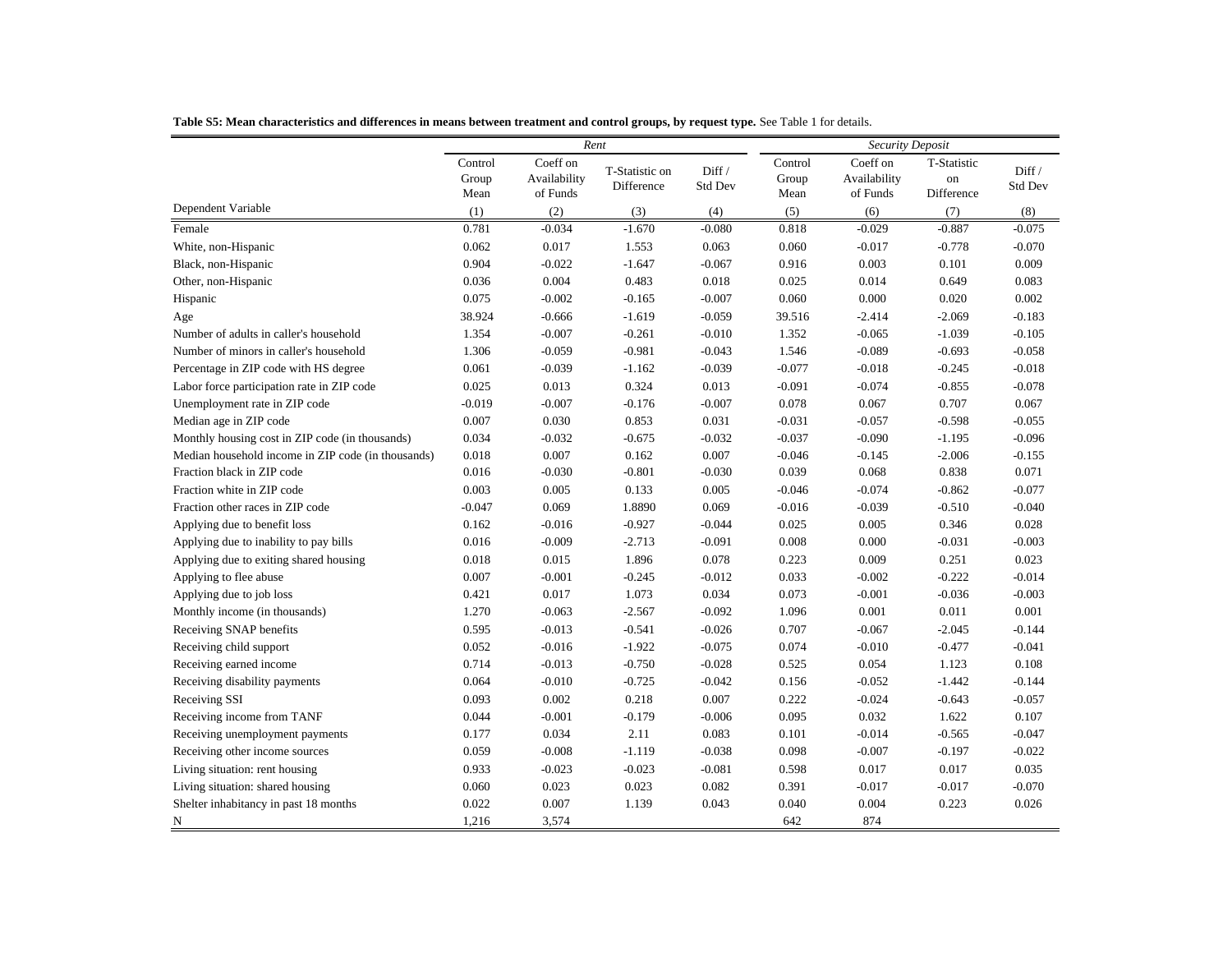**Table S6: HMIS coverage of 2012 HIC data.** Shown is the comparison of the Housing Inventory Count (HIC), <sup>a</sup> Department of Housing and Urban Development (HUD) repor<sup>t</sup> generated using required housing inventory counts for each jurisdiction, and the Homeless Management Information System (HMIS) shelter data. Shelter bed designations are based on those from HUD.

|                                                  |                  | <b>HIC</b> Total    |                  |                  |
|--------------------------------------------------|------------------|---------------------|------------------|------------------|
|                                                  | <b>HIC</b> Total | Beds in HMIS        | % of Group in    | % of Total in    |
| Categories                                       | <b>Beds</b>      | <b>Shelter Data</b> | <b>HMIS</b> Data | <b>HMIS</b> Data |
| All HIC Beds                                     | 16,084           | 10,637              | 66.1             | 66.1             |
| <b>Shelter Bed Designations</b>                  |                  |                     |                  |                  |
| <b>Permanent Supportive Housing</b>              | 8,646            | 5,284               | 61.1             | 32.9             |
| <b>Transitional Housing</b>                      | 3,550            | 2,705               | 76.2             | 16.8             |
| <b>Emergency Shelter</b>                         | 2,527            | 1,287               | 50.9             | 8.0              |
| Safe Haven                                       | 41               | 41                  | 100.0            | 0.3              |
| Homeless Prevention and Rapid Re-Housing Program | 1,320            | 1,320               | 100.0            | 8.2              |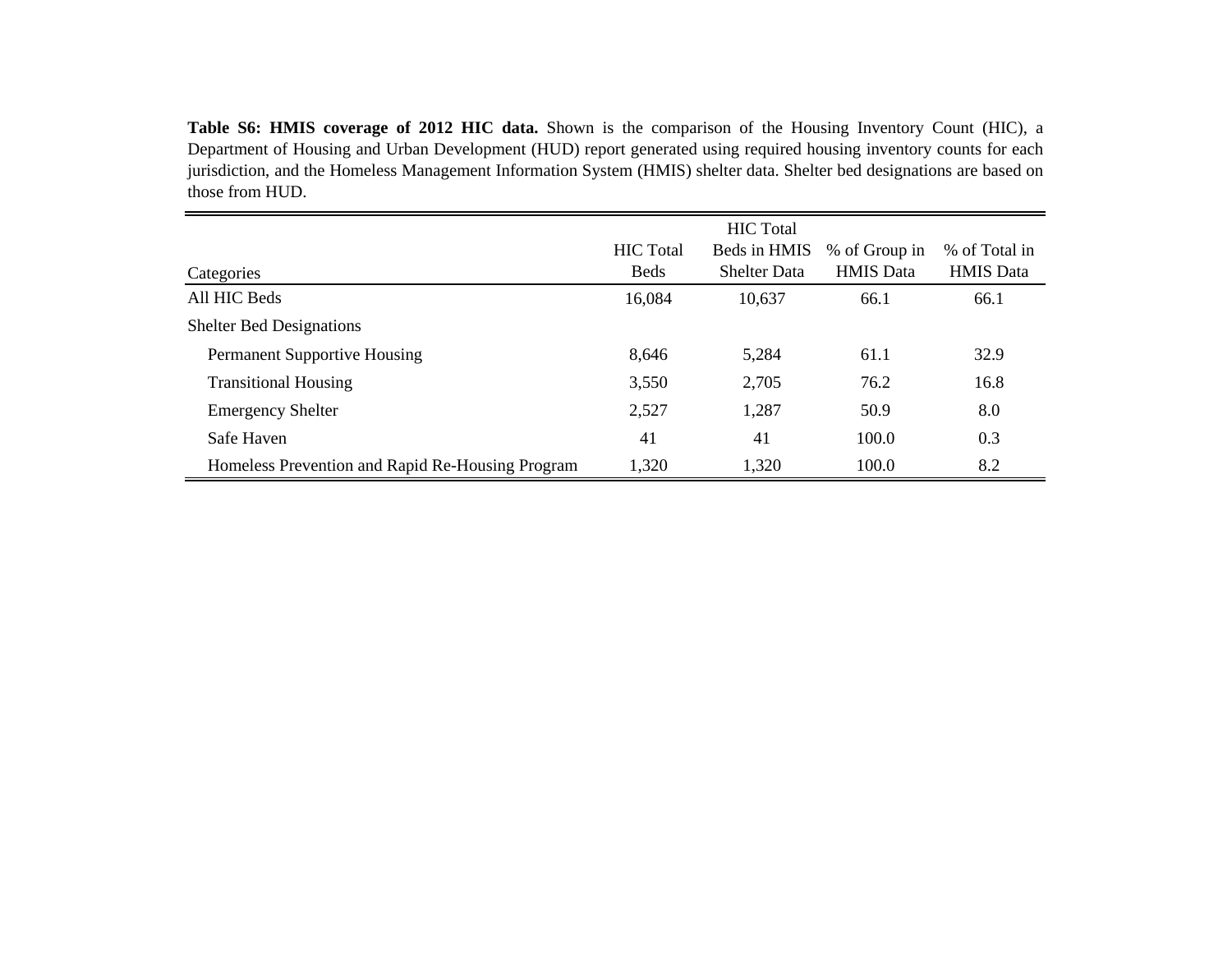Table S7: ITT effects of fund availability on shelter spells, with various covariates. Results are from regressions of shelter entry or number of days in a shelter on an indicator for availability of funds and demographic characteristics of the caller, ZIP code level characteristics, fund-specific restriction variables, and seasonal control variables. The standard errors were clustered at the ZIP code level. Shown here are the coefficients on the indicator for availability of funds. \*\*P < 0.05, \*P < 0.10 on two-tailed t test of difference between treatment and control groups.

| Dependent Variable:                                       |                |                   |            | <b>Shelter Admittance</b> |            |                   | Days Spent in Shelter |            |            |  |
|-----------------------------------------------------------|----------------|-------------------|------------|---------------------------|------------|-------------------|-----------------------|------------|------------|--|
|                                                           |                | 3 months 6 months |            | 3 months 6 months         |            | 3 months 6 months | 6 months              |            |            |  |
|                                                           | (1)            | (2)               | (3)        | (4)                       | (5)        | (6)               | (7)                   | (8)        | (9)        |  |
| Panel A: Main Sample                                      |                |                   |            |                           |            |                   |                       |            |            |  |
|                                                           | $-0.009**$     | $-0.011**$        | $-0.014**$ | $-0.016**$                | $-0.014**$ | $-0.016**$        | $-1.707**$            | $-2.514**$ | $-2.620**$ |  |
| Funds are available                                       | (0.004)        | (0.004)           | (0.005)    | (0.005)                   | (0.005)    | (0.005)           | (0.629)               | (0.819)    | (0.878)    |  |
| Calendar controls                                         | No             | No                | Yes        | Yes                       | Yes        | Yes               | No                    | Yes        | Yes        |  |
| Controls for characteristics related to fund availability | No             | No                | Yes        | Yes                       | Yes        | Yes               | No                    | Yes        | Yes        |  |
| Controls for other observable characteristics             | No             | No                | No         | No                        | Yes        | Yes               | No                    | No         | Yes        |  |
| N                                                         | 4,448          | 4,448             | 4,448      | 4,448                     | 4,448      | 4,448             | 4,448                 | 4,448      | 4,448      |  |
| $R^2$                                                     | 0.002          | 0.002             | 0.036      | 0.033                     | 0.049      | 0.050             | 0.002                 | 0.033      | 0.046      |  |
| Mean of Dependent Variable for Control Group              | 0.016          | 0.021             | 0.016      | 0.021                     | 0.016      | 0.021             | 3.132                 | 3.132      | 3.132      |  |
| Panel B: Homogeneous Subsample                            |                |                   |            |                           |            |                   |                       |            |            |  |
| Funds are available                                       | $-0.023*$      | $-0.026**$        | $-0.022*$  | $-0.024*$                 | $-0.019$   | $-0.021$          | $-3.605*$             | $-3.309*$  | $-2.987$   |  |
|                                                           | (0.013)        | (0.013)           | (0.013)    | (0.013)                   | (0.013)    | (0.013)           | (1.974)               | (1.976)    | (1.911)    |  |
| Calendar controls                                         | No             | No                | Yes        | Yes                       | Yes        | Yes               | No                    | Yes        | Yes        |  |
| Controls for characteristics related to fund availability | No             | No                | Yes        | Yes                       | Yes        | Yes               | No                    | Yes        | Yes        |  |
| Controls for other observable characteristics             | N <sub>o</sub> | No                | No         | No                        | Yes        | Yes               | No                    | No         | Yes        |  |
| N                                                         | 1,431          | 1,431             | 1,431      | 1,431                     | 1,431      | 1,431             | 1,431                 | 1,431      | 1,431      |  |
| $R^2$                                                     | 0.007          | 0.007             | 0.036      | 0.029                     | 0.086      | 0.075             | 0.006                 | 0.032      | 0.071      |  |
| Mean of Dependent Variable for Control Group              | 0.027          | 0.033             | 0.027      | 0.033                     | 0.027      | 0.033             | 4.714                 | 4.714      | 4.714      |  |
| Panel C: Rent                                             |                |                   |            |                           |            |                   |                       |            |            |  |
|                                                           | $-0.011**$     | $-0.011**$        | $-0.013**$ | $-0.014**$                | $-0.014**$ | $-0.015**$        | $-1.637**$            | $-2.124**$ | $-2.278**$ |  |
| Funds are available                                       | (0.005)        | (0.005)           | (0.005)    | (0.006)                   | (0.006)    | (0.006)           | (0.760)               | (0.950)    | (1.025)    |  |
| Calendar controls                                         | N <sub>o</sub> | No                | Yes        | Yes                       | Yes        | Yes               | No                    | Yes        | Yes        |  |
| Controls for characteristics related to fund availability | No             | No                | Yes        | Yes                       | Yes        | Yes               | No                    | Yes        | Yes        |  |
| Controls for other observable characteristics             | No             | No                | $\rm No$   | No                        | Yes        | Yes               | No                    | No         | Yes        |  |
| N                                                         | 3,574          | 3,574             | 3,574      | 3,574                     | 3,574      | 3,574             | 3,574                 | 3,574      | 3,574      |  |
| $R^2$                                                     | 0.002          | 0.002             | 0.038      | 0.035                     | 0.053      | 0.054             | 0.002                 | 0.035      | 0.048      |  |
| Mean of Dependent Variable for Control Group              | 0.018          | 0.021             | 0.018      | 0.021                     | 0.018      | 0.021             | 3.169                 | 3.169      | 3.169      |  |
| Panel D: Security Deposit                                 |                |                   |            |                           |            |                   |                       |            |            |  |
|                                                           | $-0.008$       | $-0.016**$        | $-0.011$   | $-0.026**$                | $-0.014*$  | $-0.026**$        | $-2.722**$            | $-4.480**$ | $-4.571**$ |  |
| Funds are available                                       | (0.006)        | (0.007)           | (0.008)    | (0.011)                   | (0.008)    | (0.010)           | (0.902)               | (1.648)    | (1.538)    |  |
| Calendar controls                                         | No             | No                | Yes        | Yes                       | Yes        | Yes               | No                    | Yes        | Yes        |  |
| Controls for characteristics related to fund availability | No             | No                | Yes        | Yes                       | Yes        | Yes               | No                    | Yes        | Yes        |  |
| Controls for other observable characteristics             | No             | No                | No         | No                        | Yes        | Yes               | No                    | No         | Yes        |  |
| N                                                         | 874            | 874               | 874        | 874                       | 874        | 874               | 874                   | 874        | 874        |  |
| $R^2$                                                     | 0.001          | 0.003             | 0.094      | 0.095                     | 0.142      | 0.146             | 0.004                 | 0.095      | 0.152      |  |
| Mean of Dependent Variable for Control Group              |                |                   |            |                           |            |                   |                       |            |            |  |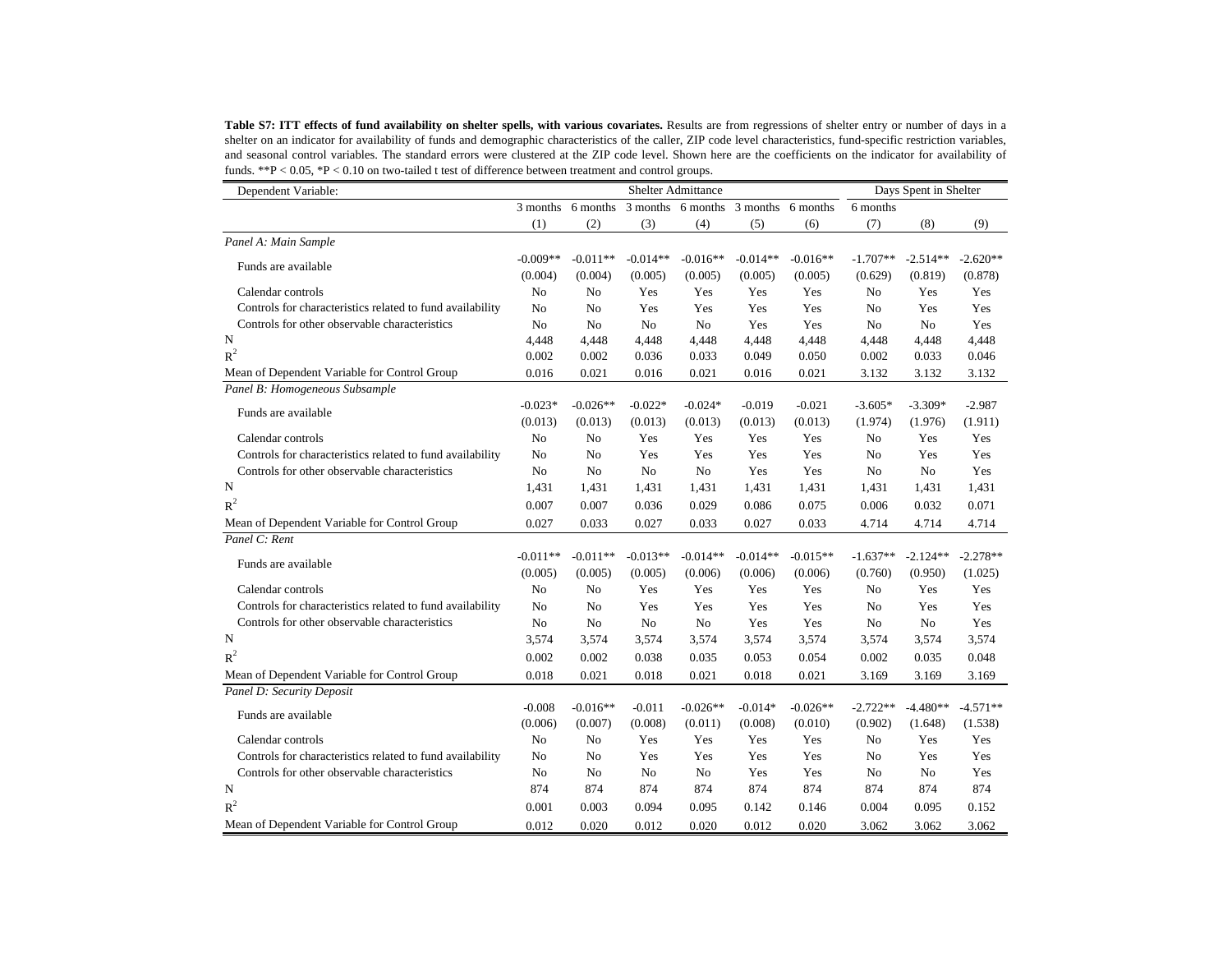Table S8: ITT effects of fund availability on shelter spells. Results are from regressions of shelter entry or number of days in a shelter on an indicator for availability of funds, demographic<br>characteristics of the calle here: indicators for the day of the week, month, and time of the month of each call, dummies for missing need amounts, and need amount dummies interacted with quarter-year dummies. The<br>standard errors were clustered at the

| Days Spent<br>Days Spent<br>Days Spent<br>Days Spent<br>Shelter Admittance<br><b>Shelter Admittance</b><br>Shelter Admittance<br>Shelter Admittance<br>Dependent Variable:<br>in Shelter<br>in Shelter<br>in Shelter<br>in Shelter<br>3 months<br>6 months<br>6 months<br>3 months<br>6 months<br>6 months<br>3 months<br>6 months<br>6 months<br>3 months<br>6 months<br>6 months<br>Variable<br>$-0.014**$<br>$-0.016**$<br>$-2.620**$<br>$-0.019$<br>$-0.021$<br>$-2.987$<br>$-0.014**$<br>$-0.015**$<br>$-2.278**$<br>$-0.014*$<br>$-0.026**$<br>$-4.571**$<br>Funds are available<br>(0.005)<br>(0.005)<br>(0.878)<br>(0.013)<br>(0.013)<br>(1.911)<br>(0.006)<br>(1.025)<br>(0.010)<br>(0.006)<br>(0.008)<br>(1.538)<br>$-0.025$<br>$-0.025$<br>$-6.415$<br>$-0.003$<br>0.000<br>$-1.810$<br>$-0.058$<br>$-0.067$<br>$-17.612$<br>\$301 to \$900 in need<br>(0.052)<br>(0.051)<br>(9.277)<br>(0.049)<br>(0.049)<br>(9.119)<br>(0.136)<br>(0.131)<br>(21.368)<br>$-0.075$<br>$-0.073$<br>$-13.537$<br>$-0.048$<br>$-8.613$<br>$-0.165$<br>$-26.909$<br>$-0.042$<br>$-0.135$<br>\$901 to \$1200 in need<br>(0.050)<br>(9.039)<br>(8.471)<br>(0.050)<br>(0.045)<br>(0.045)<br>(0.128)<br>(0.120)<br>(21.595)<br>$-0.015$<br>0.005<br>0.254<br>0.004<br>4.278<br>$-0.025$<br>$-0.039$<br>0.032<br>$-4.205$<br>\$1201 to \$1500 in need<br>(0.065)<br>(0.051)<br>(0.054)<br>(10.026)<br>(0.169)<br>(30.825)<br>(0.065)<br>(11.852)<br>(0.175)<br>$-0.012$<br>0.007<br>$-2.041$<br>0.027<br>0.032<br>$-0.038$<br>$-5.702$<br>1.551<br>$-0.156$<br>More than \$1500 in need<br>(0.065)<br>(0.066)<br>(11.310)<br>(0.061)<br>(0.061)<br>(10.255)<br>(0.129)<br>(0.165)<br>(29.410)<br>$6.404**$<br>$0.029*$<br>$6.173**$<br>0.000<br>0.000<br>$0.034**$<br>0.053<br>0.052<br>5.904<br>Veteran<br>(0.015)<br>(0.016)<br>(2.487)<br>(0.016)<br>(0.017)<br>(2.945)<br>(0.041)<br>(0.042)<br>(5.880)<br>$0.01**$<br>$0.02*$<br>0.006<br>0.007<br>1.040<br>$0.007*$<br>$1.43*$<br>0.004<br>0.005<br>0.864<br>0.014<br>2.227<br>Female<br>(0.004)<br>(0.685)<br>(0.004)<br>(0.799)<br>(0.004)<br>(0.004)<br>(0.005)<br>(0.777)<br>(0.005)<br>(0.012)<br>(0.012)<br>(1.636)<br>$0.043**$<br>7.289**<br>$-0.003$<br>0.001<br>0.535<br>0.001<br>0.004<br>$-0.006$<br>$-0.006$<br>$-0.521$<br>0.013<br>0.666<br>African American/Black<br>(0.006)<br>(0.007)<br>(1.277)<br>(0.012)<br>(0.011)<br>(1.778)<br>(0.007)<br>(0.008)<br>(1.257)<br>(0.013)<br>(0.021)<br>(3.508)<br>0.016<br>0.013<br>1.875<br>0.045<br>0.047<br>6.994<br>0.018<br>0.016<br>2.342<br>0.010<br>0.005<br>1.376<br>Multi-racial/Other race<br>(0.015)<br>(0.015)<br>(2.346)<br>(0.034)<br>(0.033)<br>(5.254)<br>(0.018)<br>(0.018)<br>(2.720)<br>(0.015)<br>(0.023)<br>(3.512)<br>0.004<br>$0.027**$<br>$0.023*$<br>0.008<br>0.027<br>5.121<br>0.006<br>1.413<br>$3.438*$<br>0.005<br>1.133<br>$-0.005$<br>Hispanic<br>(0.007)<br>(1.328)<br>(0.013)<br>(0.009)<br>(1.394)<br>(0.010)<br>(0.030)<br>(0.008)<br>(0.013)<br>(2.002)<br>(0.009)<br>(5.435)<br>$-0.007$<br>0.021<br>$-0.001*$<br>0.000<br>0.000<br>0.000<br>0.000<br>0.070<br>0.000<br>0.000<br>$0^*$<br>$-0.079$<br>Age<br>(0.000)<br>(0.029)<br>(0.036)<br>(0.000)<br>(0.000)<br>(0.000)<br>(0.000)<br>(0.058)<br>(0.000)<br>(0.000)<br>(0.000)<br>(0.050)<br>$-0.096$<br>Number of adults in caller's<br>$-0.001$<br>0.000<br>$-0.064$<br>$-0.002$<br>$-0.005$<br>$-0.786$<br>$-0.001$<br>$-0.004$<br>0.000<br>$-0.690$<br>$-0.001$<br>household<br>(0.002)<br>(0.480)<br>(0.004)<br>(0.003)<br>(0.510)<br>(0.006)<br>(0.879)<br>(0.003)<br>(0.004)<br>(0.721)<br>(0.003)<br>(0.003)<br>0.000<br>$0.000\,$<br>0.091<br>0.000<br>$-0.001$<br>$-0.001$<br>$-0.001$<br>$-0.114$<br>0.001<br>0.003<br>0.767<br>0.069<br>Number of minors in caller's<br>household<br>(0.001)<br>(0.002)<br>(0.267)<br>(0.002)<br>(0.002)<br>(0.356)<br>(0.001)<br>(0.001)<br>(0.238)<br>(0.003)<br>(0.004)<br>(0.598)<br>0.398<br>0.002<br>0.004<br>0.001<br>$-0.005$<br>$-0.490$<br>0.005<br>$0.006*$<br>0.757<br>$-0.009*$<br>0.002<br>$-0.629$<br>Percentage in ZIP code with HS<br>degree<br>(0.003)<br>(0.004)<br>(0.558)<br>(0.006)<br>(0.007)<br>(1.024)<br>(0.003)<br>(0.003)<br>(0.546)<br>(0.005)<br>(0.009)<br>(1.276)<br>$-0.001$<br>$-0.359$<br>0.006<br>$-0.001$<br>0.395<br>$-0.014$<br>$-0.001$<br>0.004<br>0.961<br>0.003<br>0.003<br>$-3.251$<br>Labor force participation rate in<br>ZIP code<br>(0.003)<br>(0.809)<br>(0.498)<br>(0.017)<br>(2.964)<br>(0.005)<br>(0.004)<br>(0.005)<br>(0.735)<br>(0.003)<br>(0.003)<br>(0.005)<br>0.000<br>$-0.002$<br>$-0.704$<br>0.000<br>$-0.005$<br>$-1.021$<br>0.003<br>0.001<br>$-0.434$<br>$-0.007$<br>$-0.006$<br>$-1.017$<br>Unemployment rate in ZIP code<br>(0.002)<br>(0.006)<br>(0.980)<br>(0.003)<br>(0.495)<br>(0.004)<br>(0.006)<br>(1.065)<br>(0.002)<br>(0.003)<br>(0.538)<br>(0.005)<br>$-0.004*$<br>$-0.547$<br>$-0.007**$<br>$-0.01**$<br>$-1.305**$<br>0.004<br>$-0.006$<br>$-0.008$<br>$-0.006$<br>$-1.454$<br>0.004<br>1.994<br>Median age in ZIP code<br>(0.002)<br>(0.004)<br>(0.601)<br>(0.005)<br>(0.007)<br>(0.003)<br>(0.003)<br>(0.560)<br>(0.005)<br>(0.011)<br>(1.478)<br>(1.110)<br>$-0.007**$<br>$-0.01*$<br>$-1.476*$<br>$-0.017**$<br>$-0.014$<br>$-2.945**$<br>$-0.011**$<br>$-0.013**$<br>$-1.945**$<br>0.010<br>$-0.003$<br>0.056<br>Monthly housing cost in ZIP code<br>(in thousands)<br>(0.003)<br>(0.005)<br>(0.816)<br>(0.008)<br>(0.009)<br>(1.476)<br>(0.004)<br>(0.006)<br>(0.838)<br>(0.006)<br>(0.013)<br>(1.963)<br>0.008<br>0.009<br>1.050<br>$0.021*$<br>0.015<br>3.357<br>$0.014**$<br>$0.014*$<br>1.851<br>$-0.017*$<br>$-0.003$<br>$-1.559$<br>Median household income in ZIP<br>code (in thousands)<br>(0.005)<br>(0.008)<br>(1.109)<br>(0.012)<br>(0.014)<br>(2.260)<br>(0.006)<br>(0.008)<br>(1.187)<br>(0.010)<br>(0.019)<br>(2.714)<br>0.004<br>0.010<br>0.010<br>$0.008\,$<br>1.953**<br>$-0.033$<br>$-6.327$<br>0.001<br>0.144<br>2.174<br>$0.011*$<br>$-0.012$<br>Fraction black in ZIP code<br>(0.005)<br>(0.008)<br>(1.333)<br>(0.010)<br>(0.006)<br>(0.991)<br>(0.009)<br>(0.025)<br>(0.009)<br>(1.630)<br>(0.006)<br>(4.123)<br>0.003<br>0.365<br>$-0.001$<br>$0.007**$<br>$1.347**$<br>$-0.018**$<br>$-2.894**$<br>Fraction other races (non-<br>0.002<br>0.001<br>0.100<br>$0.008**$<br>$-0.014**$<br>black/white) in ZIP code<br>(0.003)<br>(0.004)<br>(0.600)<br>(0.006)<br>(0.900)<br>(0.003)<br>(0.003)<br>(0.498)<br>(0.009)<br>(0.005)<br>(0.006)<br>(1.468)<br>$-0.004$<br>$-0.822$<br>0.007<br>$-0.006$<br>$-0.788$<br>$-0.015$<br>$-1.821$<br>$-0.007$<br>0.007<br>1.681<br>$-0.007$<br>$-0.001$<br>Applying due to benefit loss<br>(0.005)<br>(0.005)<br>(0.867)<br>(0.006)<br>(0.007)<br>(1.343)<br>(0.006)<br>(0.005)<br>(0.926)<br>(0.011)<br>(0.016)<br>(2.335)<br>$-0.009**$<br>$-0.015**$<br>$-2.303**$<br>$-0.012$<br>$-1.331$<br>$-0.012**$<br>$-0.017**$<br>$-2.689**$<br>$-0.005$<br>$-0.022$<br>$-1.287$<br>$-0.009$<br>Applying due to inability to pay bills |         | <b>Main Sample</b> |         |         | Homogeneous Subsample |         |         | Rent    |         |         | <b>Security Deposit</b> |         |
|-----------------------------------------------------------------------------------------------------------------------------------------------------------------------------------------------------------------------------------------------------------------------------------------------------------------------------------------------------------------------------------------------------------------------------------------------------------------------------------------------------------------------------------------------------------------------------------------------------------------------------------------------------------------------------------------------------------------------------------------------------------------------------------------------------------------------------------------------------------------------------------------------------------------------------------------------------------------------------------------------------------------------------------------------------------------------------------------------------------------------------------------------------------------------------------------------------------------------------------------------------------------------------------------------------------------------------------------------------------------------------------------------------------------------------------------------------------------------------------------------------------------------------------------------------------------------------------------------------------------------------------------------------------------------------------------------------------------------------------------------------------------------------------------------------------------------------------------------------------------------------------------------------------------------------------------------------------------------------------------------------------------------------------------------------------------------------------------------------------------------------------------------------------------------------------------------------------------------------------------------------------------------------------------------------------------------------------------------------------------------------------------------------------------------------------------------------------------------------------------------------------------------------------------------------------------------------------------------------------------------------------------------------------------------------------------------------------------------------------------------------------------------------------------------------------------------------------------------------------------------------------------------------------------------------------------------------------------------------------------------------------------------------------------------------------------------------------------------------------------------------------------------------------------------------------------------------------------------------------------------------------------------------------------------------------------------------------------------------------------------------------------------------------------------------------------------------------------------------------------------------------------------------------------------------------------------------------------------------------------------------------------------------------------------------------------------------------------------------------------------------------------------------------------------------------------------------------------------------------------------------------------------------------------------------------------------------------------------------------------------------------------------------------------------------------------------------------------------------------------------------------------------------------------------------------------------------------------------------------------------------------------------------------------------------------------------------------------------------------------------------------------------------------------------------------------------------------------------------------------------------------------------------------------------------------------------------------------------------------------------------------------------------------------------------------------------------------------------------------------------------------------------------------------------------------------------------------------------------------------------------------------------------------------------------------------------------------------------------------------------------------------------------------------------------------------------------------------------------------------------------------------------------------------------------------------------------------------------------------------------------------------------------------------------------------------------------------------------------------------------------------------------------------------------------------------------------------------------------------------------------------------------------------------------------------------------------------------------------------------------------------------------------------------------------------------------------------------------------------------------------------------------------------------------------------------------------------------------------------------------------------------------------------------------------------------------------------------------------------------------------------------------------------------------------------------------------------------------------------------------------------------------------------------------------------------------------------------------------------------------------------------------------------------------------------------------------------------------------------------------------------------------------------------------------------------------------------------------------------------------------------------------------------------------------------------------------------------------------------------------------------------------------------------------------------------------------------------------------------------------------------------------------------------------------------------------------------------------------------------------------------------------------------------------------------------------------------------------------------------------------------------------|---------|--------------------|---------|---------|-----------------------|---------|---------|---------|---------|---------|-------------------------|---------|
|                                                                                                                                                                                                                                                                                                                                                                                                                                                                                                                                                                                                                                                                                                                                                                                                                                                                                                                                                                                                                                                                                                                                                                                                                                                                                                                                                                                                                                                                                                                                                                                                                                                                                                                                                                                                                                                                                                                                                                                                                                                                                                                                                                                                                                                                                                                                                                                                                                                                                                                                                                                                                                                                                                                                                                                                                                                                                                                                                                                                                                                                                                                                                                                                                                                                                                                                                                                                                                                                                                                                                                                                                                                                                                                                                                                                                                                                                                                                                                                                                                                                                                                                                                                                                                                                                                                                                                                                                                                                                                                                                                                                                                                                                                                                                                                                                                                                                                                                                                                                                                                                                                                                                                                                                                                                                                                                                                                                                                                                                                                                                                                                                                                                                                                                                                                                                                                                                                                                                                                                                                                                                                                                                                                                                                                                                                                                                                                                                                                                                                                                                                                                                                                                                                                                                                                                                                                                                                                                                                                                                       |         |                    |         |         |                       |         |         |         |         |         |                         |         |
|                                                                                                                                                                                                                                                                                                                                                                                                                                                                                                                                                                                                                                                                                                                                                                                                                                                                                                                                                                                                                                                                                                                                                                                                                                                                                                                                                                                                                                                                                                                                                                                                                                                                                                                                                                                                                                                                                                                                                                                                                                                                                                                                                                                                                                                                                                                                                                                                                                                                                                                                                                                                                                                                                                                                                                                                                                                                                                                                                                                                                                                                                                                                                                                                                                                                                                                                                                                                                                                                                                                                                                                                                                                                                                                                                                                                                                                                                                                                                                                                                                                                                                                                                                                                                                                                                                                                                                                                                                                                                                                                                                                                                                                                                                                                                                                                                                                                                                                                                                                                                                                                                                                                                                                                                                                                                                                                                                                                                                                                                                                                                                                                                                                                                                                                                                                                                                                                                                                                                                                                                                                                                                                                                                                                                                                                                                                                                                                                                                                                                                                                                                                                                                                                                                                                                                                                                                                                                                                                                                                                                       |         |                    |         |         |                       |         |         |         |         |         |                         |         |
|                                                                                                                                                                                                                                                                                                                                                                                                                                                                                                                                                                                                                                                                                                                                                                                                                                                                                                                                                                                                                                                                                                                                                                                                                                                                                                                                                                                                                                                                                                                                                                                                                                                                                                                                                                                                                                                                                                                                                                                                                                                                                                                                                                                                                                                                                                                                                                                                                                                                                                                                                                                                                                                                                                                                                                                                                                                                                                                                                                                                                                                                                                                                                                                                                                                                                                                                                                                                                                                                                                                                                                                                                                                                                                                                                                                                                                                                                                                                                                                                                                                                                                                                                                                                                                                                                                                                                                                                                                                                                                                                                                                                                                                                                                                                                                                                                                                                                                                                                                                                                                                                                                                                                                                                                                                                                                                                                                                                                                                                                                                                                                                                                                                                                                                                                                                                                                                                                                                                                                                                                                                                                                                                                                                                                                                                                                                                                                                                                                                                                                                                                                                                                                                                                                                                                                                                                                                                                                                                                                                                                       |         |                    |         |         |                       |         |         |         |         |         |                         |         |
|                                                                                                                                                                                                                                                                                                                                                                                                                                                                                                                                                                                                                                                                                                                                                                                                                                                                                                                                                                                                                                                                                                                                                                                                                                                                                                                                                                                                                                                                                                                                                                                                                                                                                                                                                                                                                                                                                                                                                                                                                                                                                                                                                                                                                                                                                                                                                                                                                                                                                                                                                                                                                                                                                                                                                                                                                                                                                                                                                                                                                                                                                                                                                                                                                                                                                                                                                                                                                                                                                                                                                                                                                                                                                                                                                                                                                                                                                                                                                                                                                                                                                                                                                                                                                                                                                                                                                                                                                                                                                                                                                                                                                                                                                                                                                                                                                                                                                                                                                                                                                                                                                                                                                                                                                                                                                                                                                                                                                                                                                                                                                                                                                                                                                                                                                                                                                                                                                                                                                                                                                                                                                                                                                                                                                                                                                                                                                                                                                                                                                                                                                                                                                                                                                                                                                                                                                                                                                                                                                                                                                       |         |                    |         |         |                       |         |         |         |         |         |                         |         |
|                                                                                                                                                                                                                                                                                                                                                                                                                                                                                                                                                                                                                                                                                                                                                                                                                                                                                                                                                                                                                                                                                                                                                                                                                                                                                                                                                                                                                                                                                                                                                                                                                                                                                                                                                                                                                                                                                                                                                                                                                                                                                                                                                                                                                                                                                                                                                                                                                                                                                                                                                                                                                                                                                                                                                                                                                                                                                                                                                                                                                                                                                                                                                                                                                                                                                                                                                                                                                                                                                                                                                                                                                                                                                                                                                                                                                                                                                                                                                                                                                                                                                                                                                                                                                                                                                                                                                                                                                                                                                                                                                                                                                                                                                                                                                                                                                                                                                                                                                                                                                                                                                                                                                                                                                                                                                                                                                                                                                                                                                                                                                                                                                                                                                                                                                                                                                                                                                                                                                                                                                                                                                                                                                                                                                                                                                                                                                                                                                                                                                                                                                                                                                                                                                                                                                                                                                                                                                                                                                                                                                       |         |                    |         |         |                       |         |         |         |         |         |                         |         |
|                                                                                                                                                                                                                                                                                                                                                                                                                                                                                                                                                                                                                                                                                                                                                                                                                                                                                                                                                                                                                                                                                                                                                                                                                                                                                                                                                                                                                                                                                                                                                                                                                                                                                                                                                                                                                                                                                                                                                                                                                                                                                                                                                                                                                                                                                                                                                                                                                                                                                                                                                                                                                                                                                                                                                                                                                                                                                                                                                                                                                                                                                                                                                                                                                                                                                                                                                                                                                                                                                                                                                                                                                                                                                                                                                                                                                                                                                                                                                                                                                                                                                                                                                                                                                                                                                                                                                                                                                                                                                                                                                                                                                                                                                                                                                                                                                                                                                                                                                                                                                                                                                                                                                                                                                                                                                                                                                                                                                                                                                                                                                                                                                                                                                                                                                                                                                                                                                                                                                                                                                                                                                                                                                                                                                                                                                                                                                                                                                                                                                                                                                                                                                                                                                                                                                                                                                                                                                                                                                                                                                       |         |                    |         |         |                       |         |         |         |         |         |                         |         |
|                                                                                                                                                                                                                                                                                                                                                                                                                                                                                                                                                                                                                                                                                                                                                                                                                                                                                                                                                                                                                                                                                                                                                                                                                                                                                                                                                                                                                                                                                                                                                                                                                                                                                                                                                                                                                                                                                                                                                                                                                                                                                                                                                                                                                                                                                                                                                                                                                                                                                                                                                                                                                                                                                                                                                                                                                                                                                                                                                                                                                                                                                                                                                                                                                                                                                                                                                                                                                                                                                                                                                                                                                                                                                                                                                                                                                                                                                                                                                                                                                                                                                                                                                                                                                                                                                                                                                                                                                                                                                                                                                                                                                                                                                                                                                                                                                                                                                                                                                                                                                                                                                                                                                                                                                                                                                                                                                                                                                                                                                                                                                                                                                                                                                                                                                                                                                                                                                                                                                                                                                                                                                                                                                                                                                                                                                                                                                                                                                                                                                                                                                                                                                                                                                                                                                                                                                                                                                                                                                                                                                       |         |                    |         |         |                       |         |         |         |         |         |                         |         |
|                                                                                                                                                                                                                                                                                                                                                                                                                                                                                                                                                                                                                                                                                                                                                                                                                                                                                                                                                                                                                                                                                                                                                                                                                                                                                                                                                                                                                                                                                                                                                                                                                                                                                                                                                                                                                                                                                                                                                                                                                                                                                                                                                                                                                                                                                                                                                                                                                                                                                                                                                                                                                                                                                                                                                                                                                                                                                                                                                                                                                                                                                                                                                                                                                                                                                                                                                                                                                                                                                                                                                                                                                                                                                                                                                                                                                                                                                                                                                                                                                                                                                                                                                                                                                                                                                                                                                                                                                                                                                                                                                                                                                                                                                                                                                                                                                                                                                                                                                                                                                                                                                                                                                                                                                                                                                                                                                                                                                                                                                                                                                                                                                                                                                                                                                                                                                                                                                                                                                                                                                                                                                                                                                                                                                                                                                                                                                                                                                                                                                                                                                                                                                                                                                                                                                                                                                                                                                                                                                                                                                       |         |                    |         |         |                       |         |         |         |         |         |                         |         |
|                                                                                                                                                                                                                                                                                                                                                                                                                                                                                                                                                                                                                                                                                                                                                                                                                                                                                                                                                                                                                                                                                                                                                                                                                                                                                                                                                                                                                                                                                                                                                                                                                                                                                                                                                                                                                                                                                                                                                                                                                                                                                                                                                                                                                                                                                                                                                                                                                                                                                                                                                                                                                                                                                                                                                                                                                                                                                                                                                                                                                                                                                                                                                                                                                                                                                                                                                                                                                                                                                                                                                                                                                                                                                                                                                                                                                                                                                                                                                                                                                                                                                                                                                                                                                                                                                                                                                                                                                                                                                                                                                                                                                                                                                                                                                                                                                                                                                                                                                                                                                                                                                                                                                                                                                                                                                                                                                                                                                                                                                                                                                                                                                                                                                                                                                                                                                                                                                                                                                                                                                                                                                                                                                                                                                                                                                                                                                                                                                                                                                                                                                                                                                                                                                                                                                                                                                                                                                                                                                                                                                       |         |                    |         |         |                       |         |         |         |         |         |                         |         |
|                                                                                                                                                                                                                                                                                                                                                                                                                                                                                                                                                                                                                                                                                                                                                                                                                                                                                                                                                                                                                                                                                                                                                                                                                                                                                                                                                                                                                                                                                                                                                                                                                                                                                                                                                                                                                                                                                                                                                                                                                                                                                                                                                                                                                                                                                                                                                                                                                                                                                                                                                                                                                                                                                                                                                                                                                                                                                                                                                                                                                                                                                                                                                                                                                                                                                                                                                                                                                                                                                                                                                                                                                                                                                                                                                                                                                                                                                                                                                                                                                                                                                                                                                                                                                                                                                                                                                                                                                                                                                                                                                                                                                                                                                                                                                                                                                                                                                                                                                                                                                                                                                                                                                                                                                                                                                                                                                                                                                                                                                                                                                                                                                                                                                                                                                                                                                                                                                                                                                                                                                                                                                                                                                                                                                                                                                                                                                                                                                                                                                                                                                                                                                                                                                                                                                                                                                                                                                                                                                                                                                       |         |                    |         |         |                       |         |         |         |         |         |                         |         |
|                                                                                                                                                                                                                                                                                                                                                                                                                                                                                                                                                                                                                                                                                                                                                                                                                                                                                                                                                                                                                                                                                                                                                                                                                                                                                                                                                                                                                                                                                                                                                                                                                                                                                                                                                                                                                                                                                                                                                                                                                                                                                                                                                                                                                                                                                                                                                                                                                                                                                                                                                                                                                                                                                                                                                                                                                                                                                                                                                                                                                                                                                                                                                                                                                                                                                                                                                                                                                                                                                                                                                                                                                                                                                                                                                                                                                                                                                                                                                                                                                                                                                                                                                                                                                                                                                                                                                                                                                                                                                                                                                                                                                                                                                                                                                                                                                                                                                                                                                                                                                                                                                                                                                                                                                                                                                                                                                                                                                                                                                                                                                                                                                                                                                                                                                                                                                                                                                                                                                                                                                                                                                                                                                                                                                                                                                                                                                                                                                                                                                                                                                                                                                                                                                                                                                                                                                                                                                                                                                                                                                       |         |                    |         |         |                       |         |         |         |         |         |                         |         |
|                                                                                                                                                                                                                                                                                                                                                                                                                                                                                                                                                                                                                                                                                                                                                                                                                                                                                                                                                                                                                                                                                                                                                                                                                                                                                                                                                                                                                                                                                                                                                                                                                                                                                                                                                                                                                                                                                                                                                                                                                                                                                                                                                                                                                                                                                                                                                                                                                                                                                                                                                                                                                                                                                                                                                                                                                                                                                                                                                                                                                                                                                                                                                                                                                                                                                                                                                                                                                                                                                                                                                                                                                                                                                                                                                                                                                                                                                                                                                                                                                                                                                                                                                                                                                                                                                                                                                                                                                                                                                                                                                                                                                                                                                                                                                                                                                                                                                                                                                                                                                                                                                                                                                                                                                                                                                                                                                                                                                                                                                                                                                                                                                                                                                                                                                                                                                                                                                                                                                                                                                                                                                                                                                                                                                                                                                                                                                                                                                                                                                                                                                                                                                                                                                                                                                                                                                                                                                                                                                                                                                       |         |                    |         |         |                       |         |         |         |         |         |                         |         |
|                                                                                                                                                                                                                                                                                                                                                                                                                                                                                                                                                                                                                                                                                                                                                                                                                                                                                                                                                                                                                                                                                                                                                                                                                                                                                                                                                                                                                                                                                                                                                                                                                                                                                                                                                                                                                                                                                                                                                                                                                                                                                                                                                                                                                                                                                                                                                                                                                                                                                                                                                                                                                                                                                                                                                                                                                                                                                                                                                                                                                                                                                                                                                                                                                                                                                                                                                                                                                                                                                                                                                                                                                                                                                                                                                                                                                                                                                                                                                                                                                                                                                                                                                                                                                                                                                                                                                                                                                                                                                                                                                                                                                                                                                                                                                                                                                                                                                                                                                                                                                                                                                                                                                                                                                                                                                                                                                                                                                                                                                                                                                                                                                                                                                                                                                                                                                                                                                                                                                                                                                                                                                                                                                                                                                                                                                                                                                                                                                                                                                                                                                                                                                                                                                                                                                                                                                                                                                                                                                                                                                       |         |                    |         |         |                       |         |         |         |         |         |                         |         |
|                                                                                                                                                                                                                                                                                                                                                                                                                                                                                                                                                                                                                                                                                                                                                                                                                                                                                                                                                                                                                                                                                                                                                                                                                                                                                                                                                                                                                                                                                                                                                                                                                                                                                                                                                                                                                                                                                                                                                                                                                                                                                                                                                                                                                                                                                                                                                                                                                                                                                                                                                                                                                                                                                                                                                                                                                                                                                                                                                                                                                                                                                                                                                                                                                                                                                                                                                                                                                                                                                                                                                                                                                                                                                                                                                                                                                                                                                                                                                                                                                                                                                                                                                                                                                                                                                                                                                                                                                                                                                                                                                                                                                                                                                                                                                                                                                                                                                                                                                                                                                                                                                                                                                                                                                                                                                                                                                                                                                                                                                                                                                                                                                                                                                                                                                                                                                                                                                                                                                                                                                                                                                                                                                                                                                                                                                                                                                                                                                                                                                                                                                                                                                                                                                                                                                                                                                                                                                                                                                                                                                       |         |                    |         |         |                       |         |         |         |         |         |                         |         |
|                                                                                                                                                                                                                                                                                                                                                                                                                                                                                                                                                                                                                                                                                                                                                                                                                                                                                                                                                                                                                                                                                                                                                                                                                                                                                                                                                                                                                                                                                                                                                                                                                                                                                                                                                                                                                                                                                                                                                                                                                                                                                                                                                                                                                                                                                                                                                                                                                                                                                                                                                                                                                                                                                                                                                                                                                                                                                                                                                                                                                                                                                                                                                                                                                                                                                                                                                                                                                                                                                                                                                                                                                                                                                                                                                                                                                                                                                                                                                                                                                                                                                                                                                                                                                                                                                                                                                                                                                                                                                                                                                                                                                                                                                                                                                                                                                                                                                                                                                                                                                                                                                                                                                                                                                                                                                                                                                                                                                                                                                                                                                                                                                                                                                                                                                                                                                                                                                                                                                                                                                                                                                                                                                                                                                                                                                                                                                                                                                                                                                                                                                                                                                                                                                                                                                                                                                                                                                                                                                                                                                       |         |                    |         |         |                       |         |         |         |         |         |                         |         |
|                                                                                                                                                                                                                                                                                                                                                                                                                                                                                                                                                                                                                                                                                                                                                                                                                                                                                                                                                                                                                                                                                                                                                                                                                                                                                                                                                                                                                                                                                                                                                                                                                                                                                                                                                                                                                                                                                                                                                                                                                                                                                                                                                                                                                                                                                                                                                                                                                                                                                                                                                                                                                                                                                                                                                                                                                                                                                                                                                                                                                                                                                                                                                                                                                                                                                                                                                                                                                                                                                                                                                                                                                                                                                                                                                                                                                                                                                                                                                                                                                                                                                                                                                                                                                                                                                                                                                                                                                                                                                                                                                                                                                                                                                                                                                                                                                                                                                                                                                                                                                                                                                                                                                                                                                                                                                                                                                                                                                                                                                                                                                                                                                                                                                                                                                                                                                                                                                                                                                                                                                                                                                                                                                                                                                                                                                                                                                                                                                                                                                                                                                                                                                                                                                                                                                                                                                                                                                                                                                                                                                       |         |                    |         |         |                       |         |         |         |         |         |                         |         |
|                                                                                                                                                                                                                                                                                                                                                                                                                                                                                                                                                                                                                                                                                                                                                                                                                                                                                                                                                                                                                                                                                                                                                                                                                                                                                                                                                                                                                                                                                                                                                                                                                                                                                                                                                                                                                                                                                                                                                                                                                                                                                                                                                                                                                                                                                                                                                                                                                                                                                                                                                                                                                                                                                                                                                                                                                                                                                                                                                                                                                                                                                                                                                                                                                                                                                                                                                                                                                                                                                                                                                                                                                                                                                                                                                                                                                                                                                                                                                                                                                                                                                                                                                                                                                                                                                                                                                                                                                                                                                                                                                                                                                                                                                                                                                                                                                                                                                                                                                                                                                                                                                                                                                                                                                                                                                                                                                                                                                                                                                                                                                                                                                                                                                                                                                                                                                                                                                                                                                                                                                                                                                                                                                                                                                                                                                                                                                                                                                                                                                                                                                                                                                                                                                                                                                                                                                                                                                                                                                                                                                       |         |                    |         |         |                       |         |         |         |         |         |                         |         |
|                                                                                                                                                                                                                                                                                                                                                                                                                                                                                                                                                                                                                                                                                                                                                                                                                                                                                                                                                                                                                                                                                                                                                                                                                                                                                                                                                                                                                                                                                                                                                                                                                                                                                                                                                                                                                                                                                                                                                                                                                                                                                                                                                                                                                                                                                                                                                                                                                                                                                                                                                                                                                                                                                                                                                                                                                                                                                                                                                                                                                                                                                                                                                                                                                                                                                                                                                                                                                                                                                                                                                                                                                                                                                                                                                                                                                                                                                                                                                                                                                                                                                                                                                                                                                                                                                                                                                                                                                                                                                                                                                                                                                                                                                                                                                                                                                                                                                                                                                                                                                                                                                                                                                                                                                                                                                                                                                                                                                                                                                                                                                                                                                                                                                                                                                                                                                                                                                                                                                                                                                                                                                                                                                                                                                                                                                                                                                                                                                                                                                                                                                                                                                                                                                                                                                                                                                                                                                                                                                                                                                       |         |                    |         |         |                       |         |         |         |         |         |                         |         |
|                                                                                                                                                                                                                                                                                                                                                                                                                                                                                                                                                                                                                                                                                                                                                                                                                                                                                                                                                                                                                                                                                                                                                                                                                                                                                                                                                                                                                                                                                                                                                                                                                                                                                                                                                                                                                                                                                                                                                                                                                                                                                                                                                                                                                                                                                                                                                                                                                                                                                                                                                                                                                                                                                                                                                                                                                                                                                                                                                                                                                                                                                                                                                                                                                                                                                                                                                                                                                                                                                                                                                                                                                                                                                                                                                                                                                                                                                                                                                                                                                                                                                                                                                                                                                                                                                                                                                                                                                                                                                                                                                                                                                                                                                                                                                                                                                                                                                                                                                                                                                                                                                                                                                                                                                                                                                                                                                                                                                                                                                                                                                                                                                                                                                                                                                                                                                                                                                                                                                                                                                                                                                                                                                                                                                                                                                                                                                                                                                                                                                                                                                                                                                                                                                                                                                                                                                                                                                                                                                                                                                       |         |                    |         |         |                       |         |         |         |         |         |                         |         |
|                                                                                                                                                                                                                                                                                                                                                                                                                                                                                                                                                                                                                                                                                                                                                                                                                                                                                                                                                                                                                                                                                                                                                                                                                                                                                                                                                                                                                                                                                                                                                                                                                                                                                                                                                                                                                                                                                                                                                                                                                                                                                                                                                                                                                                                                                                                                                                                                                                                                                                                                                                                                                                                                                                                                                                                                                                                                                                                                                                                                                                                                                                                                                                                                                                                                                                                                                                                                                                                                                                                                                                                                                                                                                                                                                                                                                                                                                                                                                                                                                                                                                                                                                                                                                                                                                                                                                                                                                                                                                                                                                                                                                                                                                                                                                                                                                                                                                                                                                                                                                                                                                                                                                                                                                                                                                                                                                                                                                                                                                                                                                                                                                                                                                                                                                                                                                                                                                                                                                                                                                                                                                                                                                                                                                                                                                                                                                                                                                                                                                                                                                                                                                                                                                                                                                                                                                                                                                                                                                                                                                       |         |                    |         |         |                       |         |         |         |         |         |                         |         |
|                                                                                                                                                                                                                                                                                                                                                                                                                                                                                                                                                                                                                                                                                                                                                                                                                                                                                                                                                                                                                                                                                                                                                                                                                                                                                                                                                                                                                                                                                                                                                                                                                                                                                                                                                                                                                                                                                                                                                                                                                                                                                                                                                                                                                                                                                                                                                                                                                                                                                                                                                                                                                                                                                                                                                                                                                                                                                                                                                                                                                                                                                                                                                                                                                                                                                                                                                                                                                                                                                                                                                                                                                                                                                                                                                                                                                                                                                                                                                                                                                                                                                                                                                                                                                                                                                                                                                                                                                                                                                                                                                                                                                                                                                                                                                                                                                                                                                                                                                                                                                                                                                                                                                                                                                                                                                                                                                                                                                                                                                                                                                                                                                                                                                                                                                                                                                                                                                                                                                                                                                                                                                                                                                                                                                                                                                                                                                                                                                                                                                                                                                                                                                                                                                                                                                                                                                                                                                                                                                                                                                       |         |                    |         |         |                       |         |         |         |         |         |                         |         |
|                                                                                                                                                                                                                                                                                                                                                                                                                                                                                                                                                                                                                                                                                                                                                                                                                                                                                                                                                                                                                                                                                                                                                                                                                                                                                                                                                                                                                                                                                                                                                                                                                                                                                                                                                                                                                                                                                                                                                                                                                                                                                                                                                                                                                                                                                                                                                                                                                                                                                                                                                                                                                                                                                                                                                                                                                                                                                                                                                                                                                                                                                                                                                                                                                                                                                                                                                                                                                                                                                                                                                                                                                                                                                                                                                                                                                                                                                                                                                                                                                                                                                                                                                                                                                                                                                                                                                                                                                                                                                                                                                                                                                                                                                                                                                                                                                                                                                                                                                                                                                                                                                                                                                                                                                                                                                                                                                                                                                                                                                                                                                                                                                                                                                                                                                                                                                                                                                                                                                                                                                                                                                                                                                                                                                                                                                                                                                                                                                                                                                                                                                                                                                                                                                                                                                                                                                                                                                                                                                                                                                       |         |                    |         |         |                       |         |         |         |         |         |                         |         |
|                                                                                                                                                                                                                                                                                                                                                                                                                                                                                                                                                                                                                                                                                                                                                                                                                                                                                                                                                                                                                                                                                                                                                                                                                                                                                                                                                                                                                                                                                                                                                                                                                                                                                                                                                                                                                                                                                                                                                                                                                                                                                                                                                                                                                                                                                                                                                                                                                                                                                                                                                                                                                                                                                                                                                                                                                                                                                                                                                                                                                                                                                                                                                                                                                                                                                                                                                                                                                                                                                                                                                                                                                                                                                                                                                                                                                                                                                                                                                                                                                                                                                                                                                                                                                                                                                                                                                                                                                                                                                                                                                                                                                                                                                                                                                                                                                                                                                                                                                                                                                                                                                                                                                                                                                                                                                                                                                                                                                                                                                                                                                                                                                                                                                                                                                                                                                                                                                                                                                                                                                                                                                                                                                                                                                                                                                                                                                                                                                                                                                                                                                                                                                                                                                                                                                                                                                                                                                                                                                                                                                       |         |                    |         |         |                       |         |         |         |         |         |                         |         |
|                                                                                                                                                                                                                                                                                                                                                                                                                                                                                                                                                                                                                                                                                                                                                                                                                                                                                                                                                                                                                                                                                                                                                                                                                                                                                                                                                                                                                                                                                                                                                                                                                                                                                                                                                                                                                                                                                                                                                                                                                                                                                                                                                                                                                                                                                                                                                                                                                                                                                                                                                                                                                                                                                                                                                                                                                                                                                                                                                                                                                                                                                                                                                                                                                                                                                                                                                                                                                                                                                                                                                                                                                                                                                                                                                                                                                                                                                                                                                                                                                                                                                                                                                                                                                                                                                                                                                                                                                                                                                                                                                                                                                                                                                                                                                                                                                                                                                                                                                                                                                                                                                                                                                                                                                                                                                                                                                                                                                                                                                                                                                                                                                                                                                                                                                                                                                                                                                                                                                                                                                                                                                                                                                                                                                                                                                                                                                                                                                                                                                                                                                                                                                                                                                                                                                                                                                                                                                                                                                                                                                       |         |                    |         |         |                       |         |         |         |         |         |                         |         |
|                                                                                                                                                                                                                                                                                                                                                                                                                                                                                                                                                                                                                                                                                                                                                                                                                                                                                                                                                                                                                                                                                                                                                                                                                                                                                                                                                                                                                                                                                                                                                                                                                                                                                                                                                                                                                                                                                                                                                                                                                                                                                                                                                                                                                                                                                                                                                                                                                                                                                                                                                                                                                                                                                                                                                                                                                                                                                                                                                                                                                                                                                                                                                                                                                                                                                                                                                                                                                                                                                                                                                                                                                                                                                                                                                                                                                                                                                                                                                                                                                                                                                                                                                                                                                                                                                                                                                                                                                                                                                                                                                                                                                                                                                                                                                                                                                                                                                                                                                                                                                                                                                                                                                                                                                                                                                                                                                                                                                                                                                                                                                                                                                                                                                                                                                                                                                                                                                                                                                                                                                                                                                                                                                                                                                                                                                                                                                                                                                                                                                                                                                                                                                                                                                                                                                                                                                                                                                                                                                                                                                       |         |                    |         |         |                       |         |         |         |         |         |                         |         |
|                                                                                                                                                                                                                                                                                                                                                                                                                                                                                                                                                                                                                                                                                                                                                                                                                                                                                                                                                                                                                                                                                                                                                                                                                                                                                                                                                                                                                                                                                                                                                                                                                                                                                                                                                                                                                                                                                                                                                                                                                                                                                                                                                                                                                                                                                                                                                                                                                                                                                                                                                                                                                                                                                                                                                                                                                                                                                                                                                                                                                                                                                                                                                                                                                                                                                                                                                                                                                                                                                                                                                                                                                                                                                                                                                                                                                                                                                                                                                                                                                                                                                                                                                                                                                                                                                                                                                                                                                                                                                                                                                                                                                                                                                                                                                                                                                                                                                                                                                                                                                                                                                                                                                                                                                                                                                                                                                                                                                                                                                                                                                                                                                                                                                                                                                                                                                                                                                                                                                                                                                                                                                                                                                                                                                                                                                                                                                                                                                                                                                                                                                                                                                                                                                                                                                                                                                                                                                                                                                                                                                       |         |                    |         |         |                       |         |         |         |         |         |                         |         |
|                                                                                                                                                                                                                                                                                                                                                                                                                                                                                                                                                                                                                                                                                                                                                                                                                                                                                                                                                                                                                                                                                                                                                                                                                                                                                                                                                                                                                                                                                                                                                                                                                                                                                                                                                                                                                                                                                                                                                                                                                                                                                                                                                                                                                                                                                                                                                                                                                                                                                                                                                                                                                                                                                                                                                                                                                                                                                                                                                                                                                                                                                                                                                                                                                                                                                                                                                                                                                                                                                                                                                                                                                                                                                                                                                                                                                                                                                                                                                                                                                                                                                                                                                                                                                                                                                                                                                                                                                                                                                                                                                                                                                                                                                                                                                                                                                                                                                                                                                                                                                                                                                                                                                                                                                                                                                                                                                                                                                                                                                                                                                                                                                                                                                                                                                                                                                                                                                                                                                                                                                                                                                                                                                                                                                                                                                                                                                                                                                                                                                                                                                                                                                                                                                                                                                                                                                                                                                                                                                                                                                       |         |                    |         |         |                       |         |         |         |         |         |                         |         |
|                                                                                                                                                                                                                                                                                                                                                                                                                                                                                                                                                                                                                                                                                                                                                                                                                                                                                                                                                                                                                                                                                                                                                                                                                                                                                                                                                                                                                                                                                                                                                                                                                                                                                                                                                                                                                                                                                                                                                                                                                                                                                                                                                                                                                                                                                                                                                                                                                                                                                                                                                                                                                                                                                                                                                                                                                                                                                                                                                                                                                                                                                                                                                                                                                                                                                                                                                                                                                                                                                                                                                                                                                                                                                                                                                                                                                                                                                                                                                                                                                                                                                                                                                                                                                                                                                                                                                                                                                                                                                                                                                                                                                                                                                                                                                                                                                                                                                                                                                                                                                                                                                                                                                                                                                                                                                                                                                                                                                                                                                                                                                                                                                                                                                                                                                                                                                                                                                                                                                                                                                                                                                                                                                                                                                                                                                                                                                                                                                                                                                                                                                                                                                                                                                                                                                                                                                                                                                                                                                                                                                       |         |                    |         |         |                       |         |         |         |         |         |                         |         |
|                                                                                                                                                                                                                                                                                                                                                                                                                                                                                                                                                                                                                                                                                                                                                                                                                                                                                                                                                                                                                                                                                                                                                                                                                                                                                                                                                                                                                                                                                                                                                                                                                                                                                                                                                                                                                                                                                                                                                                                                                                                                                                                                                                                                                                                                                                                                                                                                                                                                                                                                                                                                                                                                                                                                                                                                                                                                                                                                                                                                                                                                                                                                                                                                                                                                                                                                                                                                                                                                                                                                                                                                                                                                                                                                                                                                                                                                                                                                                                                                                                                                                                                                                                                                                                                                                                                                                                                                                                                                                                                                                                                                                                                                                                                                                                                                                                                                                                                                                                                                                                                                                                                                                                                                                                                                                                                                                                                                                                                                                                                                                                                                                                                                                                                                                                                                                                                                                                                                                                                                                                                                                                                                                                                                                                                                                                                                                                                                                                                                                                                                                                                                                                                                                                                                                                                                                                                                                                                                                                                                                       |         |                    |         |         |                       |         |         |         |         |         |                         |         |
|                                                                                                                                                                                                                                                                                                                                                                                                                                                                                                                                                                                                                                                                                                                                                                                                                                                                                                                                                                                                                                                                                                                                                                                                                                                                                                                                                                                                                                                                                                                                                                                                                                                                                                                                                                                                                                                                                                                                                                                                                                                                                                                                                                                                                                                                                                                                                                                                                                                                                                                                                                                                                                                                                                                                                                                                                                                                                                                                                                                                                                                                                                                                                                                                                                                                                                                                                                                                                                                                                                                                                                                                                                                                                                                                                                                                                                                                                                                                                                                                                                                                                                                                                                                                                                                                                                                                                                                                                                                                                                                                                                                                                                                                                                                                                                                                                                                                                                                                                                                                                                                                                                                                                                                                                                                                                                                                                                                                                                                                                                                                                                                                                                                                                                                                                                                                                                                                                                                                                                                                                                                                                                                                                                                                                                                                                                                                                                                                                                                                                                                                                                                                                                                                                                                                                                                                                                                                                                                                                                                                                       |         |                    |         |         |                       |         |         |         |         |         |                         |         |
|                                                                                                                                                                                                                                                                                                                                                                                                                                                                                                                                                                                                                                                                                                                                                                                                                                                                                                                                                                                                                                                                                                                                                                                                                                                                                                                                                                                                                                                                                                                                                                                                                                                                                                                                                                                                                                                                                                                                                                                                                                                                                                                                                                                                                                                                                                                                                                                                                                                                                                                                                                                                                                                                                                                                                                                                                                                                                                                                                                                                                                                                                                                                                                                                                                                                                                                                                                                                                                                                                                                                                                                                                                                                                                                                                                                                                                                                                                                                                                                                                                                                                                                                                                                                                                                                                                                                                                                                                                                                                                                                                                                                                                                                                                                                                                                                                                                                                                                                                                                                                                                                                                                                                                                                                                                                                                                                                                                                                                                                                                                                                                                                                                                                                                                                                                                                                                                                                                                                                                                                                                                                                                                                                                                                                                                                                                                                                                                                                                                                                                                                                                                                                                                                                                                                                                                                                                                                                                                                                                                                                       |         |                    |         |         |                       |         |         |         |         |         |                         |         |
|                                                                                                                                                                                                                                                                                                                                                                                                                                                                                                                                                                                                                                                                                                                                                                                                                                                                                                                                                                                                                                                                                                                                                                                                                                                                                                                                                                                                                                                                                                                                                                                                                                                                                                                                                                                                                                                                                                                                                                                                                                                                                                                                                                                                                                                                                                                                                                                                                                                                                                                                                                                                                                                                                                                                                                                                                                                                                                                                                                                                                                                                                                                                                                                                                                                                                                                                                                                                                                                                                                                                                                                                                                                                                                                                                                                                                                                                                                                                                                                                                                                                                                                                                                                                                                                                                                                                                                                                                                                                                                                                                                                                                                                                                                                                                                                                                                                                                                                                                                                                                                                                                                                                                                                                                                                                                                                                                                                                                                                                                                                                                                                                                                                                                                                                                                                                                                                                                                                                                                                                                                                                                                                                                                                                                                                                                                                                                                                                                                                                                                                                                                                                                                                                                                                                                                                                                                                                                                                                                                                                                       |         |                    |         |         |                       |         |         |         |         |         |                         |         |
|                                                                                                                                                                                                                                                                                                                                                                                                                                                                                                                                                                                                                                                                                                                                                                                                                                                                                                                                                                                                                                                                                                                                                                                                                                                                                                                                                                                                                                                                                                                                                                                                                                                                                                                                                                                                                                                                                                                                                                                                                                                                                                                                                                                                                                                                                                                                                                                                                                                                                                                                                                                                                                                                                                                                                                                                                                                                                                                                                                                                                                                                                                                                                                                                                                                                                                                                                                                                                                                                                                                                                                                                                                                                                                                                                                                                                                                                                                                                                                                                                                                                                                                                                                                                                                                                                                                                                                                                                                                                                                                                                                                                                                                                                                                                                                                                                                                                                                                                                                                                                                                                                                                                                                                                                                                                                                                                                                                                                                                                                                                                                                                                                                                                                                                                                                                                                                                                                                                                                                                                                                                                                                                                                                                                                                                                                                                                                                                                                                                                                                                                                                                                                                                                                                                                                                                                                                                                                                                                                                                                                       |         |                    |         |         |                       |         |         |         |         |         |                         |         |
|                                                                                                                                                                                                                                                                                                                                                                                                                                                                                                                                                                                                                                                                                                                                                                                                                                                                                                                                                                                                                                                                                                                                                                                                                                                                                                                                                                                                                                                                                                                                                                                                                                                                                                                                                                                                                                                                                                                                                                                                                                                                                                                                                                                                                                                                                                                                                                                                                                                                                                                                                                                                                                                                                                                                                                                                                                                                                                                                                                                                                                                                                                                                                                                                                                                                                                                                                                                                                                                                                                                                                                                                                                                                                                                                                                                                                                                                                                                                                                                                                                                                                                                                                                                                                                                                                                                                                                                                                                                                                                                                                                                                                                                                                                                                                                                                                                                                                                                                                                                                                                                                                                                                                                                                                                                                                                                                                                                                                                                                                                                                                                                                                                                                                                                                                                                                                                                                                                                                                                                                                                                                                                                                                                                                                                                                                                                                                                                                                                                                                                                                                                                                                                                                                                                                                                                                                                                                                                                                                                                                                       |         |                    |         |         |                       |         |         |         |         |         |                         |         |
|                                                                                                                                                                                                                                                                                                                                                                                                                                                                                                                                                                                                                                                                                                                                                                                                                                                                                                                                                                                                                                                                                                                                                                                                                                                                                                                                                                                                                                                                                                                                                                                                                                                                                                                                                                                                                                                                                                                                                                                                                                                                                                                                                                                                                                                                                                                                                                                                                                                                                                                                                                                                                                                                                                                                                                                                                                                                                                                                                                                                                                                                                                                                                                                                                                                                                                                                                                                                                                                                                                                                                                                                                                                                                                                                                                                                                                                                                                                                                                                                                                                                                                                                                                                                                                                                                                                                                                                                                                                                                                                                                                                                                                                                                                                                                                                                                                                                                                                                                                                                                                                                                                                                                                                                                                                                                                                                                                                                                                                                                                                                                                                                                                                                                                                                                                                                                                                                                                                                                                                                                                                                                                                                                                                                                                                                                                                                                                                                                                                                                                                                                                                                                                                                                                                                                                                                                                                                                                                                                                                                                       |         |                    |         |         |                       |         |         |         |         |         |                         |         |
|                                                                                                                                                                                                                                                                                                                                                                                                                                                                                                                                                                                                                                                                                                                                                                                                                                                                                                                                                                                                                                                                                                                                                                                                                                                                                                                                                                                                                                                                                                                                                                                                                                                                                                                                                                                                                                                                                                                                                                                                                                                                                                                                                                                                                                                                                                                                                                                                                                                                                                                                                                                                                                                                                                                                                                                                                                                                                                                                                                                                                                                                                                                                                                                                                                                                                                                                                                                                                                                                                                                                                                                                                                                                                                                                                                                                                                                                                                                                                                                                                                                                                                                                                                                                                                                                                                                                                                                                                                                                                                                                                                                                                                                                                                                                                                                                                                                                                                                                                                                                                                                                                                                                                                                                                                                                                                                                                                                                                                                                                                                                                                                                                                                                                                                                                                                                                                                                                                                                                                                                                                                                                                                                                                                                                                                                                                                                                                                                                                                                                                                                                                                                                                                                                                                                                                                                                                                                                                                                                                                                                       |         |                    |         |         |                       |         |         |         |         |         |                         |         |
|                                                                                                                                                                                                                                                                                                                                                                                                                                                                                                                                                                                                                                                                                                                                                                                                                                                                                                                                                                                                                                                                                                                                                                                                                                                                                                                                                                                                                                                                                                                                                                                                                                                                                                                                                                                                                                                                                                                                                                                                                                                                                                                                                                                                                                                                                                                                                                                                                                                                                                                                                                                                                                                                                                                                                                                                                                                                                                                                                                                                                                                                                                                                                                                                                                                                                                                                                                                                                                                                                                                                                                                                                                                                                                                                                                                                                                                                                                                                                                                                                                                                                                                                                                                                                                                                                                                                                                                                                                                                                                                                                                                                                                                                                                                                                                                                                                                                                                                                                                                                                                                                                                                                                                                                                                                                                                                                                                                                                                                                                                                                                                                                                                                                                                                                                                                                                                                                                                                                                                                                                                                                                                                                                                                                                                                                                                                                                                                                                                                                                                                                                                                                                                                                                                                                                                                                                                                                                                                                                                                                                       |         |                    |         |         |                       |         |         |         |         |         |                         |         |
|                                                                                                                                                                                                                                                                                                                                                                                                                                                                                                                                                                                                                                                                                                                                                                                                                                                                                                                                                                                                                                                                                                                                                                                                                                                                                                                                                                                                                                                                                                                                                                                                                                                                                                                                                                                                                                                                                                                                                                                                                                                                                                                                                                                                                                                                                                                                                                                                                                                                                                                                                                                                                                                                                                                                                                                                                                                                                                                                                                                                                                                                                                                                                                                                                                                                                                                                                                                                                                                                                                                                                                                                                                                                                                                                                                                                                                                                                                                                                                                                                                                                                                                                                                                                                                                                                                                                                                                                                                                                                                                                                                                                                                                                                                                                                                                                                                                                                                                                                                                                                                                                                                                                                                                                                                                                                                                                                                                                                                                                                                                                                                                                                                                                                                                                                                                                                                                                                                                                                                                                                                                                                                                                                                                                                                                                                                                                                                                                                                                                                                                                                                                                                                                                                                                                                                                                                                                                                                                                                                                                                       |         |                    |         |         |                       |         |         |         |         |         |                         |         |
|                                                                                                                                                                                                                                                                                                                                                                                                                                                                                                                                                                                                                                                                                                                                                                                                                                                                                                                                                                                                                                                                                                                                                                                                                                                                                                                                                                                                                                                                                                                                                                                                                                                                                                                                                                                                                                                                                                                                                                                                                                                                                                                                                                                                                                                                                                                                                                                                                                                                                                                                                                                                                                                                                                                                                                                                                                                                                                                                                                                                                                                                                                                                                                                                                                                                                                                                                                                                                                                                                                                                                                                                                                                                                                                                                                                                                                                                                                                                                                                                                                                                                                                                                                                                                                                                                                                                                                                                                                                                                                                                                                                                                                                                                                                                                                                                                                                                                                                                                                                                                                                                                                                                                                                                                                                                                                                                                                                                                                                                                                                                                                                                                                                                                                                                                                                                                                                                                                                                                                                                                                                                                                                                                                                                                                                                                                                                                                                                                                                                                                                                                                                                                                                                                                                                                                                                                                                                                                                                                                                                                       |         |                    |         |         |                       |         |         |         |         |         |                         |         |
|                                                                                                                                                                                                                                                                                                                                                                                                                                                                                                                                                                                                                                                                                                                                                                                                                                                                                                                                                                                                                                                                                                                                                                                                                                                                                                                                                                                                                                                                                                                                                                                                                                                                                                                                                                                                                                                                                                                                                                                                                                                                                                                                                                                                                                                                                                                                                                                                                                                                                                                                                                                                                                                                                                                                                                                                                                                                                                                                                                                                                                                                                                                                                                                                                                                                                                                                                                                                                                                                                                                                                                                                                                                                                                                                                                                                                                                                                                                                                                                                                                                                                                                                                                                                                                                                                                                                                                                                                                                                                                                                                                                                                                                                                                                                                                                                                                                                                                                                                                                                                                                                                                                                                                                                                                                                                                                                                                                                                                                                                                                                                                                                                                                                                                                                                                                                                                                                                                                                                                                                                                                                                                                                                                                                                                                                                                                                                                                                                                                                                                                                                                                                                                                                                                                                                                                                                                                                                                                                                                                                                       |         |                    |         |         |                       |         |         |         |         |         |                         |         |
|                                                                                                                                                                                                                                                                                                                                                                                                                                                                                                                                                                                                                                                                                                                                                                                                                                                                                                                                                                                                                                                                                                                                                                                                                                                                                                                                                                                                                                                                                                                                                                                                                                                                                                                                                                                                                                                                                                                                                                                                                                                                                                                                                                                                                                                                                                                                                                                                                                                                                                                                                                                                                                                                                                                                                                                                                                                                                                                                                                                                                                                                                                                                                                                                                                                                                                                                                                                                                                                                                                                                                                                                                                                                                                                                                                                                                                                                                                                                                                                                                                                                                                                                                                                                                                                                                                                                                                                                                                                                                                                                                                                                                                                                                                                                                                                                                                                                                                                                                                                                                                                                                                                                                                                                                                                                                                                                                                                                                                                                                                                                                                                                                                                                                                                                                                                                                                                                                                                                                                                                                                                                                                                                                                                                                                                                                                                                                                                                                                                                                                                                                                                                                                                                                                                                                                                                                                                                                                                                                                                                                       |         |                    |         |         |                       |         |         |         |         |         |                         |         |
|                                                                                                                                                                                                                                                                                                                                                                                                                                                                                                                                                                                                                                                                                                                                                                                                                                                                                                                                                                                                                                                                                                                                                                                                                                                                                                                                                                                                                                                                                                                                                                                                                                                                                                                                                                                                                                                                                                                                                                                                                                                                                                                                                                                                                                                                                                                                                                                                                                                                                                                                                                                                                                                                                                                                                                                                                                                                                                                                                                                                                                                                                                                                                                                                                                                                                                                                                                                                                                                                                                                                                                                                                                                                                                                                                                                                                                                                                                                                                                                                                                                                                                                                                                                                                                                                                                                                                                                                                                                                                                                                                                                                                                                                                                                                                                                                                                                                                                                                                                                                                                                                                                                                                                                                                                                                                                                                                                                                                                                                                                                                                                                                                                                                                                                                                                                                                                                                                                                                                                                                                                                                                                                                                                                                                                                                                                                                                                                                                                                                                                                                                                                                                                                                                                                                                                                                                                                                                                                                                                                                                       |         |                    |         |         |                       |         |         |         |         |         |                         |         |
|                                                                                                                                                                                                                                                                                                                                                                                                                                                                                                                                                                                                                                                                                                                                                                                                                                                                                                                                                                                                                                                                                                                                                                                                                                                                                                                                                                                                                                                                                                                                                                                                                                                                                                                                                                                                                                                                                                                                                                                                                                                                                                                                                                                                                                                                                                                                                                                                                                                                                                                                                                                                                                                                                                                                                                                                                                                                                                                                                                                                                                                                                                                                                                                                                                                                                                                                                                                                                                                                                                                                                                                                                                                                                                                                                                                                                                                                                                                                                                                                                                                                                                                                                                                                                                                                                                                                                                                                                                                                                                                                                                                                                                                                                                                                                                                                                                                                                                                                                                                                                                                                                                                                                                                                                                                                                                                                                                                                                                                                                                                                                                                                                                                                                                                                                                                                                                                                                                                                                                                                                                                                                                                                                                                                                                                                                                                                                                                                                                                                                                                                                                                                                                                                                                                                                                                                                                                                                                                                                                                                                       |         |                    |         |         |                       |         |         |         |         |         |                         |         |
|                                                                                                                                                                                                                                                                                                                                                                                                                                                                                                                                                                                                                                                                                                                                                                                                                                                                                                                                                                                                                                                                                                                                                                                                                                                                                                                                                                                                                                                                                                                                                                                                                                                                                                                                                                                                                                                                                                                                                                                                                                                                                                                                                                                                                                                                                                                                                                                                                                                                                                                                                                                                                                                                                                                                                                                                                                                                                                                                                                                                                                                                                                                                                                                                                                                                                                                                                                                                                                                                                                                                                                                                                                                                                                                                                                                                                                                                                                                                                                                                                                                                                                                                                                                                                                                                                                                                                                                                                                                                                                                                                                                                                                                                                                                                                                                                                                                                                                                                                                                                                                                                                                                                                                                                                                                                                                                                                                                                                                                                                                                                                                                                                                                                                                                                                                                                                                                                                                                                                                                                                                                                                                                                                                                                                                                                                                                                                                                                                                                                                                                                                                                                                                                                                                                                                                                                                                                                                                                                                                                                                       |         |                    |         |         |                       |         |         |         |         |         |                         |         |
|                                                                                                                                                                                                                                                                                                                                                                                                                                                                                                                                                                                                                                                                                                                                                                                                                                                                                                                                                                                                                                                                                                                                                                                                                                                                                                                                                                                                                                                                                                                                                                                                                                                                                                                                                                                                                                                                                                                                                                                                                                                                                                                                                                                                                                                                                                                                                                                                                                                                                                                                                                                                                                                                                                                                                                                                                                                                                                                                                                                                                                                                                                                                                                                                                                                                                                                                                                                                                                                                                                                                                                                                                                                                                                                                                                                                                                                                                                                                                                                                                                                                                                                                                                                                                                                                                                                                                                                                                                                                                                                                                                                                                                                                                                                                                                                                                                                                                                                                                                                                                                                                                                                                                                                                                                                                                                                                                                                                                                                                                                                                                                                                                                                                                                                                                                                                                                                                                                                                                                                                                                                                                                                                                                                                                                                                                                                                                                                                                                                                                                                                                                                                                                                                                                                                                                                                                                                                                                                                                                                                                       |         |                    |         |         |                       |         |         |         |         |         |                         |         |
|                                                                                                                                                                                                                                                                                                                                                                                                                                                                                                                                                                                                                                                                                                                                                                                                                                                                                                                                                                                                                                                                                                                                                                                                                                                                                                                                                                                                                                                                                                                                                                                                                                                                                                                                                                                                                                                                                                                                                                                                                                                                                                                                                                                                                                                                                                                                                                                                                                                                                                                                                                                                                                                                                                                                                                                                                                                                                                                                                                                                                                                                                                                                                                                                                                                                                                                                                                                                                                                                                                                                                                                                                                                                                                                                                                                                                                                                                                                                                                                                                                                                                                                                                                                                                                                                                                                                                                                                                                                                                                                                                                                                                                                                                                                                                                                                                                                                                                                                                                                                                                                                                                                                                                                                                                                                                                                                                                                                                                                                                                                                                                                                                                                                                                                                                                                                                                                                                                                                                                                                                                                                                                                                                                                                                                                                                                                                                                                                                                                                                                                                                                                                                                                                                                                                                                                                                                                                                                                                                                                                                       |         |                    |         |         |                       |         |         |         |         |         |                         |         |
|                                                                                                                                                                                                                                                                                                                                                                                                                                                                                                                                                                                                                                                                                                                                                                                                                                                                                                                                                                                                                                                                                                                                                                                                                                                                                                                                                                                                                                                                                                                                                                                                                                                                                                                                                                                                                                                                                                                                                                                                                                                                                                                                                                                                                                                                                                                                                                                                                                                                                                                                                                                                                                                                                                                                                                                                                                                                                                                                                                                                                                                                                                                                                                                                                                                                                                                                                                                                                                                                                                                                                                                                                                                                                                                                                                                                                                                                                                                                                                                                                                                                                                                                                                                                                                                                                                                                                                                                                                                                                                                                                                                                                                                                                                                                                                                                                                                                                                                                                                                                                                                                                                                                                                                                                                                                                                                                                                                                                                                                                                                                                                                                                                                                                                                                                                                                                                                                                                                                                                                                                                                                                                                                                                                                                                                                                                                                                                                                                                                                                                                                                                                                                                                                                                                                                                                                                                                                                                                                                                                                                       |         |                    |         |         |                       |         |         |         |         |         |                         |         |
|                                                                                                                                                                                                                                                                                                                                                                                                                                                                                                                                                                                                                                                                                                                                                                                                                                                                                                                                                                                                                                                                                                                                                                                                                                                                                                                                                                                                                                                                                                                                                                                                                                                                                                                                                                                                                                                                                                                                                                                                                                                                                                                                                                                                                                                                                                                                                                                                                                                                                                                                                                                                                                                                                                                                                                                                                                                                                                                                                                                                                                                                                                                                                                                                                                                                                                                                                                                                                                                                                                                                                                                                                                                                                                                                                                                                                                                                                                                                                                                                                                                                                                                                                                                                                                                                                                                                                                                                                                                                                                                                                                                                                                                                                                                                                                                                                                                                                                                                                                                                                                                                                                                                                                                                                                                                                                                                                                                                                                                                                                                                                                                                                                                                                                                                                                                                                                                                                                                                                                                                                                                                                                                                                                                                                                                                                                                                                                                                                                                                                                                                                                                                                                                                                                                                                                                                                                                                                                                                                                                                                       |         |                    |         |         |                       |         |         |         |         |         |                         |         |
|                                                                                                                                                                                                                                                                                                                                                                                                                                                                                                                                                                                                                                                                                                                                                                                                                                                                                                                                                                                                                                                                                                                                                                                                                                                                                                                                                                                                                                                                                                                                                                                                                                                                                                                                                                                                                                                                                                                                                                                                                                                                                                                                                                                                                                                                                                                                                                                                                                                                                                                                                                                                                                                                                                                                                                                                                                                                                                                                                                                                                                                                                                                                                                                                                                                                                                                                                                                                                                                                                                                                                                                                                                                                                                                                                                                                                                                                                                                                                                                                                                                                                                                                                                                                                                                                                                                                                                                                                                                                                                                                                                                                                                                                                                                                                                                                                                                                                                                                                                                                                                                                                                                                                                                                                                                                                                                                                                                                                                                                                                                                                                                                                                                                                                                                                                                                                                                                                                                                                                                                                                                                                                                                                                                                                                                                                                                                                                                                                                                                                                                                                                                                                                                                                                                                                                                                                                                                                                                                                                                                                       |         |                    |         |         |                       |         |         |         |         |         |                         |         |
|                                                                                                                                                                                                                                                                                                                                                                                                                                                                                                                                                                                                                                                                                                                                                                                                                                                                                                                                                                                                                                                                                                                                                                                                                                                                                                                                                                                                                                                                                                                                                                                                                                                                                                                                                                                                                                                                                                                                                                                                                                                                                                                                                                                                                                                                                                                                                                                                                                                                                                                                                                                                                                                                                                                                                                                                                                                                                                                                                                                                                                                                                                                                                                                                                                                                                                                                                                                                                                                                                                                                                                                                                                                                                                                                                                                                                                                                                                                                                                                                                                                                                                                                                                                                                                                                                                                                                                                                                                                                                                                                                                                                                                                                                                                                                                                                                                                                                                                                                                                                                                                                                                                                                                                                                                                                                                                                                                                                                                                                                                                                                                                                                                                                                                                                                                                                                                                                                                                                                                                                                                                                                                                                                                                                                                                                                                                                                                                                                                                                                                                                                                                                                                                                                                                                                                                                                                                                                                                                                                                                                       | (0.004) | (0.005)            | (0.726) | (0.013) | (0.013)               | (1.956) | (0.005) | (0.006) | (0.932) | (0.019) | (0.033)                 | (3.708) |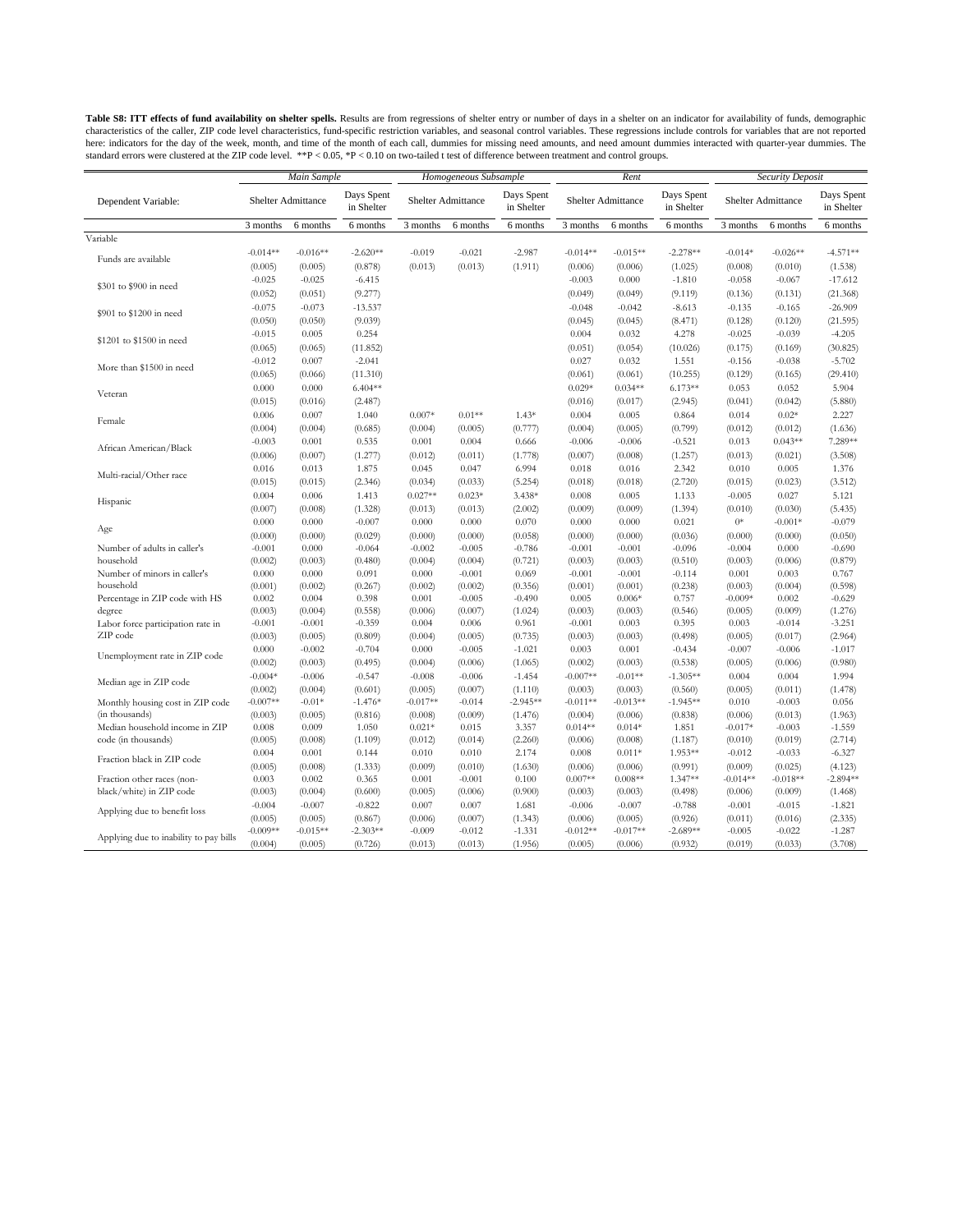| <b>Table S8 (Continued)</b>                     |            |                         |                          |            |                           |                          |            |                           |                          |                    |          |                          |
|-------------------------------------------------|------------|-------------------------|--------------------------|------------|---------------------------|--------------------------|------------|---------------------------|--------------------------|--------------------|----------|--------------------------|
|                                                 |            | Rent & Security Deposit |                          |            | Homogeneous Subsample     |                          |            | Rent                      |                          | Security Deposit   |          |                          |
| Dependent Variable:                             |            | Shelter Admittance      | Days Spent<br>in Shelter |            | <b>Shelter Admittance</b> | Days Spent<br>in Shelter |            | <b>Shelter Admittance</b> | Days Spent<br>in Shelter | Shelter Admittance |          | Days Spent<br>in Shelter |
|                                                 | 3 months   | 6 months                | 6 months                 | 3 months   | 6 months                  | 6 months                 | 3 months   | 6 months                  | 6 months                 | 3 months           | 6 months | 6 months                 |
| Variable                                        |            |                         |                          |            |                           |                          |            |                           |                          |                    |          |                          |
| Applying due to exiting shared                  | $-0.012**$ | $-0.023**$              | $-3.034**$               | $-0.015$   | $-0.036*$                 | $-4.422*$                | $-0.015$   | $-0.035**$                | $-4.032**$               | $-0.017$           | $-0.019$ | $-3.192*$                |
| housing                                         | (0.006)    | (0.008)                 | (1.003)                  | (0.014)    | (0.017)                   | (2.380)                  | (0.010)    | (0.010)                   | (1.155)                  | (0.010)            | (0.013)  | (1.874)                  |
| Applying to flee abuse                          | $0.068*$   | $0.065*$                | 7.712                    | 0.114      | 0.108                     | 1.135                    | 0.069      | 0.067                     | 6.374                    | $0.074*$           | 0.059    | 8.210                    |
|                                                 | (0.036)    | (0.036)                 | (4.931)                  | (0.100)    | (0.101)                   | (3.958)                  | (0.050)    | (0.050)                   | (6.489)                  | (0.043)            | (0.041)  | (6.200)                  |
| Applying due to job loss                        | $-0.002$   | $-0.004$                | $-0.674$                 | 0.009      | 0.006                     | 0.753                    | $-0.003$   | $-0.004$                  | $-0.759$                 | $-0.004$           | $-0.008$ | $-0.021$                 |
|                                                 | (0.004)    | (0.004)                 | (0.715)                  | (0.006)    | (0.006)                   | (0.987)                  | (0.004)    | (0.005)                   | (0.845)                  | (0.006)            | (0.011)  | (1.040)                  |
| Monthly income (in thousands)                   | $-0.006**$ | $-0.006*$               | $-0.795*$                | $-0.001$   | 0.005                     | 0.349                    | $-0.006**$ | $-0.005$                  | $-0.655$                 | $-0.007*$          | $-0.01*$ | $-1.36*$                 |
|                                                 | (0.002)    | (0.003)                 | (0.439)                  | (0.006)    | (0.006)                   | (0.873)                  | (0.003)    | (0.003)                   | (0.514)                  | (0.004)            | (0.005)  | (0.758)                  |
| Income greater than twice poverty               | 0.014      | 0.008                   | 1.805                    |            |                           |                          | 0.014      | 0.008                     | 1.698                    | 0.001              | $-0.015$ | $-1.090$                 |
| line                                            | (0.012)    | (0.012)                 | (2.133)                  |            |                           |                          | (0.014)    | (0.014)                   | (2.462)                  | (0.020)            | (0.027)  | (3.936)                  |
| Receiving SNAP benefits                         | 0.007      | 0.013                   | 0.606                    | $-0.012**$ | $-0.016**$                | $-2.287**$               | $-0.001$   | $-0.001$                  | $-0.134$                 | 0.005              | 0.000    | $-0.353$                 |
|                                                 | (0.009)    | (0.011)                 | (1.548)                  | (0.006)    | (0.005)                   | (0.833)                  | (0.003)    | (0.003)                   | (0.602)                  | (0.010)            | (0.014)  | (2.013)                  |
|                                                 | $-0.01**$  | $-0.007$                | $-1.350$                 | $-0.014$   | $-0.004$                  | $-1.080$                 | 0.015      | 0.018                     | 1.618                    | $-0.021**$         | $-0.001$ | $-1.919$                 |
| Receiving child support                         | (0.005)    | (0.007)                 | (0.950)                  | (0.011)    | (0.014)                   | (1.886)                  | (0.012)    | (0.013)                   | (1.950)                  | (0.009)            | (0.021)  | (1.904)                  |
|                                                 | $-0.005$   | 0.005                   | 0.763                    | $-0.008$   | 0.008                     | 1.004                    | $-0.012*$  | $-0.008$                  | $-1.488$                 | $-0.002$           | 0.007    | 0.688                    |
| Receiving earned income                         | (0.006)    | (0.011)                 | (1.825)                  | (0.006)    | (0.018)                   | (2.743)                  | (0.006)    | (0.007)                   | (1.120)                  | (0.011)            | (0.017)  | (2.316)                  |
|                                                 | $-0.011**$ | $-0.007$                | $-1.418$                 | $-0.012**$ | $-0.008$                  | $-2.638**$               | $-0.003$   | 0.005                     | 0.609                    | $-0.006$           | 0.013    | 1.741                    |
| Receiving disability payments                   | (0.004)    | (0.006)                 | (1.071)                  | (0.006)    | (0.008)                   | (1.309)                  | (0.008)    | (0.013)                   | (2.025)                  | (0.012)            | (0.019)  | (3.040)                  |
|                                                 | $-0.001$   | $-0.001$                | $-1.063$                 | 0.007      | 0.007                     | 0.913                    | $-0.011**$ | $-0.006$                  | $-1.755*$                | $-0.009$           | $-0.001$ | 0.171                    |
| Receiving SSI                                   | (0.008)    | (0.008)                 | (1.074)                  | (0.022)    | (0.023)                   | (3.012)                  | (0.004)    | (0.006)                   | (1.026)                  | (0.008)            | (0.015)  | (2.259)                  |
|                                                 | $-0.004$   | 0.002                   | $-0.312$                 | $-0.025**$ | $-0.012$                  | $-2.717$                 | 0.000      | $-0.003$                  | $-1.445$                 | $-0.002$           | 0.004    | 0.134                    |
| Receiving income from TANF                      | (0.005)    | (0.006)                 | (0.999)                  | (0.010)    | (0.013)                   | (1.848)                  | (0.011)    | (0.011)                   | (1.332)                  | (0.007)            | (0.012)  | (1.658)                  |
| Receiving unemployment                          | $-0.012**$ | 0.005                   | 0.299                    | $-0.021**$ | $-0.018**$                | $-3.36**$                | $-0.004$   | 0.001                     | $-0.351$                 | $-0.014**$         | $-0.001$ | $-1.005$                 |
| payments                                        | (0.006)    | (0.014)                 | (1.745)                  | (0.007)    | (0.008)                   | (1.328)                  | (0.007)    | (0.007)                   | (1.211)                  | (0.007)            | (0.015)  | (1.681)                  |
|                                                 | 0.000      | $-0.002$                | $-0.251$                 | 0.003      | 0.002                     | 0.726                    | $-0.014*$  | 0.002                     | $-0.159$                 | $-0.008$           | 0.022    | 3.068                    |
| Receiving other income sources                  | (0.003)    | (0.003)                 | (0.617)                  | (0.005)    | (0.005)                   | (0.818)                  | (0.007)    | (0.014)                   | (1.916)                  | (0.013)            | (0.025)  | (3.163)                  |
|                                                 | $-0.022$   | $-0.027*$               | $-3.590$                 | $-0.006$   | $-0.001$                  | 1.492*                   | $-0.020$   | $-0.016$                  | $-2.852$                 | $-0.028$           | $-0.065$ | $-7.740$                 |
| Receiving housing subsidy                       | (0.014)    | (0.015)                 | (2.397)                  | (0.006)    | (0.006)                   | (0.812)                  | (0.015)    | (0.017)                   | (2.855)                  | (0.031)            | (0.046)  | (5.860)                  |
| Requesting more than 1 month's                  | $-0.003$   | $-0.007$                | $-1.091$                 |            |                           |                          | $-0.006$   | $-0.009$                  | $-1.448$                 |                    |          |                          |
| rent                                            | (0.005)    | (0.007)                 | (0.971)                  |            |                           |                          | (0.005)    | (0.007)                   | (1.054)                  |                    |          |                          |
|                                                 | $0.014**$  | $0.015**$               | 2.347**                  |            |                           |                          | $0.016*$   | $0.015*$                  | 2.217                    | 0.003              | 0.001    | 1.214                    |
| Living situation: rent housing                  | (0.006)    | (0.006)                 | (0.836)                  |            |                           |                          | (0.009)    | (0.009)                   | (1.566)                  | (0.017)            | (0.023)  | (3.330)                  |
| Living situation: shared housing                | $0.026**$  | $0.046**$               | $6.173**$                |            |                           |                          | 0.026      | $0.053**$                 | 6.287**                  | 0.020              | 0.031    | 5.641                    |
| (with family/friends)                           | (0.010)    | (0.009)                 | (1.318)                  |            |                           |                          | (0.017)    | (0.016)                   | (2.367)                  | (0.022)            | (0.026)  | (4.147)                  |
| Shelter inhabitancy in past 18                  | 0.009      | 0.021                   | 2.687                    | 0.005      | 0.004                     | $-2.055*$                | 0.017      | 0.024                     | 3.550                    | $-0.016$           | 0.011    | 0.262                    |
| months                                          | (0.012)    | (0.017)                 | (2.570)                  | (0.016)    | (0.017)                   | (1.204)                  | (0.014)    | (0.016)                   | (2.941)                  | (0.010)            | (0.027)  | (2.903)                  |
| Rank of call within day, among                  | 0.000      | 0.000                   | $-0.022$                 | 0.000      | 0.000                     | 0.047                    | 0.000      | 0.000                     | $-0.073$                 | 0.000              | 0.000    | 0.139                    |
| eligible callers                                | (0.000)    | (0.000)                 | (0.046)                  | (0.000)    | (0.001)                   | (0.073)                  | (0.000)    | (0.000)                   | (0.047)                  | (0.001)            | (0.001)  | (0.117)                  |
|                                                 | $0.024**$  | $0.026**$               | 3.935**                  |            |                           |                          | $0.026**$  | $0.028**$                 | 4.157**                  | 0.004              | $-0.010$ | $-0.676$                 |
| Has Social Security Card                        | (0.008)    | (0.007)                 | (1.271)                  |            |                           |                          | (0.010)    | (0.009)                   | (1.620)                  | (0.019)            | (0.026)  | (4.151)                  |
| N                                               | 4,448      | 4,448                   | 4,448                    | 1,431      | 1,431                     | 1,431                    | 3,574      | 3,574                     | 3,574                    | 874                | 874      | 874                      |
| Mean of Dependent Variable for<br>Control Group | 0.016      | 0.021                   | 3.132                    | 0.027      | 0.033                     | 4.714                    | 0.018      | 0.021                     | 3.169                    | 0.012              | 0.020    | 3.062                    |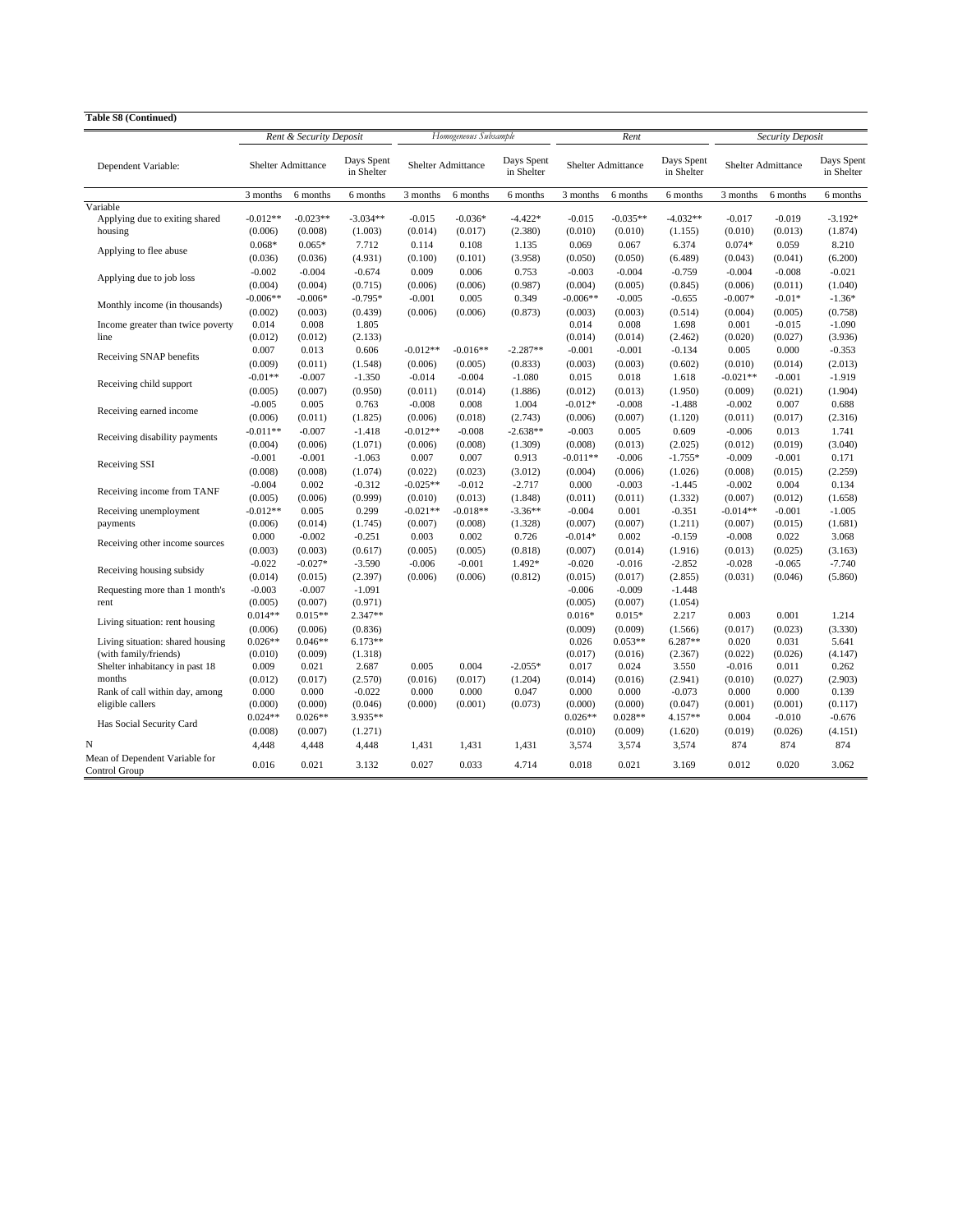Table S9: Alternative specifications for ITT effects of fund availability on shelter spells. Results are from regressions of shelter entry or number of days in a shelter on an indicator for availability of funds, demographic characteristics of the caller, ZIP code level characteristics, fund-specific restriction variables, and seasonal control variables; in the case of the Logit models, several variables are omitted that otherwise result in dropped observations due to perfect prediction of failure for the dependent variable. The standard errors were clustered at the ZIP code level. Statistics reported under point estimate: (Standard error) <Marginal effect> {Mean outcome in control group} [Number of observations]. \*\*P < 0.05, \*P < 0.10 on two-tailed t test regression coefficient.

|                                 | Main Specification | Entering non-<br>Permanent Supportive<br>Housing | Renters Only | 19 July 2010 as<br>Beginning of Time<br>Window | First Calls in<br>Past 6 Months | Logit      |
|---------------------------------|--------------------|--------------------------------------------------|--------------|------------------------------------------------|---------------------------------|------------|
| Outcome                         | (1)                | (2)                                              | (3)          | (4)                                            | (5)                             | (6)        |
| Panel A: Rent                   |                    |                                                  |              |                                                |                                 |            |
|                                 | $-0.014**$         | $-0.014**$                                       | $-0.016**$   | $-0.008*$                                      | $-0.016**$                      | $-1.166**$ |
| Shelter Admittance: 3           | (0.006)            | (0.005)                                          | (0.006)      | (0.004)                                        | (0.005)                         | (0.380)    |
| Months                          |                    |                                                  |              |                                                |                                 | $< -0.007$ |
|                                 | ${0.018}$          | ${0.017}$                                        | ${0.019}$    | ${0.011}$                                      | ${0.020}$                       | ${0.018}$  |
|                                 | [3, 574]           | [3, 574]                                         | [3,263]      | [2,778]                                        | [5, 106]                        | [3, 574]   |
|                                 | $-0.015**$         | $-0.015**$                                       | $-0.014**$   | $-0.008$                                       | $-0.016**$                      | $-0.973**$ |
|                                 | (0.006)            | (0.006)                                          | (0.007)      | (0.006)                                        | (0.006)                         | (0.334)    |
| Shelter Admittance: 6<br>Months |                    |                                                  |              |                                                |                                 | $< -0.007$ |
|                                 | ${0.021}$          | ${0.021}$                                        | ${0.019}$    | ${0.013}$                                      | ${0.023}$                       | ${0.021}$  |
|                                 | [3,574]            | [3,574]                                          | [3,263]      | [2,778]                                        | [5, 106]                        | [3, 574]   |
|                                 | $-2.278**$         | $-2.352**$                                       | $-2.381**$   | $-1.198$                                       | $-2.130**$                      |            |
|                                 | (1.025)            | (0.951)                                          | (1.085)      | (0.907)                                        | (0.793)                         |            |
| Days in Shelter: 6 Months       | ${3.169}$          | ${3.021}$                                        | ${3.077}$    | ${1.864}$                                      | ${3.152}$                       |            |
|                                 | [3, 574]           | [3, 574]                                         | [3,263]      | [2,778]                                        | [5, 106]                        |            |
| Panel B: Security Deposit       |                    |                                                  |              |                                                |                                 |            |
|                                 | $-0.014*$          | $-0.011$                                         | $-0.009$     | $-0.015**$                                     | $-0.016*$                       | $-1.543$   |
| Shelter Admittance: 3           | (0.008)            | (0.007)                                          | (0.012)      | (0.006)                                        | (0.010)                         | (1.268)    |
| Months                          |                    |                                                  |              |                                                |                                 | $< -0.001$ |
|                                 | ${0.012}$          | ${0.009}$                                        | ${0.008}$    | ${0.011}$                                      | ${0.014}$                       | ${0.012}$  |
|                                 | [874]              | [874]                                            | [533]        | [722]                                          | [1, 363]                        | [874]      |
|                                 | $-0.026**$         | $-0.015**$                                       | $-0.010$     | $-0.026**$                                     | $-0.025**$                      | $-1.823$   |
|                                 | (0.010)            | (0.008)                                          | (0.012)      | (0.009)                                        | (0.010)                         | (1.135)    |
| Shelter Admittance: 6<br>Months |                    |                                                  |              |                                                |                                 | $< -0.005$ |
|                                 | ${0.020}$          | ${0.014}$                                        | ${0.010}$    | ${0.018}$                                      | ${0.025}$                       | ${0.020}$  |
|                                 | [874]              | [874]                                            | [533]        | $[722]$                                        | [1, 363]                        | [874]      |
|                                 | $-4.571**$         | $-3.069**$                                       | $-2.347$     | $-3.792**$                                     | $-3.130**$                      |            |
|                                 | (1.538)            | (1.300)                                          | (1.836)      | (1.287)                                        | (1.552)                         |            |
| Days in Shelter: 6 Months       | ${3.062}$          | ${2.176}$                                        | ${1.641}$    | ${2.607}$                                      | ${3.319}$                       |            |
|                                 | [874]              | [874]                                            | [533]        | [722]                                          | [1, 363]                        |            |